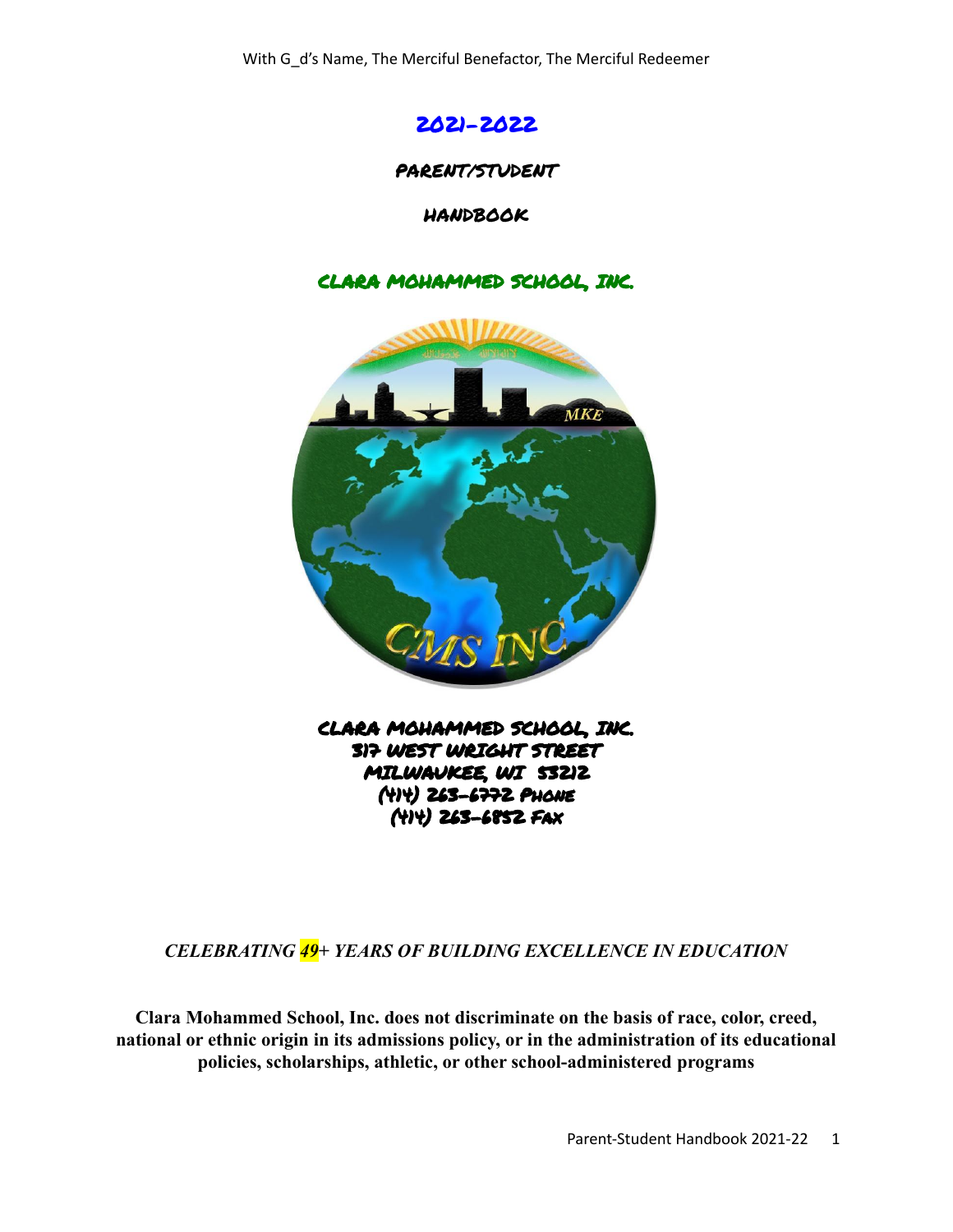"Do ye not see That G d has subjected To your use all things In the heavens and on earth, And has made His bounties Flow to you in exceeding Measures, seen and unseen? Yet there are among men Those who dispute about G\_d, Without knowledge and without Guidance, and without a Book To enlighten them!"

Qur'an - 31:20

"...By the Soul, And the proportion and order Given to it;

And its inspiration As to what's right for it And what is wrong for it;-

> Truly he succeeds That spends on it,

And he fails who does not spend on it And allows its (potential) to be covered up!"

*Qur'an - 91:7-10*

"Education means leadership (development). We need leadership in the field of education. We just can't look at others (as examples). We have to address this challenge ourselves.

We need people from our own community to give direction in education and in every field. As long as we have special problems, we're going to need special attention. The best should come from people who have experienced "The Life" with "The people." Imam W. Deen Mohammed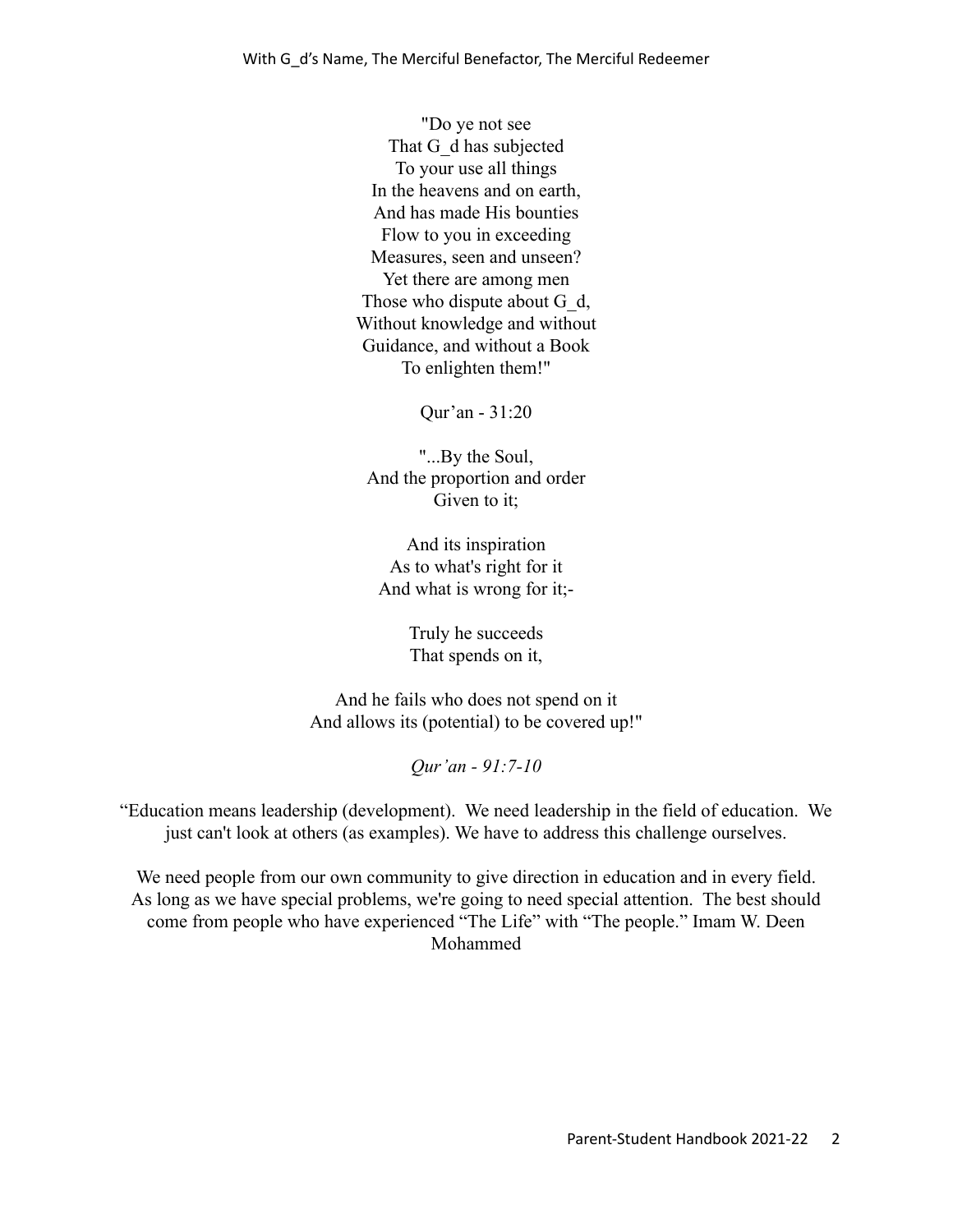#### **School Reopening Plan Parent & Teacher Update**

Presently, we plan to have full on-campus classes this fall. Should there be any outbreak of positive Covid-19 cases, we will return to online learning.

- **● It is still necessary to take the Pandemic seriously. We are implementing changes needed to keep all of us safe and healthy.**
- **● Your child/ren's health is of the utmost importance.**
- **● This pandemic is not over, yet!**
- **● We plan to provide on-site virus testing for our learning community this year.**
- 1. MAKE SURE YOUR CHILD HAS A CLEAN MASK, DAILY!
- **2. OBSERVE AND LISTEN TO YOUR CHILD. IF THEY ARE ILL, DO NOT SEND THEM TO SCHOOL. WE WILL SEND THEM HOME!**
- 3. STUDENTS WHO ARE HOME CAN STILL PARTICIPATE IN CLASS VIA GOOGLE MEET OR ZOOM.

Be prepared to ensure your child has:

- A tablet, desktop, Chromebook, or other devices to complete homework assignments. The school will continue to provide Chromebooks for students on campus. We cannot afford to provide Chromebooks for at home and at school.
- All main subject textbooks are digital. This was done intentionally to aid students who constantly misplace their textbooks, but also to assist when unforeseeable situations occur and a student needs to be out of school but does not want to fall behind.
- **Access to the Internet!!!**

We will continue to use our WhatsApp School Chat for informational purposes. Please make sure you have been added and if your number changes, you inform the office as soon as possible.

**Strategies for Your Child's Academic Success:** Parents will learn about and explore practices for home and school that have been shown to help students succeed academically. Topics will include tips on:

- Student motivation
- Setting educational goals with a child and his/her teacher
- Establishing effective study habits
- Time management skills

A break-out session with a facilitator will enable parents to discuss specific strategies by grade level.

# **PE 19: Computer Basics: August 22, 2021; 9:00 am-11:00 am 12:00 pm - 1:00 pm, Gradelink, Google Classroom, How to see your child/ren's progress**

Students are increasingly dependent on technology for learning. This is an introductory class for parents who have limited or no experience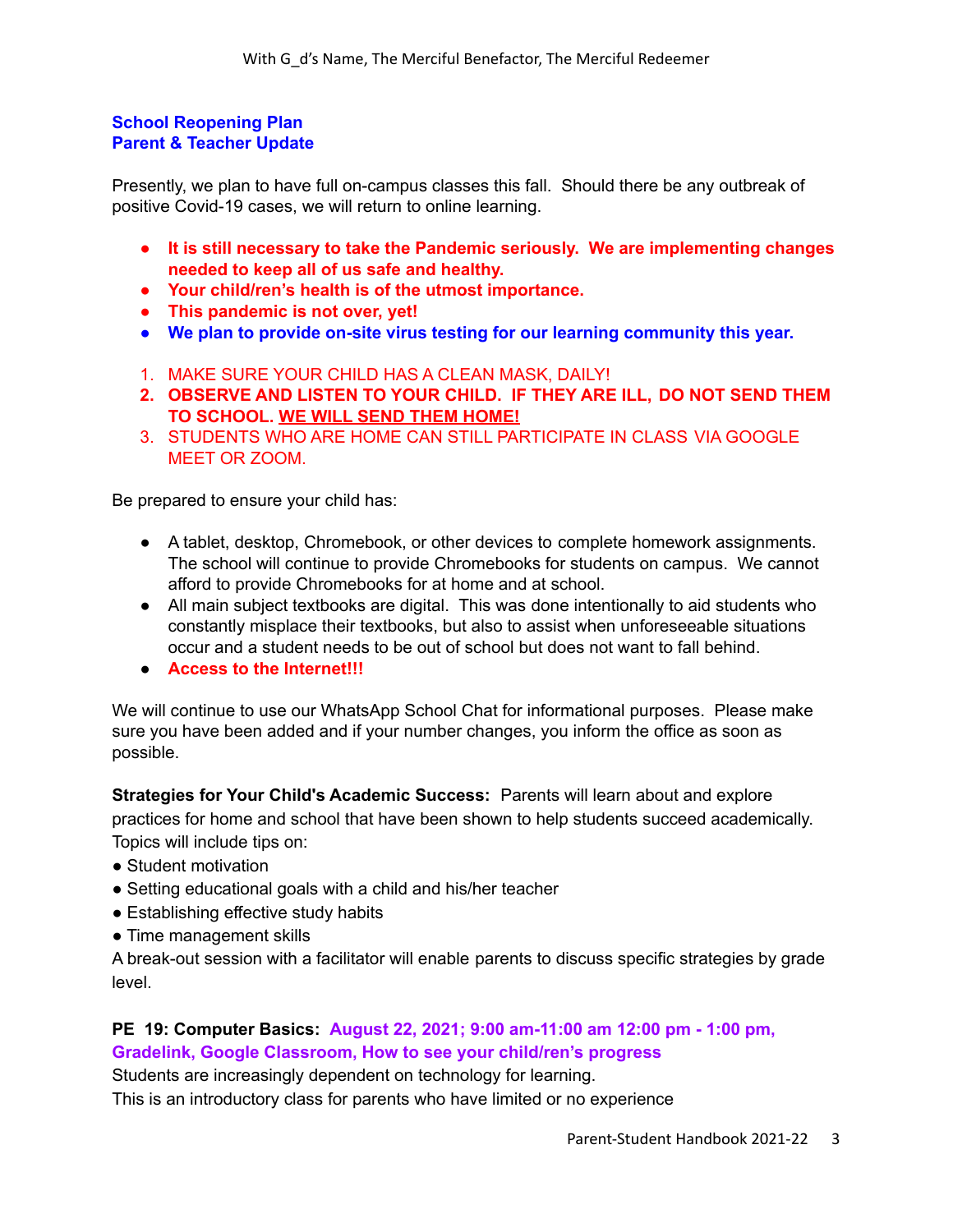with computers and/or accessing technology and want to support their child's education. This class is also a good review for parents who do not use technology often or are unfamiliar with different types of technologies (smart phones, tablets, laptops, and desktops).

No prior experience is needed – staff will meet parents where they are. A range of basic skills will be included based on class needs. Possible topics include:

- The basic components of the computer
- Common programs used for writing and communications How to access the internet
- **How technology is used in their child's education**
- Websites and free materials that support learning

# **Walking With My Children Project English Language/Financial Literacy/Meal/Nutrition Enhancement**

## Start Date: **August 28, 2021**

Same Class - Added: **January 22, 2022** - Financial Literacy, managing budgets, saving, credit card interest, etc. Added: **March 19, 2022**, Nutrition & Healthy Living, meals, exercise, rest, whole family Health

#### *Welcome to Clara Mohammed School-Milwaukee*

This handbook serves as an introduction to the school's background and its commitment to your child's education. Additionally, we hope it will assist you in further understanding our expectations regarding parental involvement and student achievement. As the school continues to grow, changes and updates to the school rules noted in this handbook are made and sent directly to each family.

#### **Clara Mohammed School Core Values:**

- We recognize the pioneering spirit of the many leaders who went before us. Booker T. Washington gave us the inspiration to build our own. Mary McLeod Bethune paved a road map for African American independent education. The Honorable Elijah Muhammad taught us that we must "do for self" in all aspects of our life as a social group.
- As American Muslims, we also recognize the courage and vision of the late Honorable Elijah and his late wife Clara Mohammed, our namesake. Following her example, many mothers began to keep their children at home to learn, but, as the community grew, individual efforts transformed into a group effort. There are now Clara Mohammed Schools all across the United States. Currently, we are accredited by WRISA, Wisconsin Religious and Independent Schools Accreditation. We have been accredited since 2005.
- We are American citizens and as such teach the importance of understanding our system of government and how to use it to everyone's benefit.
- This is coupled with a reverence and respect for the Creator of Everything. We stress responsibility and accountability to self, family, community, nation, world, and the universe.
- **Our method of instruction is based on the belief that there are four main aspects of the human being's makeup that need to be developed:**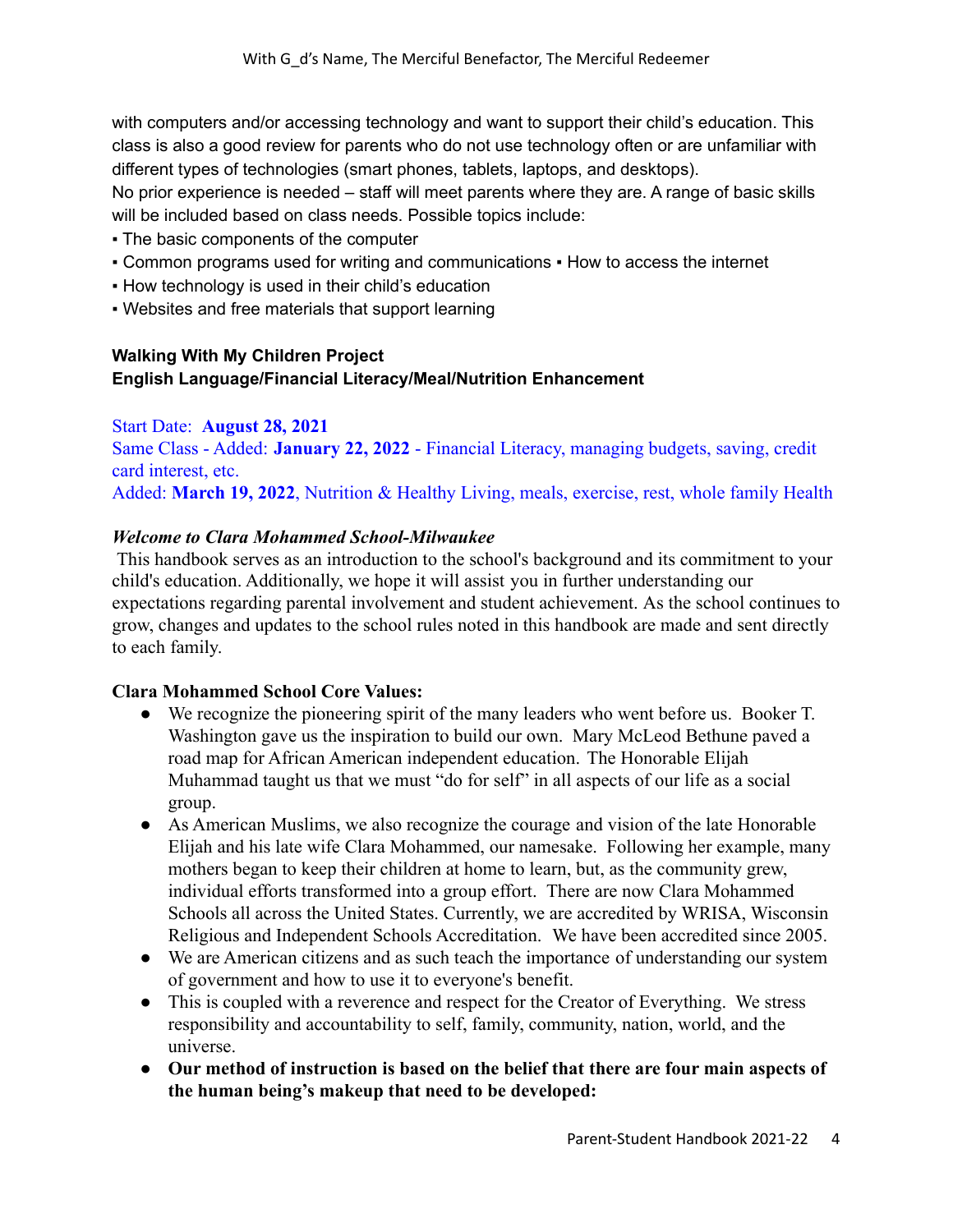**▲ Spiritual ▲ Intellectual ▲ Physical ▲ Social**

We operate from the premise (basis) that the spiritual, intellectual and physical dimensions of the human person are to be expressed in the social or group life. Therefore, we stress the importance of proper social interactions. These include male and female relationships, friendships, parent/child relationships, and proper regard for authority.

*"The best of you is he who is most useful in the community*" (Prophet Mohammed)

These components work together as a unit. Therefore, if you neglect one area it tends to affect the others. This world of pop culture tends to affect us by appealing to one of these areas. Some people are interested in physical training. Their whole life is centered on their bodies. Some are only interested in studying. They read everything, but neglect their physical condition. There are also those who tend to focus only on their spirituality – and the next life**.** As people of faith, we believe that one should:

"Seek with the resources G\_d has made available to you the home in the hereafter, but do not neglect your share of this (material) world." (Qur'an 28:77) We strive to bring a balanced focus into each student's life. Man was created from the earth and then had something of G\_d's spirit breathed into him.

#### **Our Philosophy of Education**

We believe The Our'an, (as with all scripture), is a light by which we can see how to extract the benefits of G\_d's creation in our journey to understand ourselves, others, and ultimately how best to serve our Creator.

- Tauheed, oneness, or recognizing that G d's creation is His creation, refers to the understanding that there is one Creator, Who designed everything in the universe with order, a systematic order; that all matter is one system.
- This idea of unity of matter, the reasoning leads us to conclude there is only one family of man.
- Human life may develop into different cultural expressions, but in our essential human nature, we are the same.
- This belief and the understanding of it are reflected in our curriculum and in our methods of teaching.
- We may live in different environments, but no one is excused from the obligation to strive for excellence. This goes for our teachers, families, and students.
- We believe in One Creator, One Creation, and One Humanity.

## **Clara Mohammed School Mission Statement**: **To engage the Clara Mohammed School learning community in a Qur'an-guided journey toward active global citizenship.**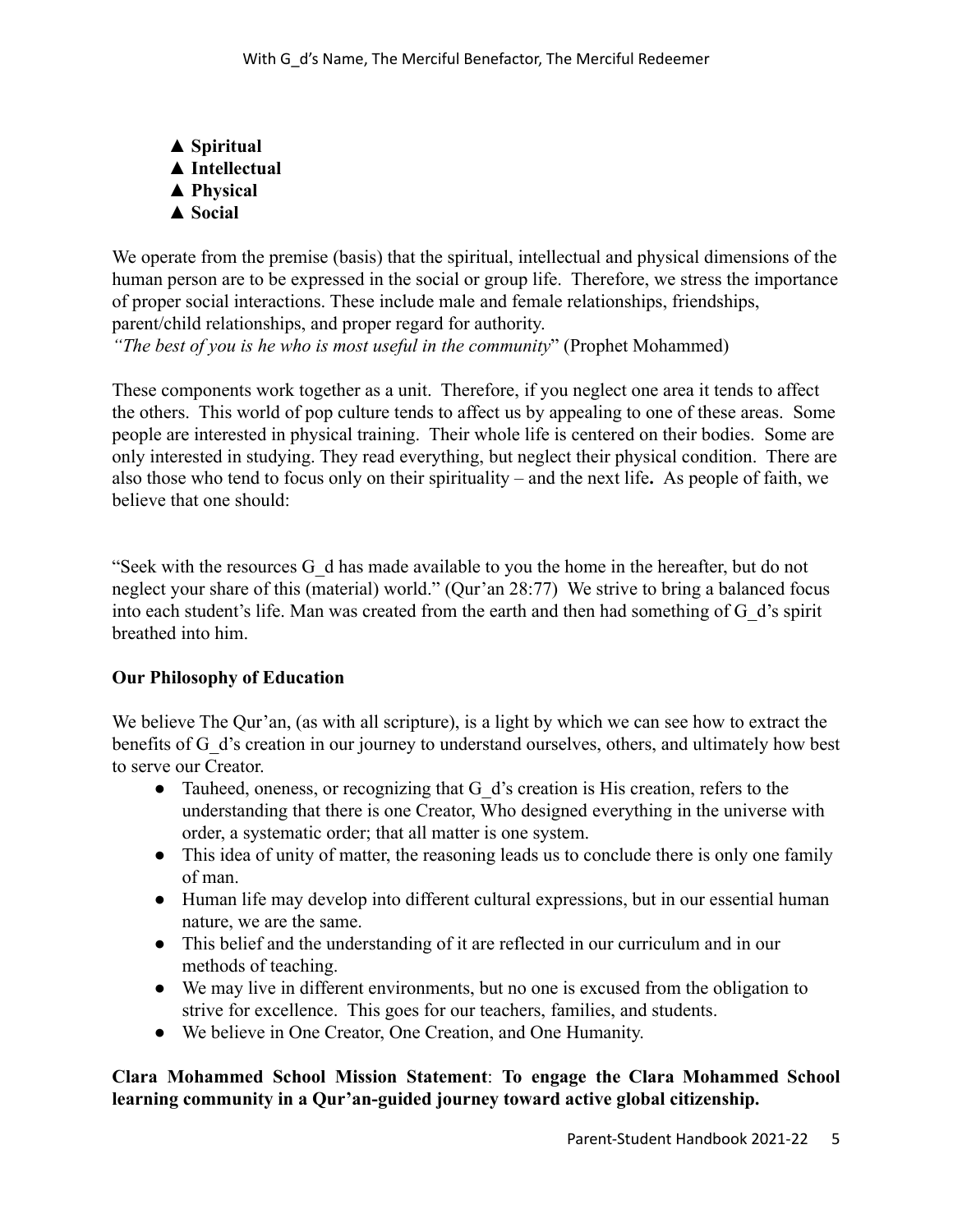**Clara Mohammed School Vision Statement: To establish a learning community of human beings who appreciate and feel connected to G\_d's Will through engaging His creation and who strive to be productive American and global citizens.**

**Qur'an-guided** refers to Clara Mohammed School's pedagogy, or approach to teaching.

- The Qur'an appeals to the mind of man (the human being). There is logic to everything created and Islam appeals to the rational mind of the human person. It seeks, as other scriptures do, to help human beings make connections that will lead to his reaching his full potential.
- **●** We are speaking of the human being in this sense as a whole. However, for the individual, it is the same. The process for developing as a community is the same process for the development of each individual.

**Qur'an-guided** also refers to how the human being establishes himself as an intellect.

- G\_d is the first Teacher and the creation, itself, is the first classroom.
- The universe is always there to involve the human intellect; so learning is continuous throughout the lifetime of the human being.
- The Our'an is guidance for those who believe in G\_d and the Last Day (Day of Judgment).
- It is guidance for those who revere G\_d or have Taqwa (fear of and regard for G\_d) meaning they put nothing, no authority, above The Creator of the Heavens and Earth.
- It is clear guidance that enables us to distinguish true guidance from false guidance
- It is a form of logic that finds its support in the Creation, itself.
- It is a way of perceiving the creation that demonstrates there is a connection between everything's origin and its evolution in the world.
- The understanding one gets from the Our'an is that G d established the first logic when He made the creation and the Qur'an has the keys for unlocking that logic. Therefore, all logic, all knowledge comes from G\_d.
- *▪ Prophet Muhammad (SAW) is reported to have said that G\_d has not created anything more excellent than the human brain (intellect).*

# **Learner Outcomes**

# **\*\*A strong commitment to developing their relationship with their creator\*\***

- 1. A Clear and Effective Communicator 4. A Responsible and Involved Citizen
- 
- 2. A Self-Directed and Lifelong Learner 5. A Collaborative and Quality Worker
- 
- 3. A Creative and Practical Problem Solver 6. An Integrative and Informed Thinker
-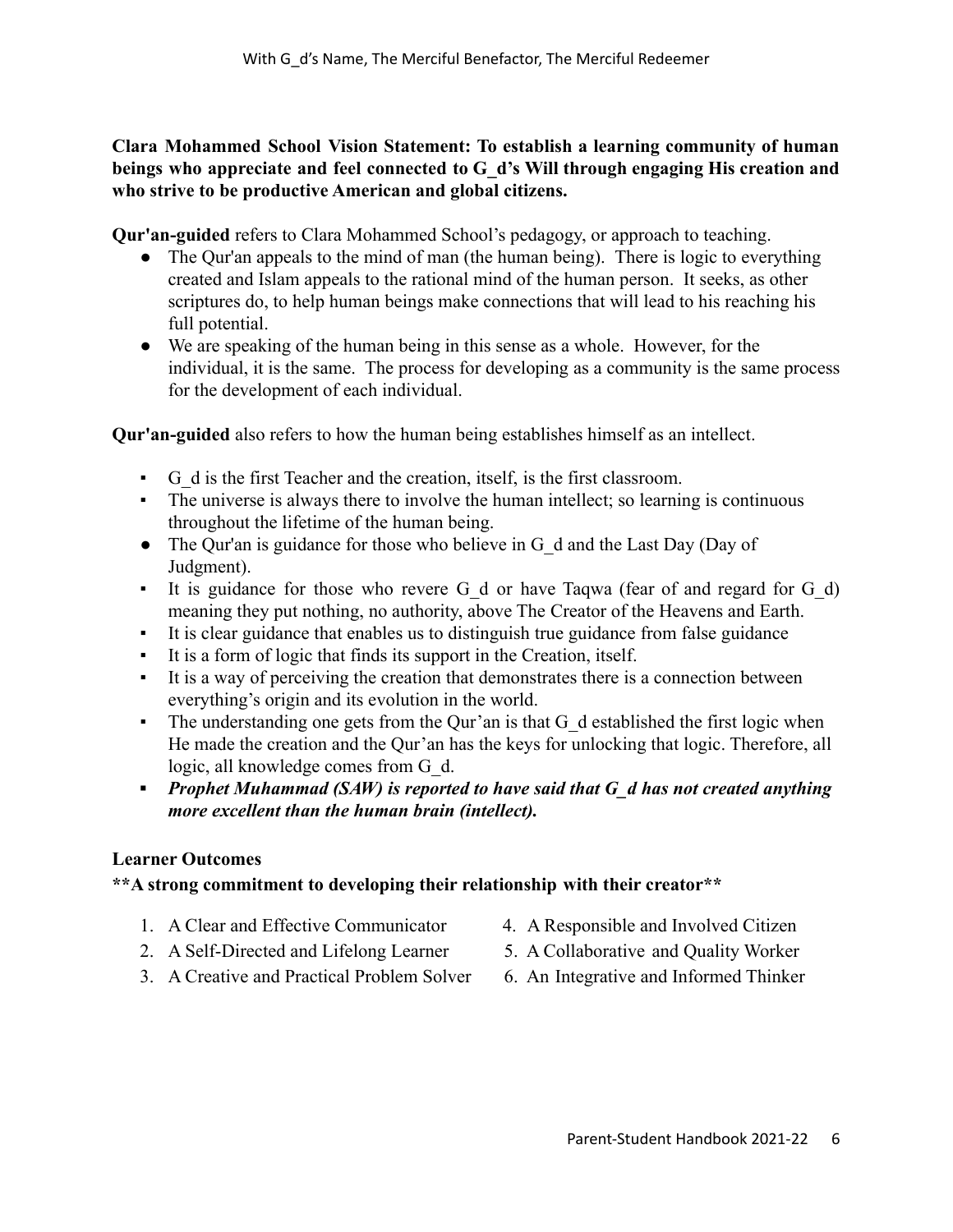**\*\*School Policy Regarding Moral Character Adopted summer of 2007 Revised summer 2018 By the Board of Directors of Clara Mohammed Schools Clara Mohammed School is a religious institution and community with certain expectations we uphold:**

We believe for a community to thrive; its members must hold themselves to a set of beliefs that guide their behavior. We are believers in The Creator, Who created everything, including the human being. Within each creation is the pattern of conduct for them and a guide to assist them in reaching their full potential. This is also true for human beings. G\_d created us and provided guidance through his messengers and prophets who were human beings just like us. It is up to each of us to study and learn what the Creator's Will is for us. Consequently, it is up to all members of the Clara Mohammed School learning community to support each other in our struggle to learn and continually evolve ourselves to be more and more excellent

We understand that we cannot, with our limited resources, fight every influence that comes into our community. Additionally, we strongly believe that some influences are so lasting in their effects upon the young people that we must take the following stand in the best interest of the group and release any individual who is not ready to live up to the standards for which we adhere.

Therefore, it is our policy at Clara Mohammed School, Inc. to require a student to transfer from our school if the following situations apply or should occur:

- A student expects to become a parent out of wedlock, male or female
- A student contracts a sexually transmitted disease and the administration becomes informed of it. We do not pry into a person's personal life, but if it becomes gossip within the school community, it will be addressed, formally.
- A student gets arrested for any reason that causes harm to others (including but not limited to acts of violence, drug selling or taking, robbery, rape, etc.)
- $\bullet$  A student disrespects and/or causes dissension regarding the worship of G\_d. We believe all faiths can coexist peacefully and productively.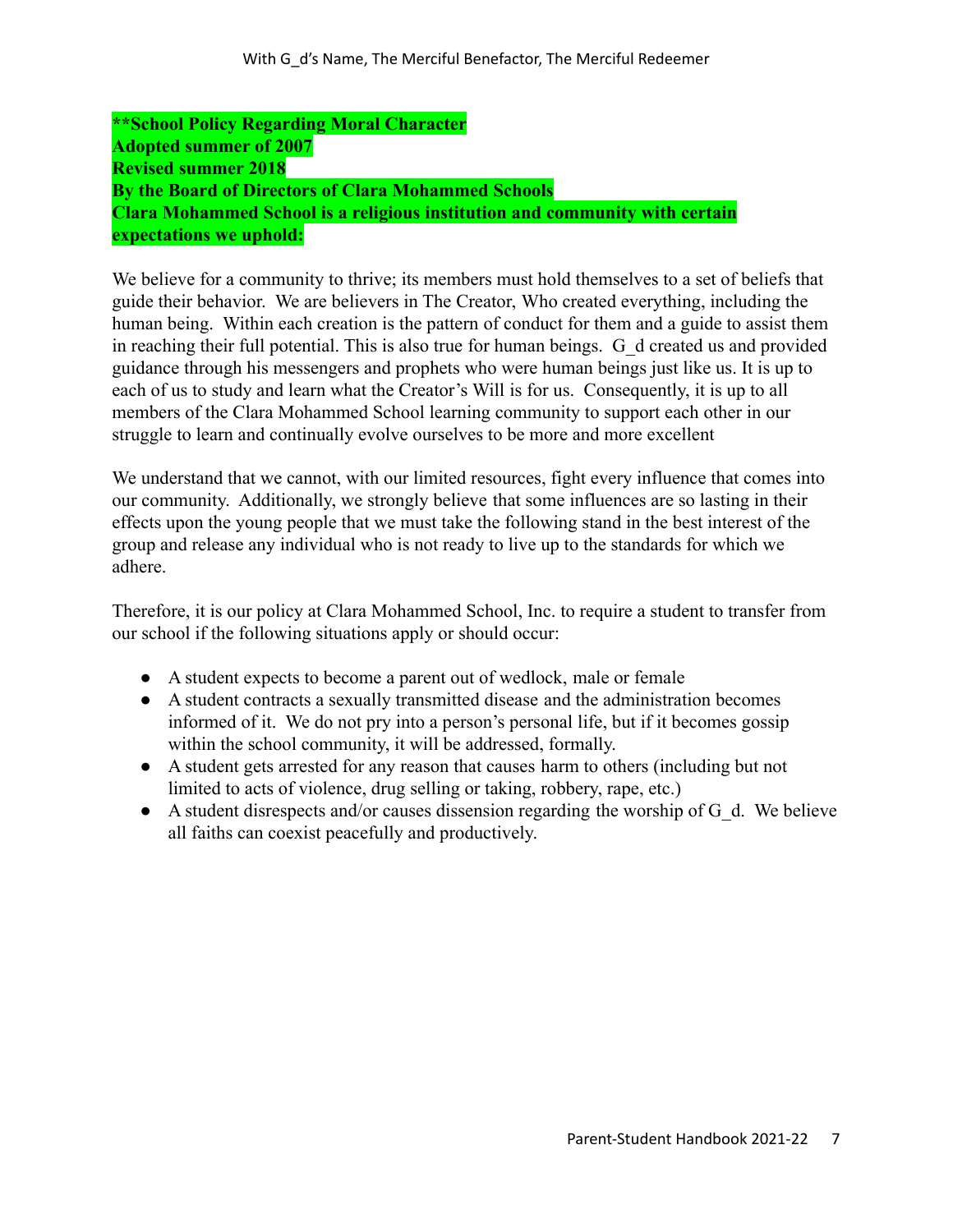## **Helpful Terms:**

Allah - literally The G\_d Salaam - Peace As Salaamu 'Alaikum - G\_d's Peace be with you or upon you Wa 'Alaikum As Salaam - and G d's Peace with you Bismillah ar Rahmanir Raheem - With G\_d's Name, The Merciful Benefactor, The Merciful Redeemer Alhamdu lillah - The Praise is for G\_d Allahu Akbar - G\_d is Greater (than anything you can think of) Subhan Allah - Glorify G\_d Laa illaha ilallah - There is no Deity  $(G_d)$ , but  $G_d (Allah)$ Alaihi(haa) Salaam - On him/her be Peace (said after companions of the prophet are mentioned Sallahu 'alaihi wa Sallam - The Peace be upon you (said after meaning the prophets of G\_d)

## **POLICIES OF OPERATION**

#### **ADMISSION POLICIES**

**Clara Mohammed School, Inc. does not discriminate on the basis of gender, religion, race, color, national and or ethnic origin in the administration of its educational policies, admission policies, scholarship programs, and athletic and other school-administered programs.**

However, we are a religious-based learning environment that seeks to minimize the number of distractions to our students' development as intellectual and morally sound citizens.

#### **FINANCIALASSISTANCE**

There are times when a parent may not qualify for the Parental Voucher program. Accordingly, we are required to ensure the funds provided for tuition only go to those students. We seek to provide financial assistance when a family cannot afford tuition. However, it is expected that the family in question assist with fundraising efforts throughout their child's enrollment at Clara Mohammed School.

#### *PARENTAL CHOICE VOUCHER*

Clara Mohammed School, Inc. participates in the Milwaukee Parental Choice Program (MPCP). The Parental Choice Program allows students whose families live within the city of Milwaukee and meet income guidelines to attend Clara Mohammed School, Inc., with the aid of a voucher through the Wisconsin Department of Public Instruction (DPI).

Please see the school office for an application and a list of income and residency guidelines. Applications for financial aid must be made prior to the beginning of the school term and require income and address verification.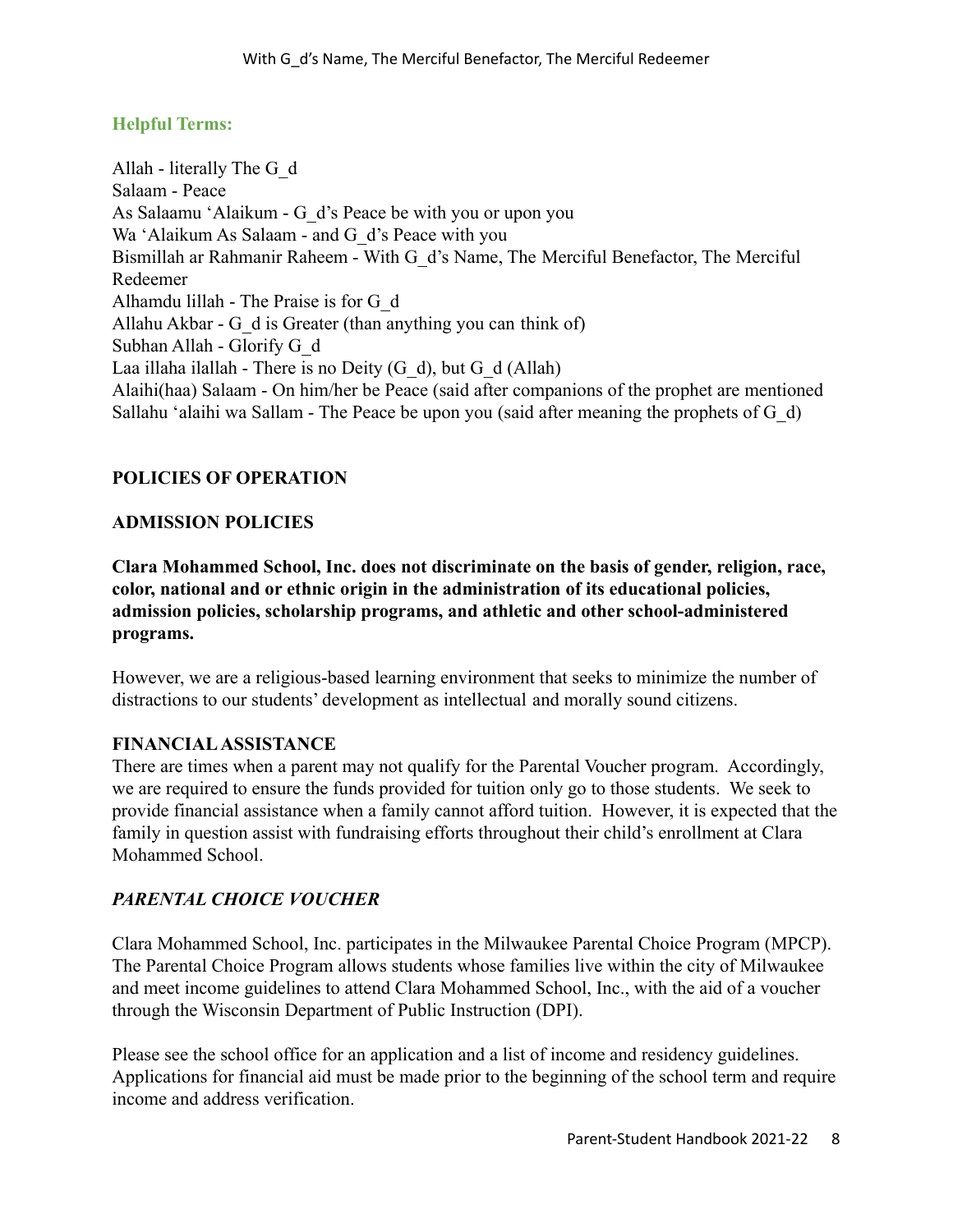Students who wish to re-enroll at Clara Mohammed School, Inc. for the following year must submit a new application.

Under  $119.23$  (6m)(a)(4) all schools in the Milwaukee Parental Choice Program (MPCP) must provide to every MPCP applicant "a copy of the appeals process used if the private school rejects the applicant." The following is Clara Mohammed School, Inc.'s policy adopted by our school board on January 15, 2010 to satisfy the requirements of 119.23  $(6m)(a)(4)$ :

Clara Mohammed School within 60 days of receiving an application will notify the applicant, in writing, as to whether the application has been accepted. If the school rejects an application, the notice shall include the reason. A school may only reject an applicant for not meeting the income and residency requirements, or for losing a random selection lottery.

## **APPEAL PROCESS**

**Under the Clara Mohammed School appeal process a rejected applicant has five working days from the date of receipt of a notice of rejection to provide written evidence to the school that the applicant was improperly rejected. The evidence must include income and residency documentation. The school principal or director of education shall respond to the applicant's appeal within five working days of receipt of the appeal notifying him or her of the acceptance or rejection of the appeal.**

# **ADMISSIONS**

# **1. Records-Transcripts-Evaluations-Credentials**

A. Transcripts from previous schools must be received by school administration within one week after formal application is submitted.

B. Students without transcripts, pertinent records, and credentials will be placed on warning status. If the said materials are not received in the office within 10 business days after the beginning of school, students will be removed from the enrollment roster at Clara Mohammed School, Inc.

C. Clara Mohammed School will consider accepting school credit from other institutions to the extent that coursework at the previous institution is documented and in accordance with Clara Mohammed School's academic standards as adopted under **118.30.** All final determinations for the acceptance or rejection of transfer credits shall be made at the discretion of the school's principal.

C. **Immunizations must be current and proof must be submitted before ANY student is admitted to class.**

# **NO EXCEPTIONS UNLESS STUDENT HAS A WAIVER SIGNED BY THE PARENT.**

#### **2. Entrance Period**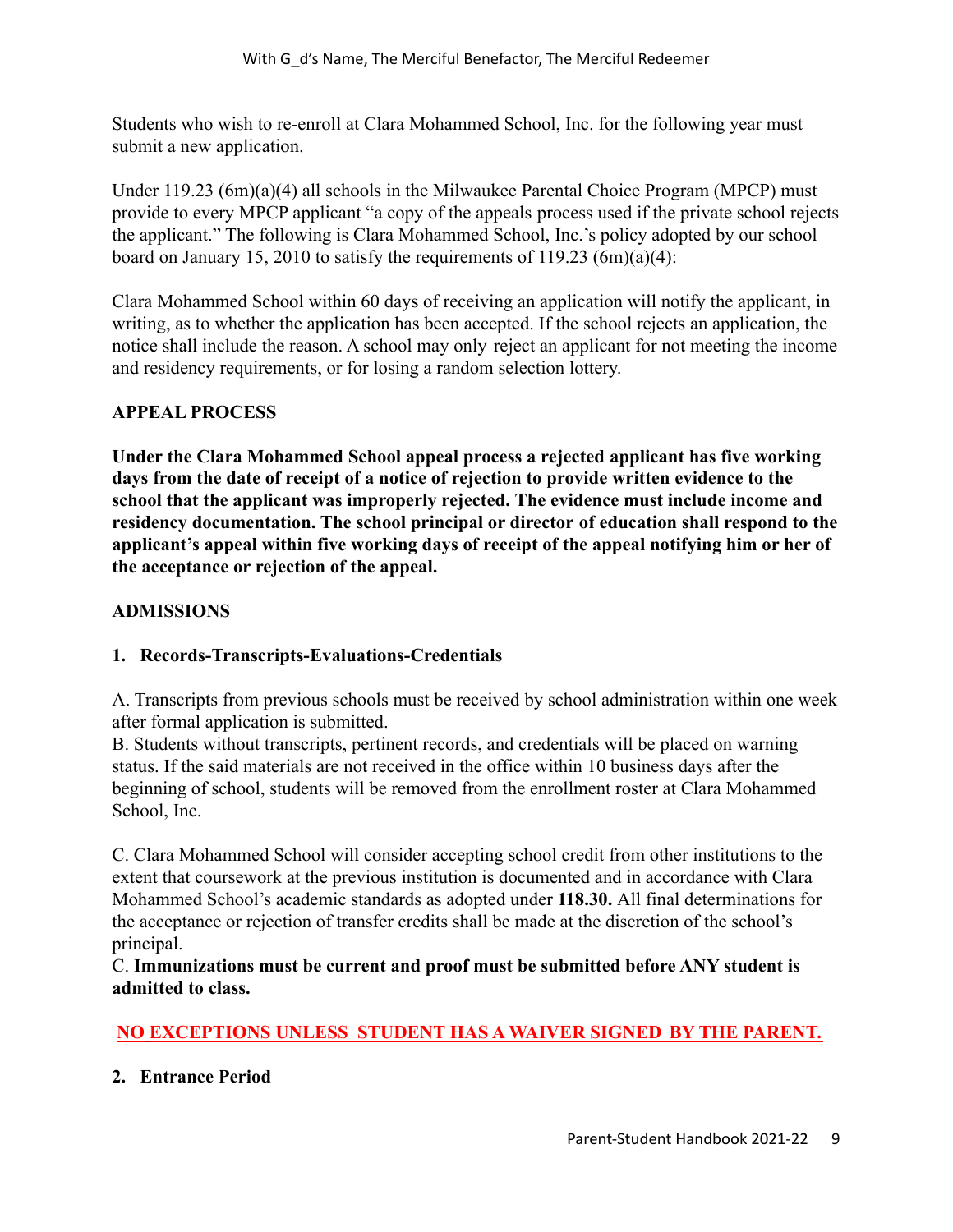- A. Students must wait to enter school next term if they are not accepted within four weeks of the current term.
- B. Transfer students applying for admission after four weeks into any given term are assessed on an individual basis when the student is in good standing academically and if there is room or no waiting list.

#### **3. Academic Acceptance**

All elementary students must have been promoted to the next grade level from a previous school at the end of the subsequent year.

Transferring elementary students must have passing grades in two of the following subjects: reading, math or language. Students who fail to meet the above requirements may be placed, provisionally.

## **4. Testing of New Students**

New students in grades 1-12 receive a Diagnostic test in Math and or English for placement. **Special Needs Students:**

- A. CMS reserves the right to accept or decline applications of students whose needs we cannot meet.
- B. Special needs students are considered and evaluated on an individual basis.
- C. Special needs students may be admitted on a provisional basis after assessment by an evaluation team.

# **5. Age Requirements: Pre-K through 12th Grade**

- A. K-5 students must be 5 years old by September  $1<sup>st</sup>$  of the year of enrollment
- B.  $1<sup>st</sup>$  Grade students must be 6 years old by September  $1<sup>st</sup>$  of the year of enrollment
- C. The program does not pay tuition for K-3 students. Grades 1-12 will be admitted on an individual basis. We are aware that some children have the ability to exceed normal developmental patterns and are capable of working in higher grades. However, if we find that a child is being pushed too soon and is not capable of adapting to the social as well as academic requirements, that child may be placed in a more suitable classroom.

# **STATUS OF ADMITTED STUDENTS**

All students will be considered in "good standing" except in the following situations:

- 1. Those admitted with provisional qualifiers
- 2. Those on academic probation
- 3. Those on social probation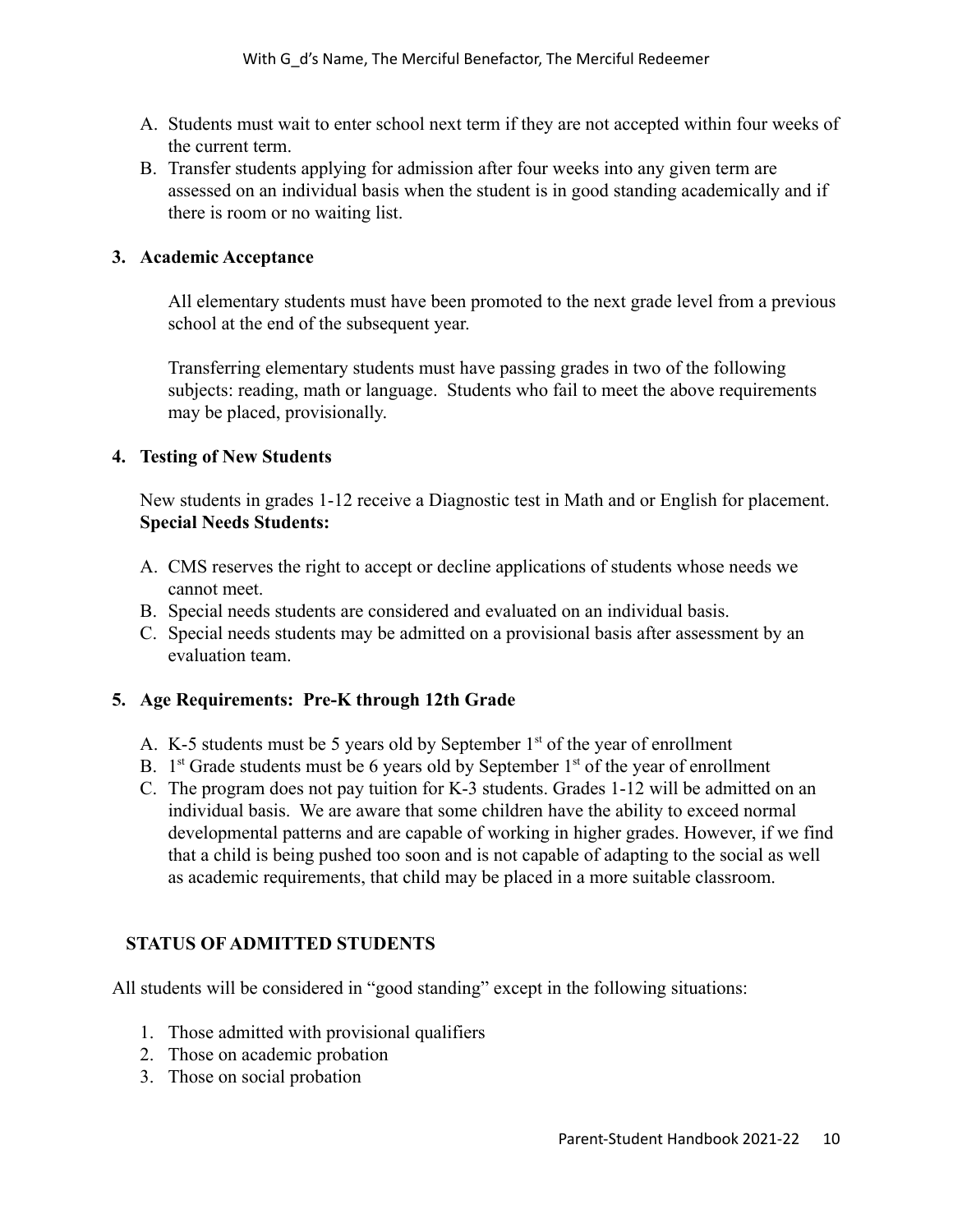## **PROBATION- There are three (3) types of probation at Clara Mohammed School**

- **1. New Student Probation-** All new students will be placed on probation for the first thirty days. During this period their academic and social progress will be monitored closely.
- **2. Academic Probation**
	- a. Any student whose (GPA) grade point average falls below a 2.0 in any given semester will be placed on Academic Probation.
	- b. Any student whose attendance slips lower than 95% with the exception of medical reasons.
- **3. Social Probation-** Any student who accumulates more than 3 disciplinary referrals in a given quarter will be placed on probation or possibly dismissed from CMS for the school year.

#### **TRANSPORTATION**

While transportation is not a requirement for private schools, Clara Mohammed School offers a limited number of seats on a first come, first served basis. Parents must attend a mandatory orientation in order to be permitted to apply for transportation. A signed **Orientation Completed Form** must be in the office to support participation

## **TUITION AND FEES**

Tuition payments constitute only a portion of the total operating budget. Therefore, to assure that the school continues to operate viably, tuition payments for non-MPCP students must be kept current on established terms. **Students who do not qualify for the MPCP program are required to pay the same fee. We are not allowed to pay more or less for any student than what the state pays. Students who need tuition assistance may inquire with the office.** Special arrangements may be made on a case by case basis due to unforeseen circumstances.

**MPCP student Fees:** We purchase girls' uniforms at EastEssence and you can order them on your own at any time, however, expect to pay full price and shipping is very slow.

| Uniform fees:        | \$8.00 per male shirt                                            |
|----------------------|------------------------------------------------------------------|
| Girls Uniform        | \$15.00 Little Girls (one dress)                                 |
| <b>Adult Uniform</b> | \$20.00 Older Girls (one dress)                                  |
| Hijab (scarves)      | \$8.00 each                                                      |
| Fees for Art         | High School (\$10.00-\$20.00) depends on project                 |
| Lost Book            | Cost of Replacement                                              |
|                      | Intentionally Breaking Equipment - Cost of replacement or repair |

Students will not be accepted for registration whose accounts have not been paid in full from the past school term (non-choice students only). Any questions regarding payments and tuition should be directed to the business office manager.

# **SCHOOL HOURS & JUMU'AH PRAYER**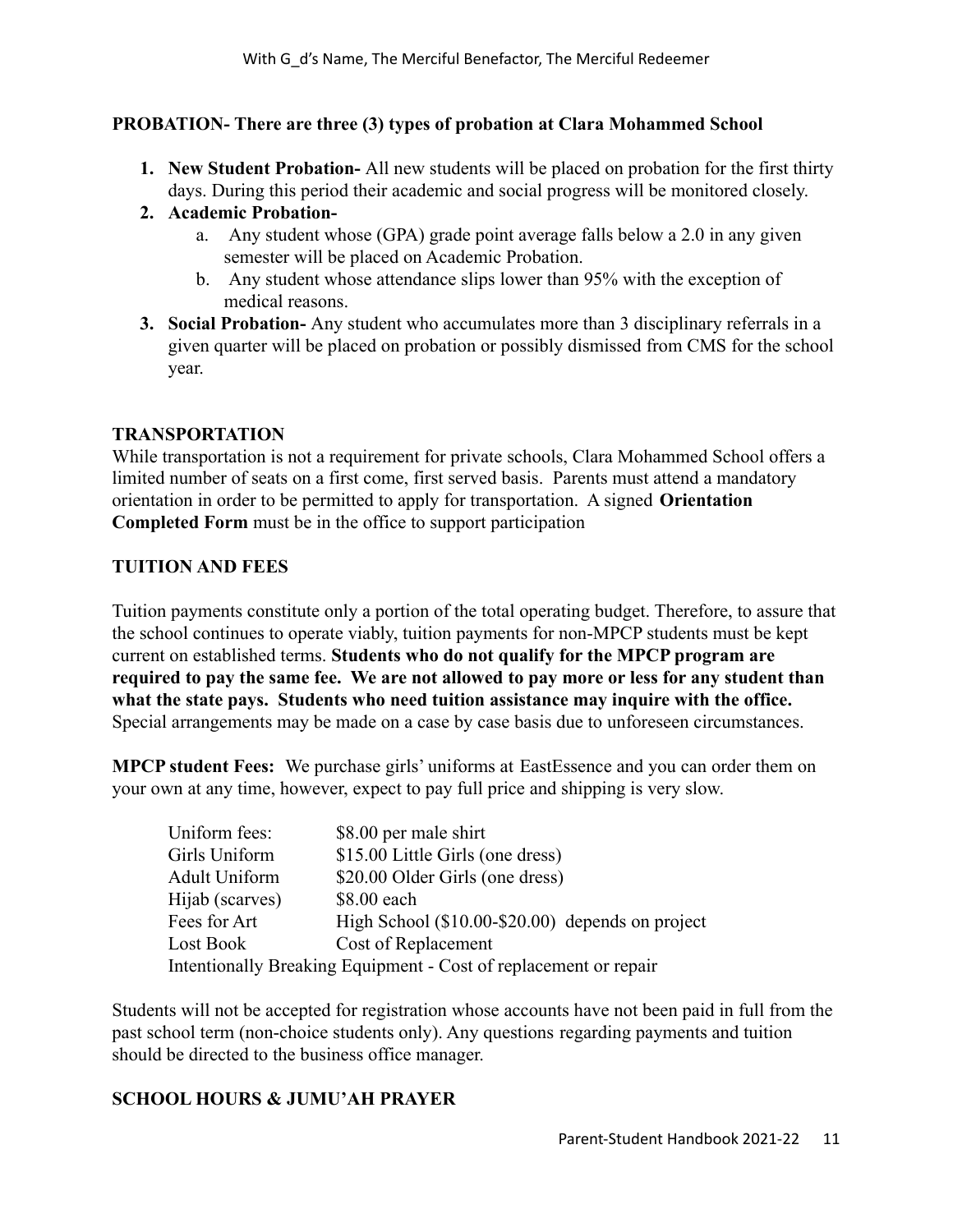Formal Instruction begins at 8:00 am and ends at 3:30 pm for all grade levels, Monday-Friday and on Fridays, Jumu'ah Prayer is held from 1:15 pm to 2:15. All students are required to attend Jumu'ah Prayer. Jum'ah Prayer is in two parts. The first part is a lecture (or khutbah) and the second part of the Jum'ah Prayer consists of congregational prayer. All students, faculty, and staff are required to attend the entire Jumu'ah Prayer service. Students who do not participate in the prayer are required to move quietly to the side and remain silent and respectful until prayer is completed. Students are then dismissed by teachers according to grade level.

# **DAILY PRAYER/Quiet Reflection**

Monday-Thursdays Dhuhr' Prayer will be held at 1:15 pm. Students who are not praying must remain quiet and seated in order to respect those who are praying.

# **ATTENDANCE**

Regular and punctual attendance is critical to maximizing academic achievement in our children. A child can never completely make up for a day missed at school even though some assignments may be completed at a later date. The interaction and instruction occurring in the classroom are considered as valuable as written assignments.

- In case of an absence, parents should call the school office between the hours of 8:00 am-10:00 am to inform us of the absence.
- Parents can leave a message on the voice message system if no one is available to answer the call.
- They should leave the student's name, grade level, and the reason for the absence.
- Students are permitted to be absent from school only in cases of illness or unusual family emergencies.
- *A written Doctor's excuse is required beyond three days.*
- Absences resulting in a total of 4 per quarter may be just causing for non-promotion to the next academic level.
- Excessive unexcused absences will result in a phone call or home visit from school administrators. Extreme absences will be reported to Truant Office
- A student may be expelled for poor attendance.
- These requirements are based on Wisconsin Statute 118.16 which defines a habitual truant as "a pupil who is absent without an acceptable excuse under sub. (4) and s. 118.15 for part or all of 5 or more days on which school is held during a school semester."

# **TARDINESS**

Students must be in their classrooms promptly by 8:00 am. Parents are responsible for getting their children to school on time. The school records the tardiness and students may lose their activity time in order to catch up on missed work. Students who arrive after 8:00 am should go to the office and obtain a tardy slip to be presented to the teacher.

After (3) tardi**es** occurrences, a conference with the parent/guardian will be required.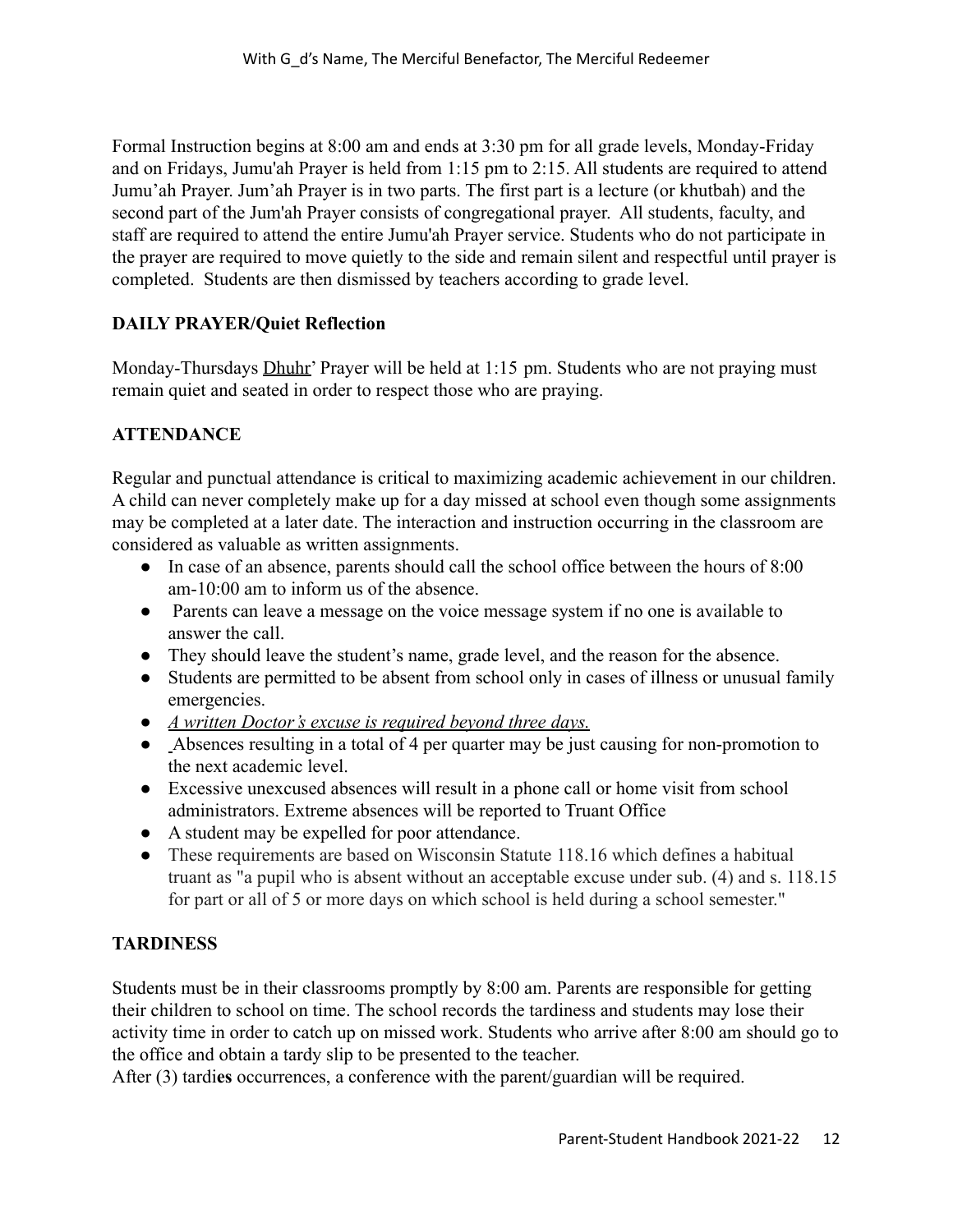#### **EXCUSED/UNEXCUSED ABSENCES**

Excused absences are those due to illness, injury, or family emergency. However, all absences are recorded.

Unexcused absences are the result of truancy, unauthorized early departures from school, late return from vacations, etc.

#### **MAKE-UP WORK**

Students are responsible for getting assignments and making up class/homework. On the second day of absence, parents may pick up assignments after 3:30 pm provided that they have requested that from their child's classroom teacher that morning.

## **COMMUNICABLE DISEASES**

Children who have a communicable disease (ringworm, pink eye, measles, mumps, chickenpox, strep throat, etc.) may not attend school until they have a **written note from the doctor giving permission to return**.

## **ILLNESS DURING SCHOOL HOURS**

If a child is sick in the morning, the school expects him/her to remain home for the rest of the day. Sometimes children come to school already ill and the school is unable to contact the parents/guardians. **For this reason, up to date, an emergency contact is very important**

If a student becomes ill in school or suffers an injury, we will immediately contact parents/guardians. **Contact information must remain current. Parents should notify the school immediately when there is an address change, telephone number change, etc. If an emergency should occur, Clara Mohammed School, Inc. staff/drivers may transport your child to your home, hospital, etc….**

#### **SNOW DAYS & EMERGENCY CLOSINGS**

The decision to close school during severe weather is made from a practical aspect. When these conditions occur it is the parent's responsibility to monitor news reports on television channels 4, 6, & 12 for information regarding school closings. Radio stations WOKY and WTMJ also broadcast this information. Be sure to keep your current phone number and two emergency numbers on file in case you or another relative/friend must be contacted during, before, or after school hours. The school phone number is (414) 263-6772.

# **COMMUNICATION**

Communication is vital to the success of staff, students and parents alike at Clara Mohammed School, Inc.

**Student/Parent Orientation** is a mandatory form of communication which is always scheduled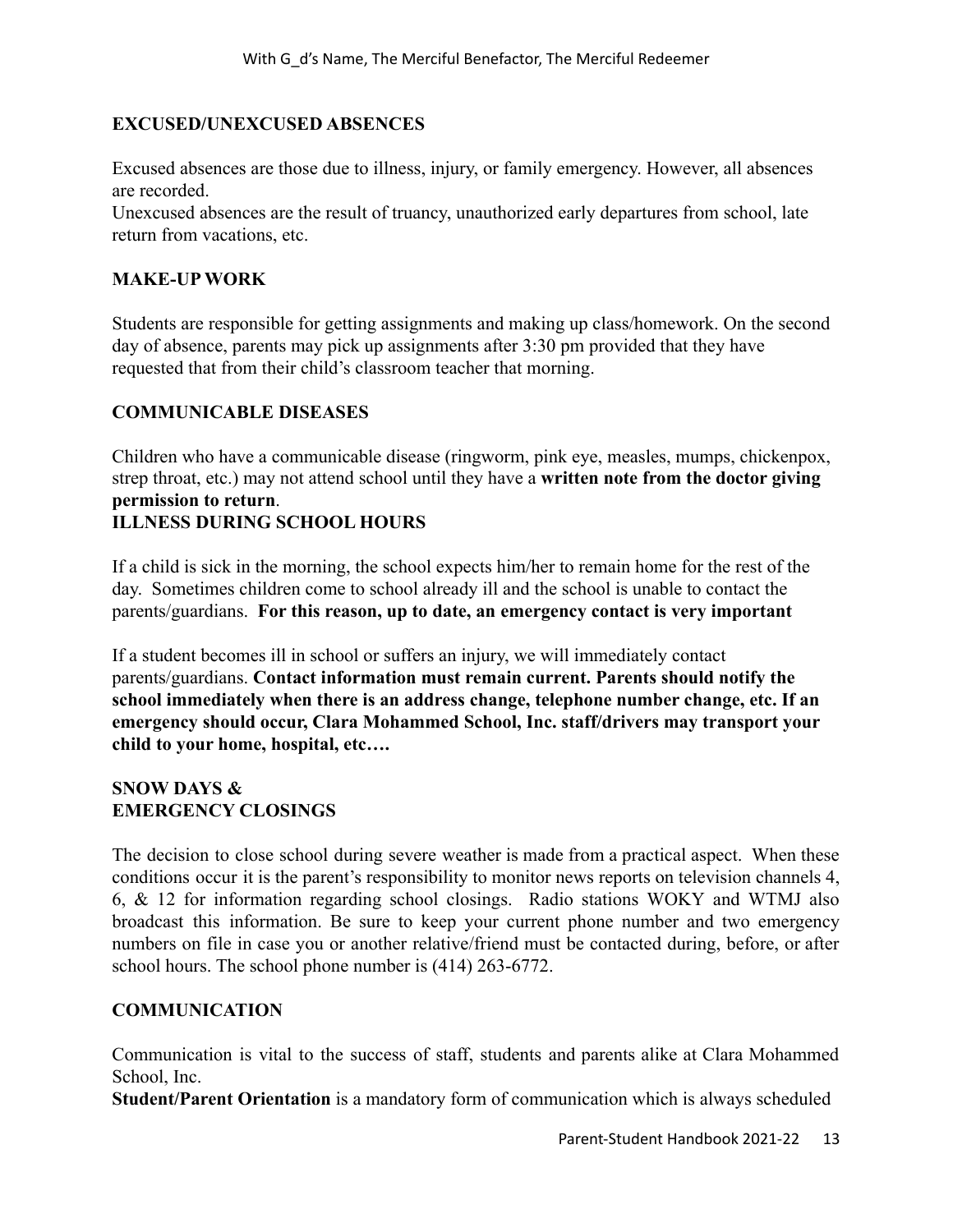at least two weeks prior to the first day of school.

The purpose of the orientation is to get all students and parents acclimated to the C.M.S/C.M.H.S environment and to give returning students important refresher information and updates regarding any new or changed policy or procedure. During the orientation, school administrators will begin with the explanation of the vision  $\&$  mission statement. This will be followed by introductions of staff, presentation of policies and procedures of C.M.S. Questions will be answered at this time.

> Parent Teacher Conferences- a required visit four times per academic year, these communications are to better inform you about your child and his/her growth and other milestones. During the conference, a survey will be given to parents/guardians so that we may know and work to meet your expectations to the best of our ability in the future.

Parent requested conferences- You are welcome to request a meeting with your child's teacher at any time. However, it is important to follow the necessary steps in doing so. First you should know that contact must be made through calling the office at (414) 263-6772. Let the office personnel know that you are requesting an appointment, then you will choose the best time for your schedule making use of the available times which are Monday-Thursday from 7:00 am until 7:30 am and Monday –Wednesday 3:35 pm -4:00 pm.

Classroom Visits- Parents/Guardians are welcome to quietly observe their child at work in the classroom. Just remember that you must get permission and sign in at the school's main office and the teacher will not be available for conference until a time scheduled through the office.

#### **SCHOOL/COMMUNITY RELATIONS**

Clara Mohammed School, Inc. is a family oriented community where teachers, parents and students work and strive together in a spirit of cooperation and respect.

# **THE PARENT TEACHER ASSOCIATION (PTA)**

The PTA functions as the organ through which all the home/school connections are established and nurtured. All parents or guardians are strongly encouraged to join the PTA and participate in all meetings. Notices regarding the meetings are sent out at least two days in advance. Meetings will be held once per month. See school calendar.

# **SCHOOL VISITOR AND GUEST POLICY (SCHOOL SAFETY)**

• School visitors should be dressed modestly out of respect for the school and its values. No shorts, tights or revealing clothing, short skirts, low cut shirts, tank tops, halters, etc… should be worn on school premises.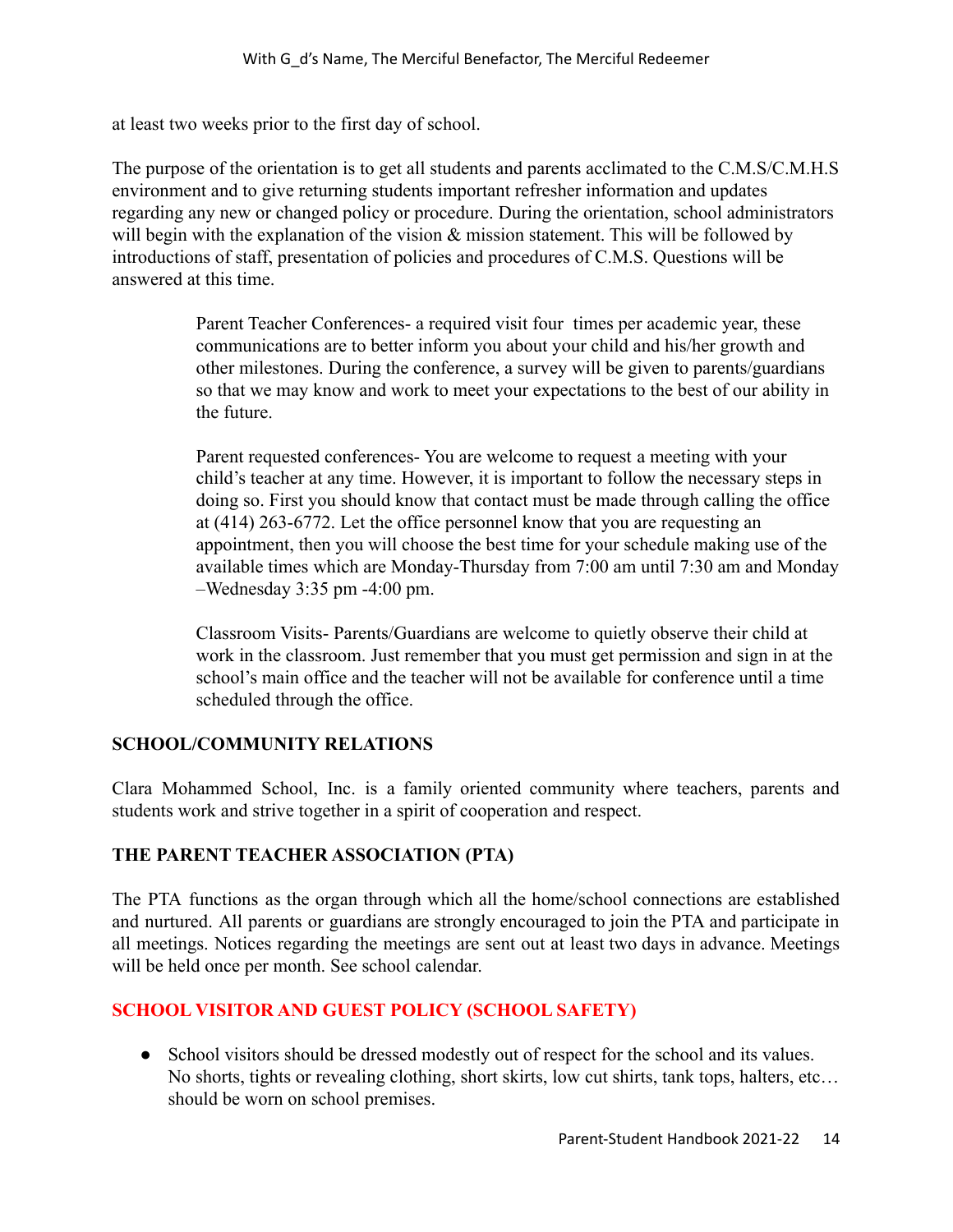- Visitors and Guests shall report their presence and sign in at the school office if the visit occurs during the instructional day.
- They are not required to sign in if the event or activity is after the instructional day.
- All visitors and guests are subject to the policies and procedural directives of Clara Mohammed School.
- This person shall have no unsupervised exposure or contact with students.

#### **Examples of guests and visitors include, but are not limited to**:

Guest/resource speakers

One-time appearance for school or classroom event like a literacy day or play Parents and family members who attend school to eat lunch Visitors for a one-time family involvement activity with their student Parents dropping off items for their student at the school Vendors making a delivery to a school

# **REQUIREMENTS**

●

Be able to present some form of current government-issued photo identification (driver's license, passport, military ID, US or other government identification). Sign in at the main office.

• Upon approval, be required to display a volunteer/visitor identification badge, which they will surrender following the event or activity.

# **PARENT VISITATION TO THE SCHOOL**

Parents/Guardians are always welcome to visit at CMS.

However, parents need to make an appointment with the teacher via the main office.

They must not disturb the classroom with their presence.

A time can be requested by calling the office at (414) 263-6772.

Parents are invited to attend all school assembly programs and other school activities that would benefit from parents being present.

However, parents **must** report to the school office and obtain a visitors pass to be admitted on campus, sign in, stating the nature of visit and sign out.

No parent is allowed to take pictures of students and staff without prior written permission from Principal

# **OPEN HOUSE**

During Orientation in the summer and in the month of October of each year, CMS has an Open House. Parents are invited to come in and meet their child's teacher, receive pertinent school information, and tour the school facilities.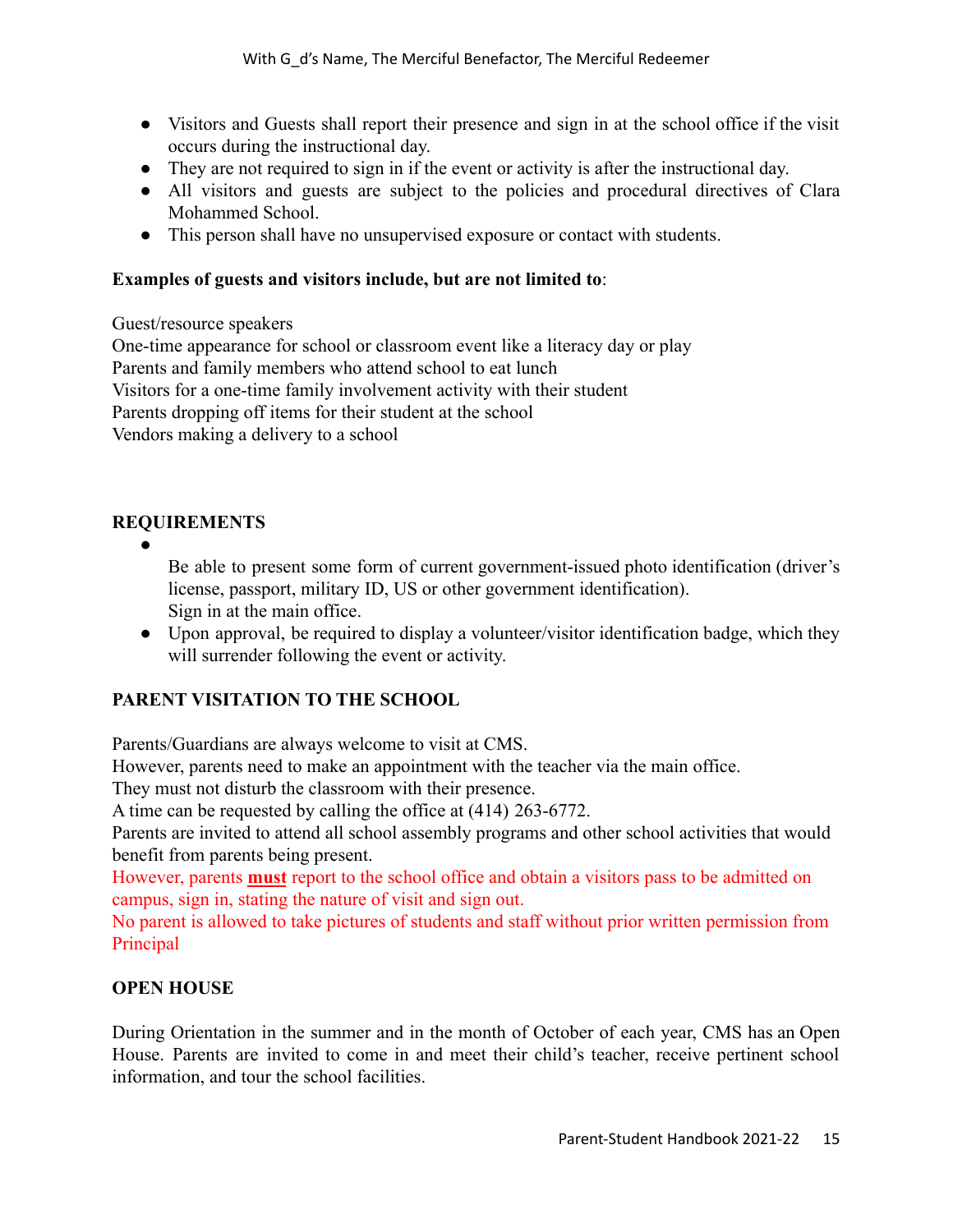## **CURRICULUM**

Our curriculum focuses on individualized attention/progress based on each child's ability to comprehend. The curriculum reflects the necessary components for a quality program. We focus on:

- Spiritual Development
- Social Awareness (respect, cooperation and ability to share)
- Communication Skills(verbal and written)
- Self-Esteem (Self Awareness and positive self image)
- Cognitive Growth (comprehension, critical thinking and problem solving)
- Physical growth (gross and fine motor skills)

The key to our program is the knowledge that children are curious and are busy learning all the time from their environment and it's our responsibility to influence this learning process toward achieving academic excellence.

#### **Learning Targets**

The school curriculum follows the State of Wisconsin's Framework, National Educational Standards and uses state adopted textbooks from publishers like Harcourt Brace, Houghton Mifflin etc. Our curriculum provides young learners with a solid educational foundation in the language arts (reading, spelling, creative writing, handwriting, English Grammar), mathematics, (Everyday Math) science and social studies. Physical Education, Health, Arabic and Nutrition, Art and Music are also important aspects of the program. A strong emphasis is placed on the importance of critical thinking in all of the above areas.

#### **Multicultural Education**

Multicultural Education has the purpose of helping students acquire the knowledge, attitudes and skills they need in order to become active citizens in a democratic society. Throughout the curriculum at Clara Mohammed School, students have the opportunity to explore and develop an appreciation for the diversity of our local, national and global community while maintaining their American identity.

A part of the curriculum specifically exposes students to the contributions of cultural and religious groups in the United States History. Many of the topics discussed and worked on include but are not limited to Veteran's Day, President's Day, Thanksgiving Day, Martin Luther King Day, Memorial Day, Islamic month of Ramadan, Eid-ul-Fitr, Eid-ul-Adha and other religious holidays. As educators at Clara Mohammed School, the staff has the responsibility to promote an awareness of the religious and cultural diversity of this country. By doing so, we provide students with the educational skills necessary to become proactive citizens.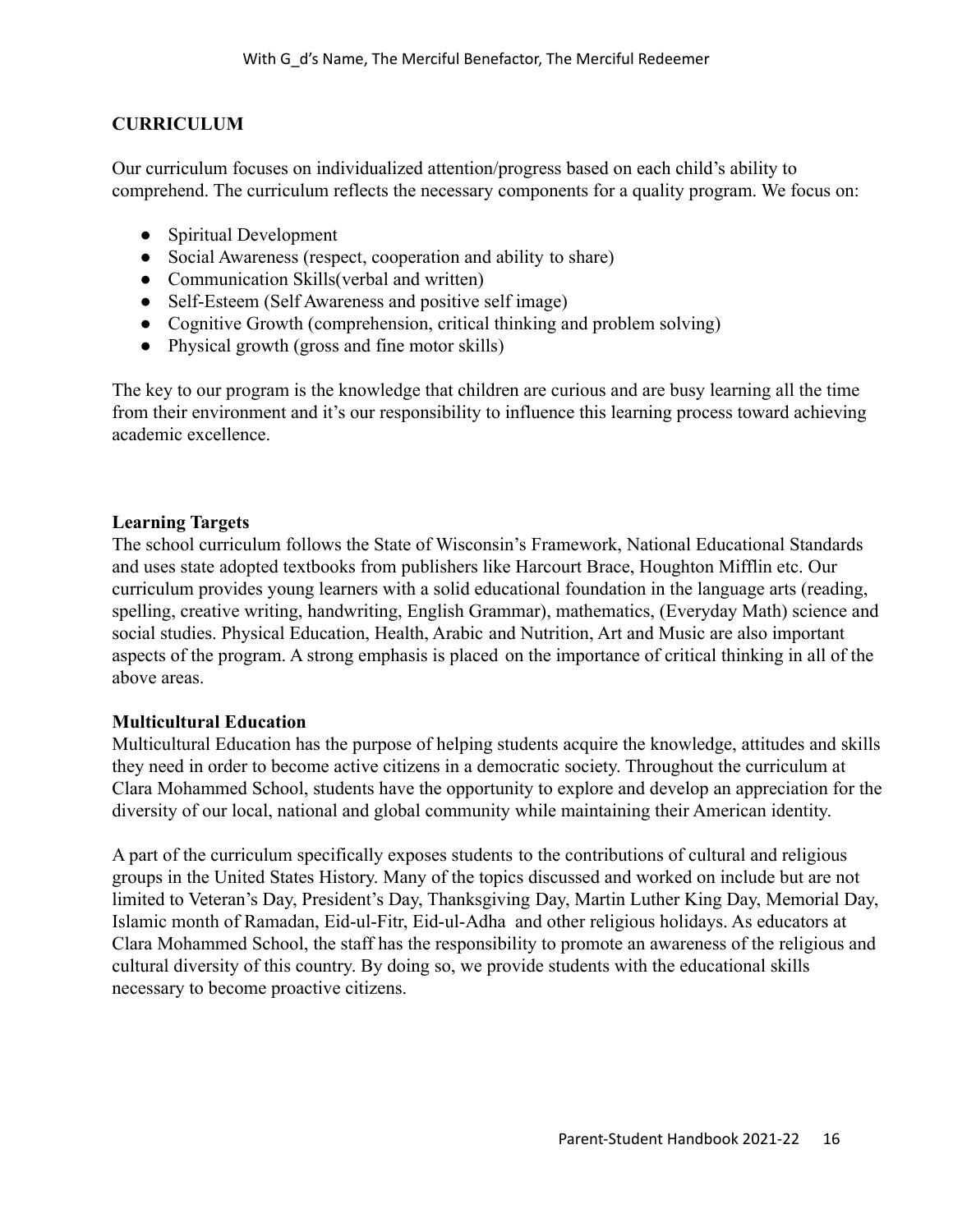| <b>GRADE</b>          | K   | 1   | $\overline{2}$ | 3   | $\overline{4}$ | 5   | 6   | $\overline{7}$ | 8   | H.S        |
|-----------------------|-----|-----|----------------|-----|----------------|-----|-----|----------------|-----|------------|
| Religion              | 10% | 90  | 90             | 90  | 90             | 90  | 120 | 120            | 120 | 120        |
| Reading               | 25% | 450 | 450            | 375 | 350            | 350 | 225 | 225            | 225 | 225        |
| Lang. Arts            | 10% | 250 | 250            | 225 | 250            | 225 | 225 | 225            | 225 | 225        |
| Math                  | 10% | 300 | 250            | 250 | 250            | 225 | 225 | 225            | 225 | 225        |
| <b>Social Studies</b> | 10% | 125 | 150            | 175 | 200            | 225 | 225 | 225            | 225 | 225        |
| Science               | 10% | 100 | 150            | 150 | 150            | 225 | 225 | 225            | 225 | 225        |
| Phy.Ed                | 10% | 150 | 60             | 60  | 60             | 60  | 60  | 60             | 60  | $225@$ sem |
| Art                   | 5%  | 50  | 50             | 50  | 50             | 60  | 60  | 60             | 60  | Elective   |
| Music                 | 5%  | 70  | 60             | 60  | 60             | 45  | 45  | 45             | 45  | Elective   |
| Health                | 5%  | 50  | 55             | 70  | 70             | 130 | 130 | 130            | 130 | $225@$ sem |

**Weekly Recommended Subject Minutes are as follows:**

Every effort is made to integrate themes from different disciplines in the instructional minutes. In addition to these basic educational components, the middle school grades are concerned with preparing students to transition from youth to adolescent to be successful in high school. The school provides an environment that encourages independent thinking, creativity, originality and action.

The learning environment is community growth centered, emphasis is placed on value- based education, creativity, imagination, inquiry, discovery, critical thinking, decision making, cooperative learning and alternative modes of learning that meet the needs of students.

**During the 2017-18** academic year, CMS began the transition to become a STEM/STEAM school. Please take the time to read the following to see how you can support your child/ren using this model. Taken from this site: [www.steampoweredfamily.com/education/what-is-stem/](http://www.steampoweredfamily.com/education/what-is-stem/)

# **WHAT IS STEM?**

At its most basic, **STEM stands for Science, Technology, Engineering and Math**. Alternatively, **STEAM stands for Science, Technology, Engineering, Arts and Math**. But STEM education is far more than just sticking those subject titles together. It's a philosophy of education that embraces teaching skills and subjects in a way that resembles real life.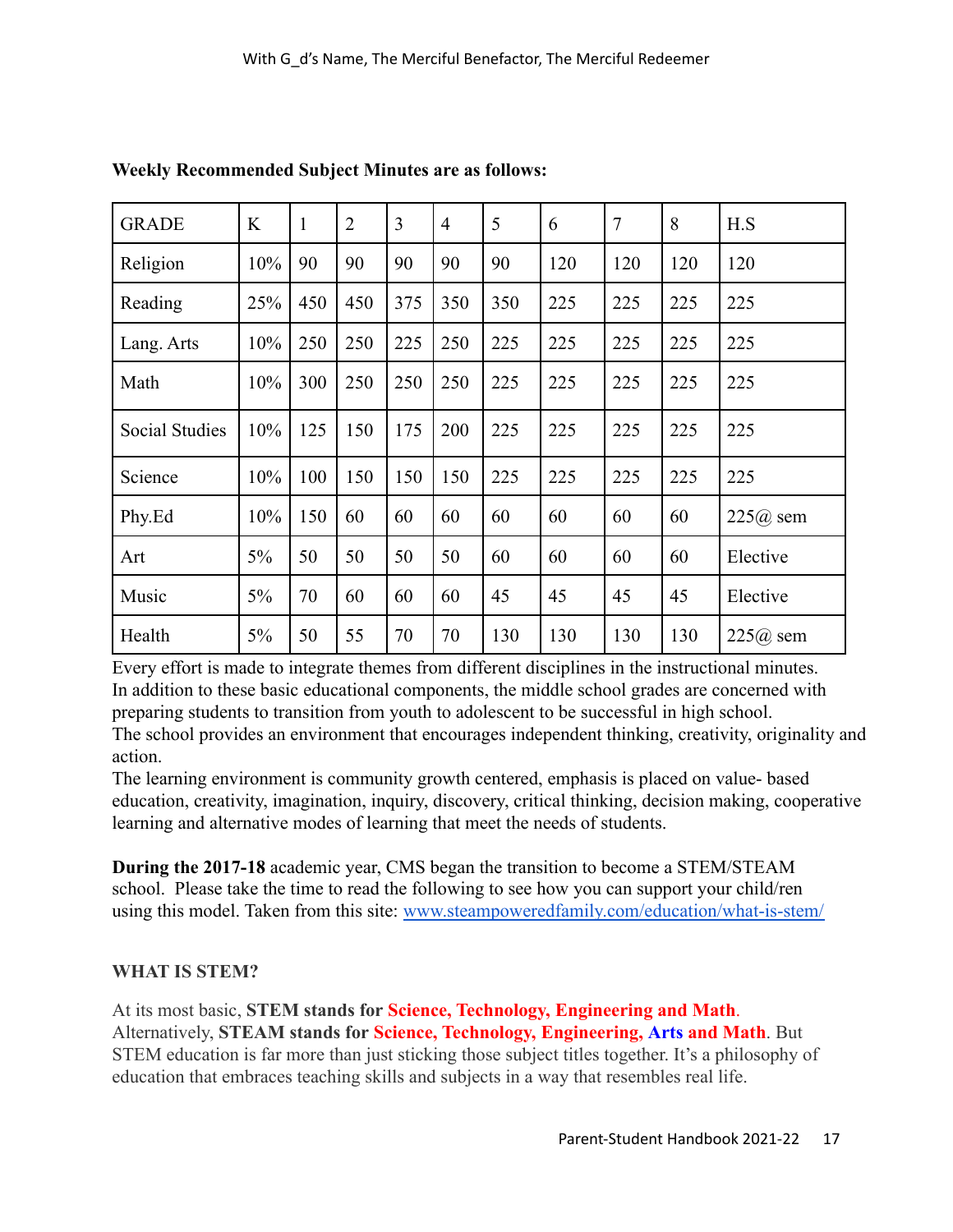## **HOW IS STEM EDUCATION IMPORTANT?**

The key component of STEM and STEAM is integration. Instead of teaching disciplines in independent subject silos, lessons are well rounded, project and inquiry based, with a focus on interdisciplinary learning. STEM and STEAM align with the way we work and problem solve in our daily lives. Making it an exceptional way of instructing and learning. With STEM we are teaching skills the way they will be used in the workforce, and the real world. Rarely does a job require only one skill set like math. Picture an architect, they use science, math, engineering and technology to do their jobs. The subjects do not work on their own, instead they are woven together in practical and seamless ways allowing the architect to design complex buildings. STEM and STEAM are not new, they are simply ways of understanding and applying an integrated form of learning that resembles real life. Instead of teaching math as separate from science, they can be taught together in a way that shows how the knowledge from those two fields complement and support each other.

#### **WHY ADD THE A IN STEAM?**

The addition of Arts to STEM to create STEAM is about incorporating creative thinking and applied arts in real situations. Art isn't just about working in a studio. Art is about discovering and creating ingenious ways of problem solving, integrating principles or presenting information. Picture an architect, they use engineering, math, technology, science and the arts to create stunning buildings and structures. Many people feel that adding the A is unnecessary and that the application of creativity and the arts is a natural part of STEM, but others like to highlight it. For elementary aged children, in particular, I like to include the A to ensure that facets of learning doesn't get forgotten in our lessons. Whether you prefer STEM or STEAM the underlying principles and practices are very much the same, it's about the integration of the pillars: Science, Technology, Engineering, Arts and Math.

The Apex Learning Virtual High School Support

Clara Mohammed High School is a computer infused secondary school. Students work within The Apex Learning Virtual School a comprehensive college preparation program which offers what you would expect from the finest private school: a rigorous curriculum and experience in preparing students for a prestigious college. In addition, full-time students get all the benefits of our online learning environment, including individualized instruction, multimedia presentation of content, and a vibrant community. It all adds up to a personalized, academically excellent high school education that thoroughly prepares students for success in college and beyond.

Each of our accredited online courses meets high academic expectations for college-bound students, including options to enroll in honors and Advanced Placement (AP) courses. Maximizing learning gains, instruction in each course is designed to take advantage of research –based best practice for effective teaching. And it doesn't end there-innovative options such as interdisciplinary project courses challenge students to research, interview, explore, create, and collaborate to solve real-world problems.

Students are encouraged to work in groups on assignments to encourage lively discussions which also offer students other opinions and ideas from their own. However, students who work better alone also have that option, which allows for individual pacing. Students have the opportunity to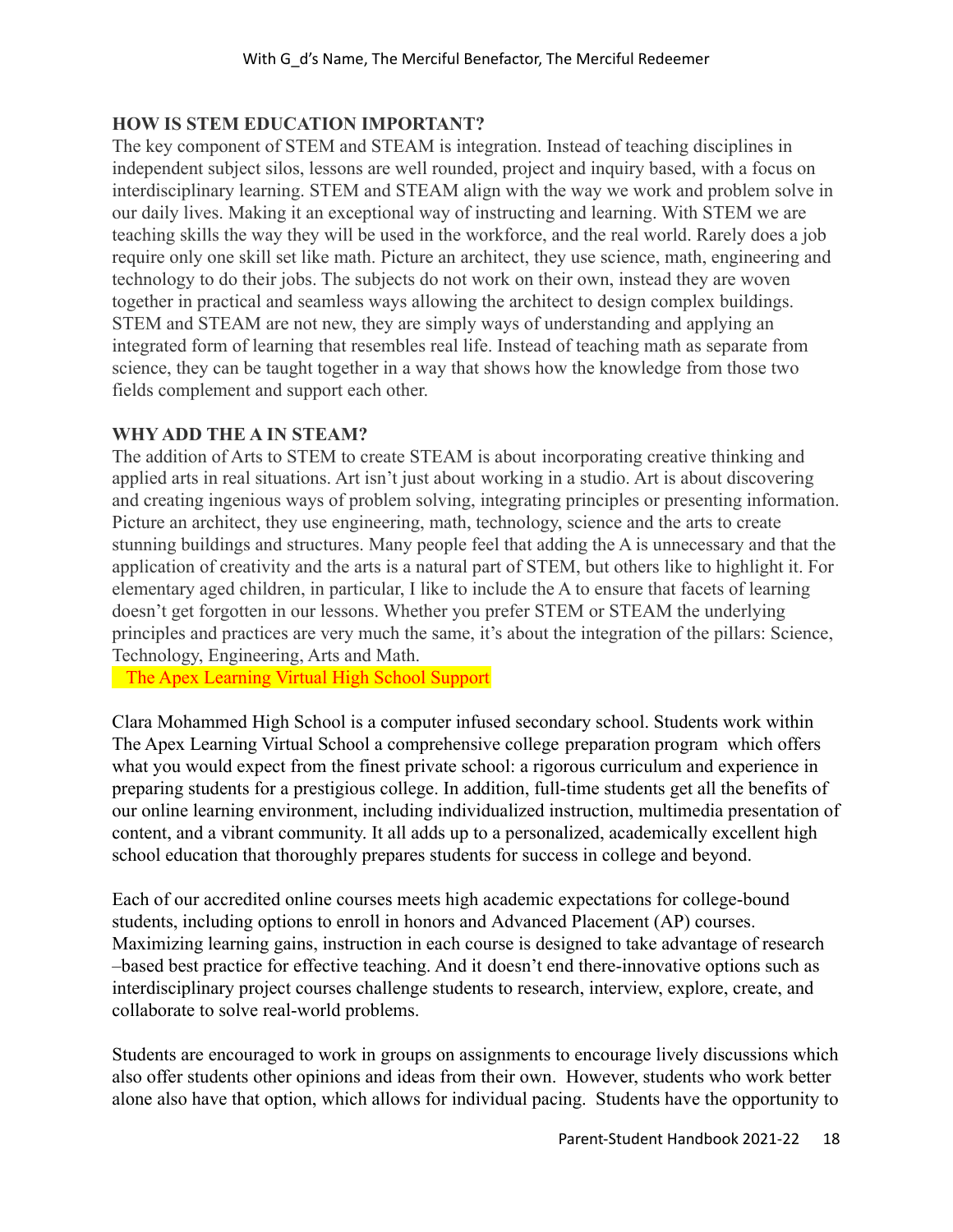graduate early or use their senior year to take courses at the local community college which can put students into their Sophomore year upon entering college after graduation.

When rote learning, factory model is abandoned in favor of a student – centered, problem solving approach, the computer becomes the perfect tool. Here students have virtually unlimited access to technology tools to use in every facet of their learning. They master a wide range of technology skills while they manage personal and school – related data, create multimedia programs and presentations, and connect to the world of information outside the school. The unique learning atmosphere allows for opportunities for students and teachers from a technology aspect. Due to the flexible nature of the school and the personalized learning approach, students have unprecedented access to information and are able to use this information in ways meaningful to them.

Students entering Clara Mohammed High School are assigned to an advisor. Advisors help students adjustment to high school; proper course selection; resolving academic, social, and personal problems; and working closely with them in making post-secondary decisions. Advisors work directly with students and parents and are available for parent conferences.

CMHS is interested in each individual student's ability to achieve at the highest level possible; to reach clearly defined, integrated outcomes, to complete an individual learning plan designed by student, parent, and teachers.

Each student, with support from parents, teachers/advisors and community members, is ultimately responsible for attaining standards high.

| Subject               | Credits |
|-----------------------|---------|
| English               | 4.0     |
| Math                  | 3.0     |
| <b>Social Studies</b> | 3.0     |
| Science               | 3.0     |
| Foreign Language      | 2.0     |

#### **Clara Mohammed High School Graduation Requirements 22 Credits**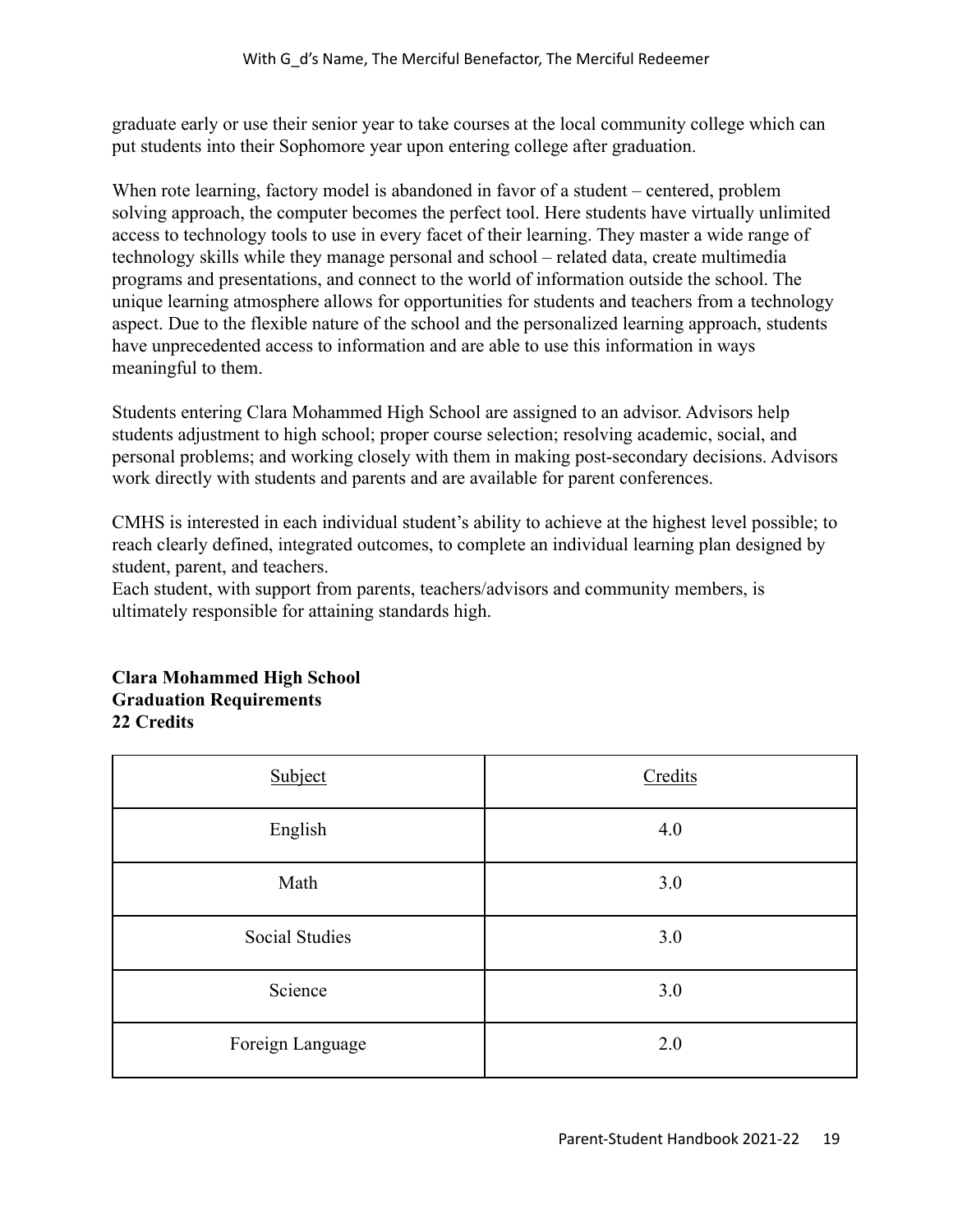| Physical Education                                                                                                                                  | 1.5        |
|-----------------------------------------------------------------------------------------------------------------------------------------------------|------------|
| Health                                                                                                                                              | .50        |
| Financial Literacy                                                                                                                                  | .50        |
| Spiritual Development*<br>Independent Study or Completing assignments<br>as part of Jumu'ah Lecture, taking notes and<br>writing a weekly paragraph | .50        |
| Personal Development/Career planning                                                                                                                | .50        |
| Community Service*<br>Electives                                                                                                                     | .50<br>3.0 |

Credits for elective subjects can be earned during summer school at CMS, or another accredited school. The credits can be counted for graduation.

Students are informed that extracurricular activities may be counted as credit if the proper paperwork is completed. \* These are independent projects and required for students graduating 2020 and later.

| <b>Subject</b>                                                        | <b>Credits</b> |
|-----------------------------------------------------------------------|----------------|
| English                                                               | 4.0            |
| <b>Social Studies</b>                                                 | 3.0            |
| <b>Natural Sciences</b>                                               | 3.0            |
| Math                                                                  | 3.0            |
| Foreign Language<br>Must be two years of the same foreign<br>language | 2.0            |
| Electives                                                             | 4.0            |
| Physical Education                                                    | 1.5            |

#### **College Requirements**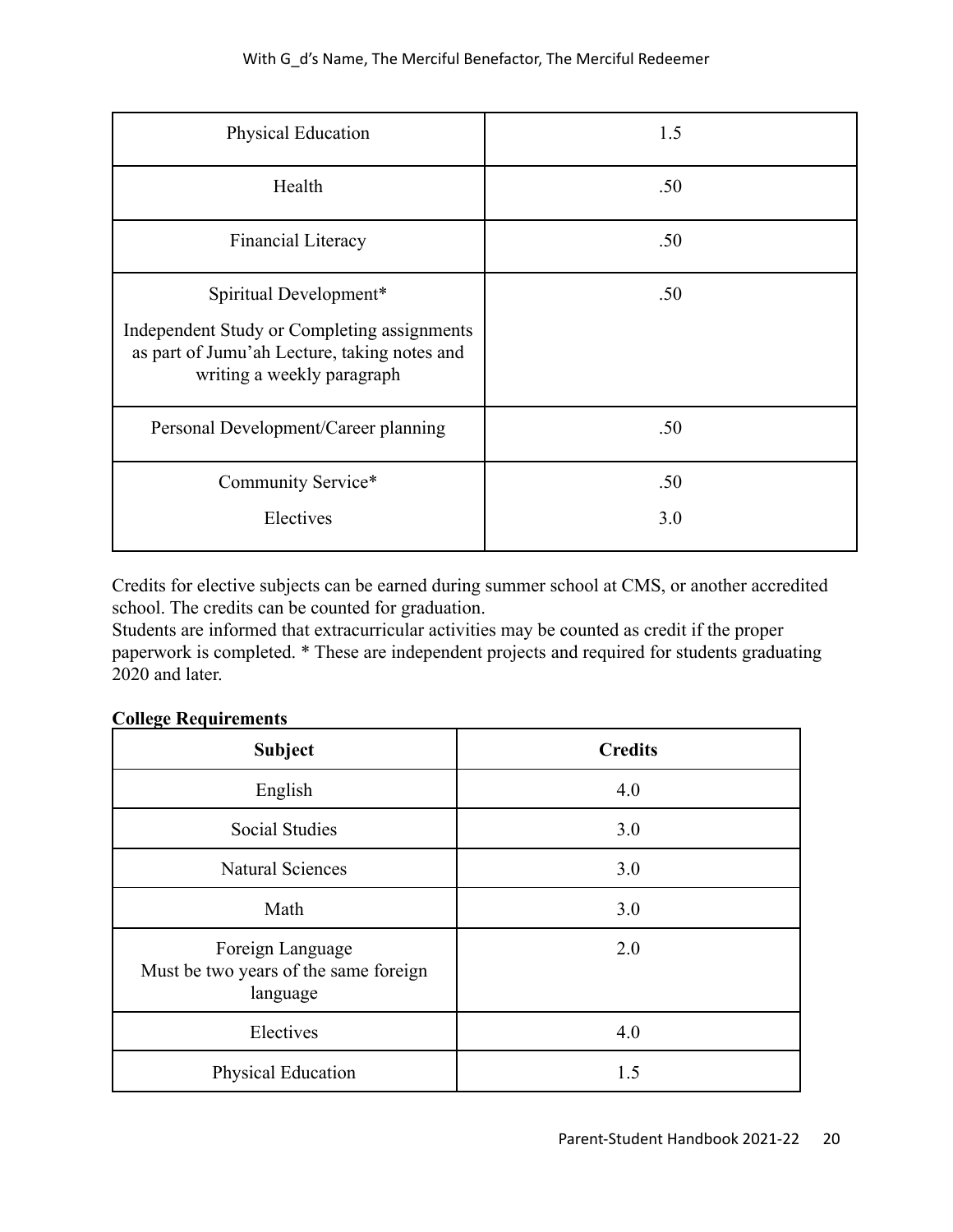| Health                                                                         | .50  |
|--------------------------------------------------------------------------------|------|
| Financial Literacy                                                             | .50  |
| Civics<br>Students must also pass a Civics exam and<br>make $60/100$ questions | .50  |
| <b>Total Academic Credits</b>                                                  | 22 O |

All colleges expect a student to earn a minimum of 17 academic high school credits. A minimum of 2 years of the same foreign language is required for admission to UW-Madison and UW-Eau Claire.

| Course                | Freshman | Cr      | Sophomore | Cr     | <b>Junior</b> | Cr     | <b>Senior</b> | Cr  |
|-----------------------|----------|---------|-----------|--------|---------------|--------|---------------|-----|
| English               |          | 1.0     |           | 1.0    |               | 1.0    |               | 1.0 |
| <b>Social Studies</b> |          | 1.0     |           | 1.0    |               | $1.0$  |               |     |
| Science               |          | 1.0     |           | 1.0    |               | 1.0    |               |     |
| Math                  |          | 1.0     |           | 1.0    |               | 1.0    |               |     |
| Physical<br>Education |          | $.5\,$  |           | $.5\,$ |               | $.5\,$ |               |     |
| Health                |          |         |           | $.5\,$ |               |        |               |     |
| Economics             |          |         |           |        |               |        |               |     |
| Fin Literacy          |          |         |           |        |               |        |               |     |
| Sociology             |          |         |           |        |               |        |               |     |
| Foreign<br>Language   |          | $1.0\,$ |           | 1.0    |               |        |               |     |
| Community<br>Service  |          |         |           |        |               |        |               |     |
| Art                   |          |         |           |        |               |        |               |     |
| Jumu'ah class         |          |         |           |        |               |        |               |     |

# **TENTATIVE HIGH SCHOOL EDUCATION PLAN**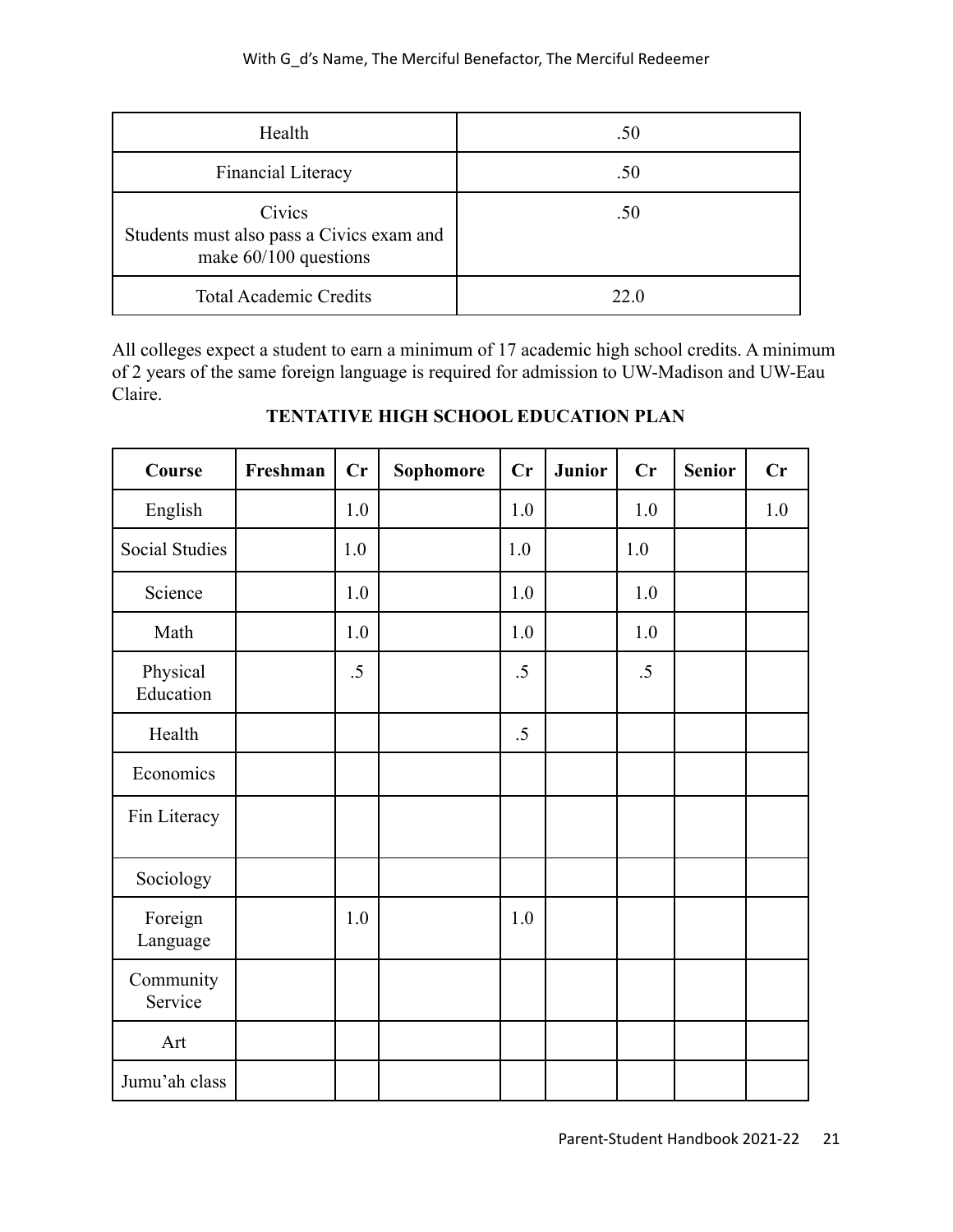|  |  | or church<br>services can<br>apply toward<br>spiritual<br>credit* |  |  |  |  |  |  |  |  |
|--|--|-------------------------------------------------------------------|--|--|--|--|--|--|--|--|
|--|--|-------------------------------------------------------------------|--|--|--|--|--|--|--|--|

**\*Documentation is required. Forms provided by the office.**

**22 Credits for Graduation**

## **ACADEMIC POLICIES**

#### **Class size and Groupings**

The child shall be placed in a group of peers on the basis of age/grade level groupings and /or special needs as determined by the staff. Classes will be formed consisting between 20-25 students.

**Homework Policy C.M.H.S-** Students in CMS are never without homework. Whether it is practice or preparing for the next quiz, chapter tests, or new unit, instruction is very intense and students must conduct themselves in a very mature manner. Among the many things they should be completing at home are:

Daily Reflection Journals

All students are required to read one book per month of their choosing, on their reading level

#### **It is very important that you as parents/guardians provide:**

- Your student with a place to work, quiet, well lit, with resources such as a dictionary,
- Internet access if possible, three ring binders, an external drive to save their work, funds for printing etc.
- Arrange all vacations to insure students do not miss school
- Call students at school only in the event of an emergency
- Ensure your student is ready for school daily with clean clothing, books, notebooks, assignment book, pens and homework

Parents and students are responsible for communicating the student's schedule with one another. The main office is not able to keep track of where students are outside of the schedule they turn in to us. Students are expected to inform their parents of their schedules. Parents are required to sign off on a student's schedule, especially when their schedule takes them off campus for research, community service work, or when they find their Mentor site to complete their Learning by Interest Project.

#### **HOMEWORK POLICY (Elementary & Middle School)**

Homework is considered a reinforcement of what is taught at school. Parents are responsible for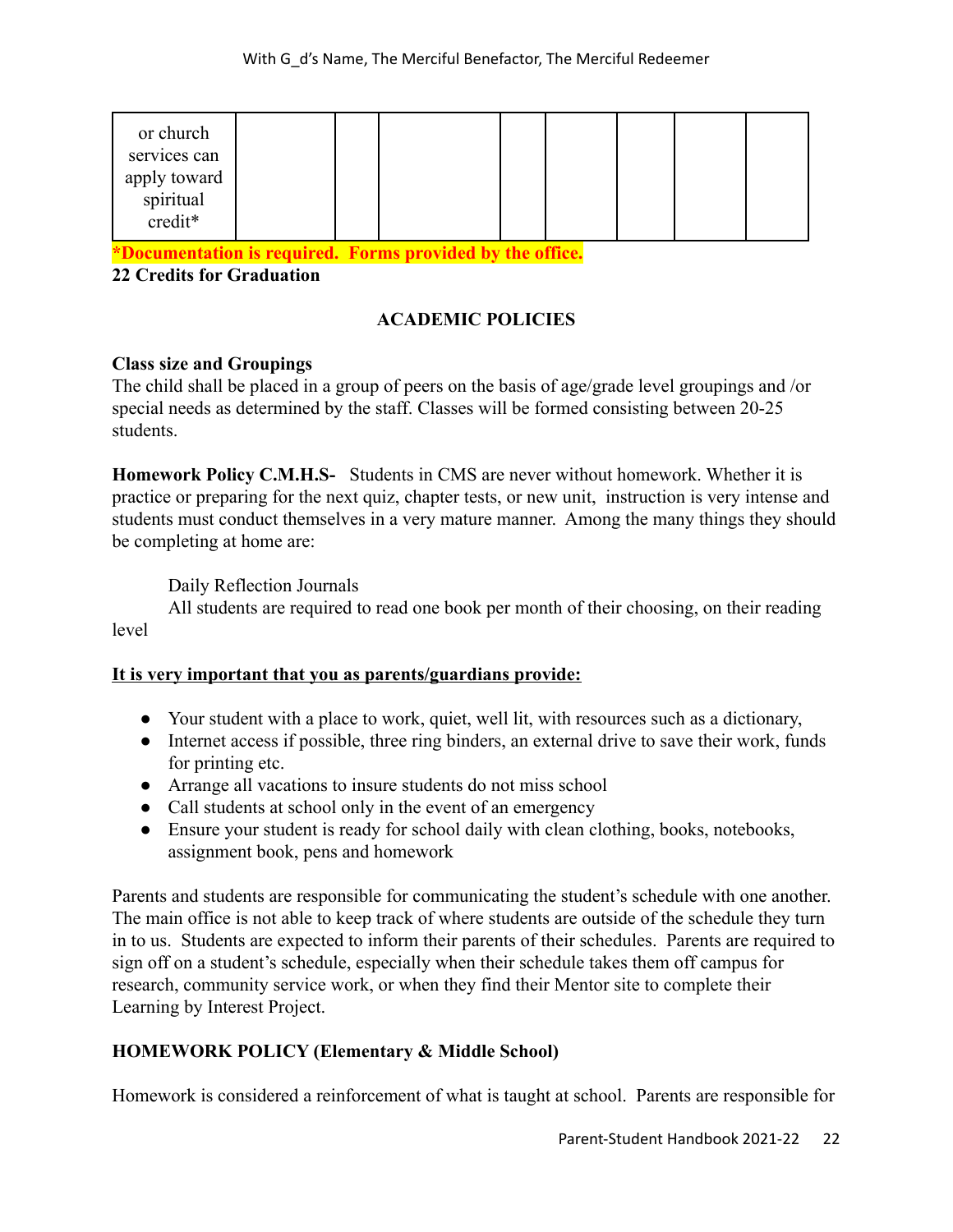providing a quiet, well-lit comfortable area for the child to complete his/her homework assignments. Parents should make sure children give proper attention to neatness and accuracy. However, parents must not do the children's work for them.

Homework is an independent activity in which the child reinforces skills learned at school. Parents may assist their children in a limited way. Please read information sent home by teachers. Some request parents to sign homework. It is also important, when assignments include parent or guardian signatures, that they participate. Teachers will send special notes home indicating when this is necessary. As always, your input is invaluable to your child's growth. Please understand that we believe  $G_d$  is the first teacher, and mother (guardian) is second. We come in a distant fifth.

\*As of 2018-19 school year, homework will only be given for students who are weak in certain skills, need additional practice, or they did not complete their classroom assignment.

# **Homework High School**

Much of high school work is self directed and paced. However, there are several requirements that are basic. For example:

- All high school students should read one book a month and complete a review on it
- All students are required to keep a journal three times per week
- Community Service for credit is required as an elective
- All students are required to create and maintain a plan for learning and a timeline for completion
- All students are required to make oral presentations which require practice and completing powerpoint presentations
- All students are required to complete a health plan they are required to follow There is never a time when a high school student does not have work.

# **ACADEMIC AWARDS**

One of our goals is to recognize the students who show outstanding educational growth, improvement, commitment and intellectual development in their academic subjects and their social awareness. We also seek to promote high self-esteem through religious values and positive self-perception. We consider it important to recognize the students and their efforts. Regular and consistent study habits and seriousness a student's commitment to lifelong learning is fundamental to success. We want to see every student reach his or her potential.

We recognize students for their achievements each year by giving them an award in a ceremony that includes family and friends. Please plan to attend and show your child how much you value their accomplishments. Better still, join the committee dedicated to handle that ceremony.

# **Testing**

Testing is an evaluation and review of the student's learning and progress in the classroom and therefore considered an integral part of the academic program. Formal as well as informal test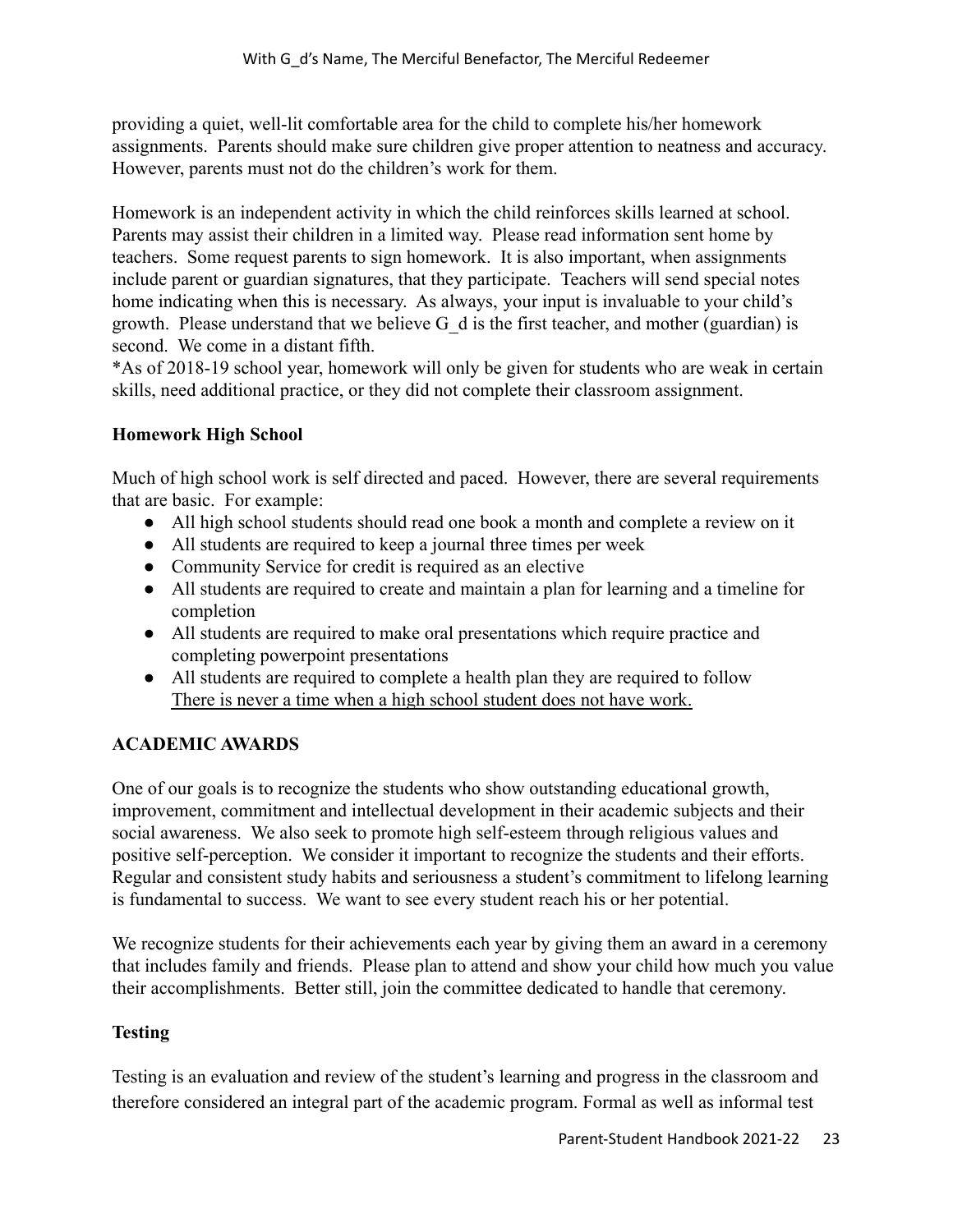will be administered throughout the school year. Parents/Guardians are encouraged to assist their children to study for these tests. Standardized tests are administered once a year.

However, we have purchased a testing program of our own to test students for teachers to use for further improvement of instructional practices.

The program we are using this year is called MAP testing. The MAP test is adaptive, meaning that the computer allows for the test questions to adapt to the individual skill levels of all students. If a student answers a question correctly, the questions will become more difficult; if a student answers a question incorrectly, the questions will become easier. This test will be given the first week of school, the middle of the school year and at the end of the school year. The scores are NOT targets or benchmarks; they are mean scores. The mean score tells you the average score of most kids at a given point in time at a particular grade level.

**MAP Testing** will happen at the beginning of the school year for diagnostic assessment, in the middle of the year for progress, and at the end of the year for comparison with teacher assessment.

## **Administration Dates and Timeline of State Required Testing**

For the 2019-20 school year, all required assessments for Choice students will be administered in

#### **Assessment Window: March 3 -31**

| The ACT with Writing Grade 11                                 |
|---------------------------------------------------------------|
| The ACT with Writing Grade 11 Makeup Day                      |
| The ACT with Writing Grade 11 Emergency Date                  |
| The ACT with Writing for Students Testing with Accommodations |
|                                                               |

#### **Assessment Window:**

**March 23 – May 1** Forward – ELA, and Mathematics Grades 3-8, Science Grades 4 and 8, and Social Studies Grades 4, 8, and 10 **April 6 – May 6** ACT Aspire Grades 9-10

#### **IT IS VERY IMPORTANT THAT STUDENTS ARE ENCOURAGED, AND WELL RESTED ON THE DAYS OF TESTING.**

Each student is involved in a conference with his/her teacher and parents/guardians to discuss the \*results of the testing. Regular pupil attendance is required during the testing period.

#### **Progress Reports and Report Cards - PARENTS MUST PICK UP REPORT CARDS**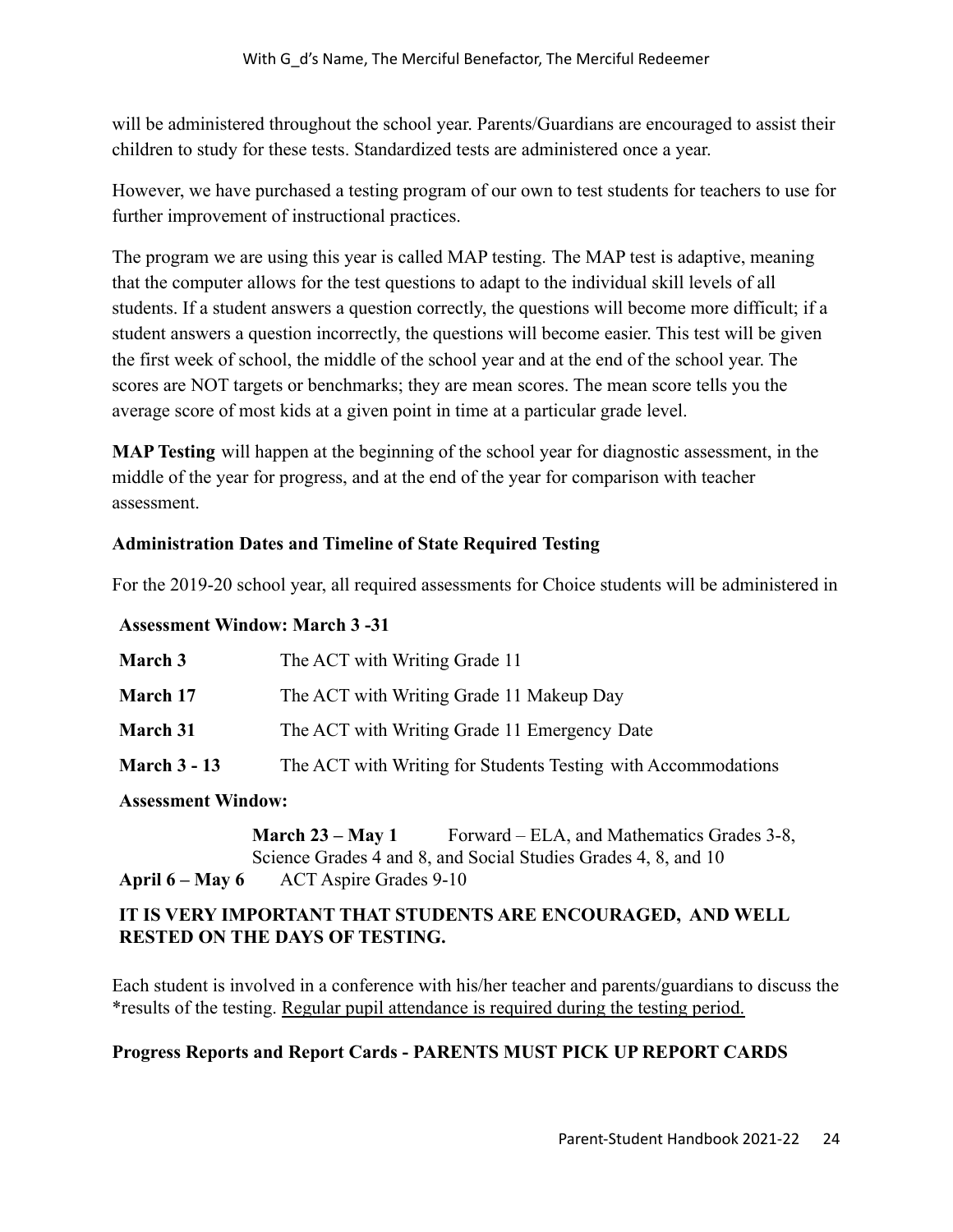Progress Reports are issued midway in each quarter. A report card indicating achievement and effort is issued to every student in grades K-4 through  $12<sup>th</sup>$  grade each quarter. Parents/guardians are required to attend a conference to receive and discuss these reports beginning with the first marking period. The quarterly report is an important indication of the student's progress. Additional conferences may be scheduled in addition to regular marking periods, especially if parents or teachers.

# **Grading**

Report cards are issued 4 times a year. Scores on daily activities, classroom participation, homework, projects, quizzes and tests are combined to determine a progress grade for each quarter. The following grading scale is used for K-4 – K-5 to indicate rate or progress in subject matter or skill. It shows a child's own growth in curriculum areas without comparing the achievement of one child to that of the others.

- $E =$  Excellent Performance
- $G = Good$
- $N =$ Needs Improvement
- Q= Quality work in progress

| <b>LETTER GRADE</b> | % GRADE               |
|---------------------|-----------------------|
| A                   | $90 - 100$            |
| B                   | $80 - 89$             |
| $\cap$              | $70 - 79$             |
|                     | $60 - 69$             |
| F                   | <b>59 &amp; BELOW</b> |

The following grading scale is used from  $1<sup>st</sup> - 12<sup>th</sup>$  grade

# **\*PROMOTION/RETENTION POLICY 2018-19**

# **No changes in a student's grade will be made after September 30th of the current academic calendar.**

**Parents who have a concern about their child's grade must meet with the principal and their child's teacher with those concerns.**

A teacher may retain a student using the following procedure: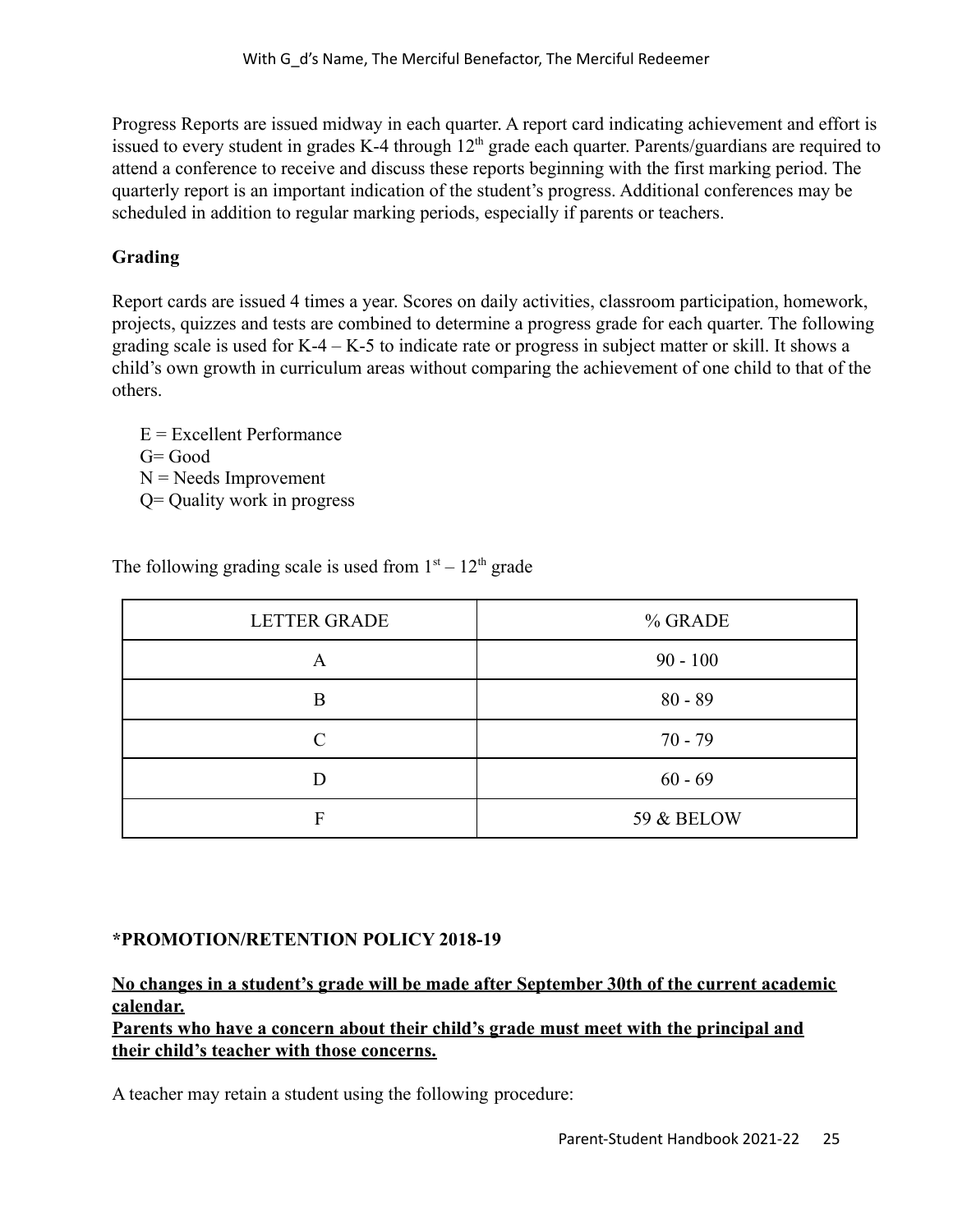1. At the end of the first quarter marking period, teachers should discuss the student and his/her academic setbacks with the principal or other school administrators as well as the Parent/Guardian. A strategic plan for action and intervention strategies should be developed.

2. At the end of the second quarterly marking period, the teacher should discuss the possibility of retention with the Parent/Guardian. The Parent/Guardian, the Teacher & the Principal must sign a written form.

3. The Parent/Guardian, the Teacher & the Principal should meet to discuss the final decision. A written agreement regarding the retention should be prepared.

Clara Mohammed School is proud to host a population of 70% Ell students, therefore the criteria for promotion is different from the rest of the general student population. All the students take the standardized test at the end of each year. English Language learner students need to show at least .5 grade level average growth at the end of the year in the following subjects: Language Arts, Math, Social Studies, and Science to be able to be promoted.

K-4 & K-5 students will be assessed regularly; promotion to the next grade will depend on academic, social and emotional growth of the student. The teacher and principal will determine if the student is to be promoted to the next grade level. Parents will meet with the principal and teacher to discuss findings.

 $1<sup>st</sup> - 12<sup>th</sup>$  grade students need to at least have a minimum of 65% (D) in all the core subjects to be able to be promoted to the next grade.

Some students are not ready for the curriculum or challenges faced socially in the next grade level. This will be determined by their organizational skills, and emotional readiness in current grade level. The teacher and principal will promote students based on observations in these areas throughout the year.

# **GRADUATION**

Students should consult the curriculum guide for course descriptions, prerequisites, and course fees. A student at Clara Mohammed School must be of age appropriate for the grade level to which they are assigned. This is determined by the student's age being within one chronological year of the average age of the class the student is placed in. Without the expressed permission of the Principal, exceptions to this rule will not be made.

Seniors that violate a school policy may be withheld from participating in the graduation ceremony by the school Administration. The policy is in effect up through graduation day. The privilege to participate in the graduation ceremony is granted by the Administration.

A student must have a minimum of 22 credits and maintain a 2.00 GPA to graduate.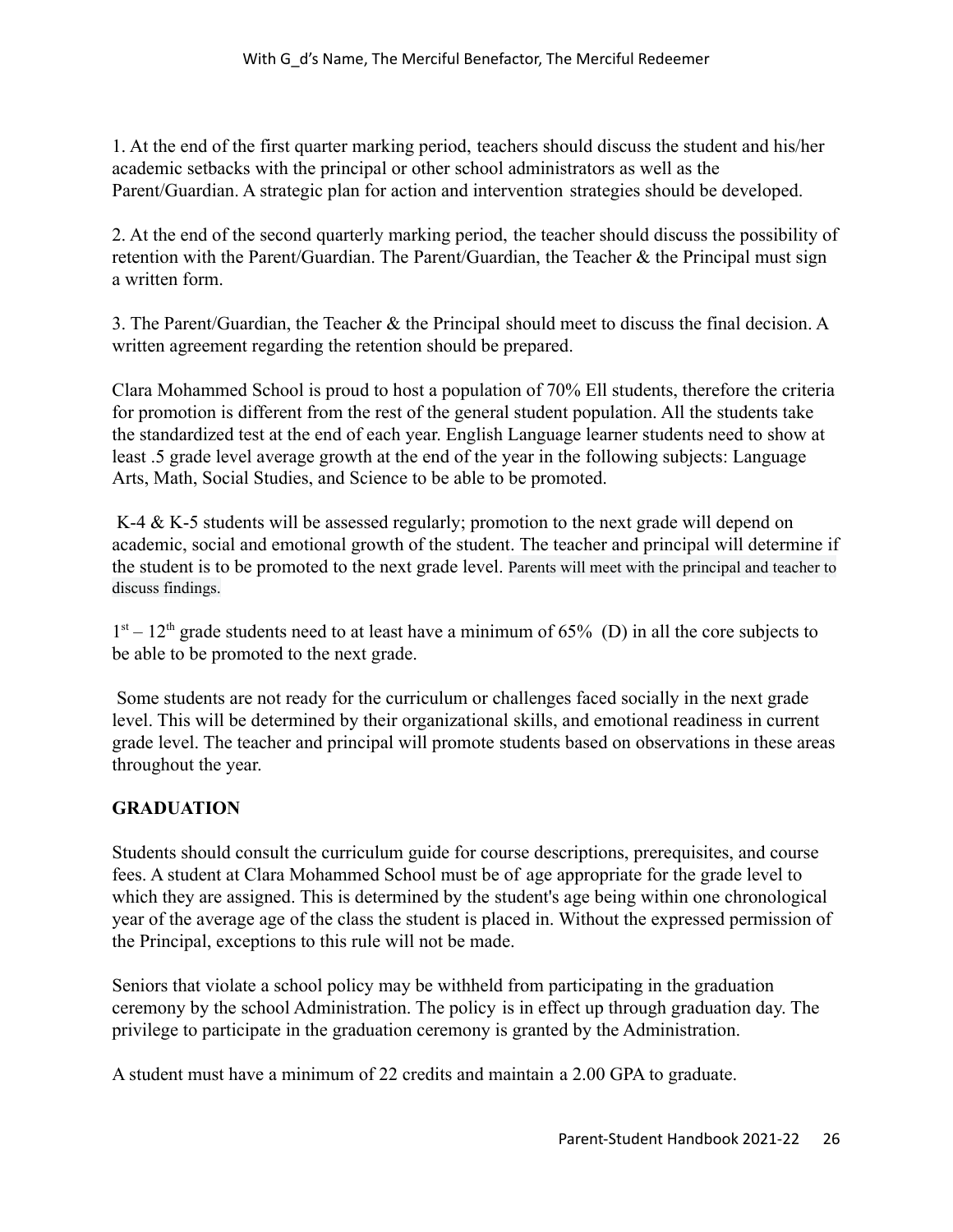Additionally, all students beginning 2016-17 must pass a Civics exam in order to graduate,

#### **TEXTBOOKS**

There is no fee for the use of textbooks, however if a student loses a book, it is the responsibility of the parent to pay the full cost of the replacement of said book.

## **EXCELLENT CHARACTER HONORS**

Eligible students who earn no suspensions and are recommended by at least two teachers from middle school or one teacher from elementary school.

## **PRINCIPAL'S HONOR ROLL**

Eligible students earn a cumulative GPA of 3.5 from 1st through 4th grades or 5-12th grades relative to their current grade level placement, and have had no school suspensions during the specified time period.

## **AWARDS DAY**

Great emphasis is placed on academic excellence and Islamic character development at Clara Mohammed School. A special day is set aside to recognize those students maintaining high academic standards.

#### **FIELD TRIPS**

In addition to regular class work, teachers supplement students' educational experiences with a wide variety of hands-on activities, projects, assignments and educational field trips. Clara Mohammed School, Inc. recognizes that first hand experiences provided by field trips are most effective. Field trips are part of the Clara Mohammed School, Inc. program and are not optional experiences for the students to attend. All parents/guardians must sign the permission slip before the student is allowed to participate in any planned activity. Students who have displayed a constant pattern of irresponsible/disruptive or harmful behavior and choose not to follow school rules may be restricted from attending field trips. Please note the following:

No student shall be denied the privilege of participating in school field trips unless authorized by the administrator or his/her designee.

No student shall be denied the privilege of participating in a school field trip or school sponsored trip because of financial inability to pay the fee for the trip.

Students and parents will be held responsible for any damage done to real or personal property by students. All damages must be paid for by the parent.

Because Clara Mohammed School, Inc. teachers may decide to walk with their students to the park, library or other local facility, a blanket field trip permission slip must be signed before any student may participate. The blanket form will only cover unplanned walks and or outings.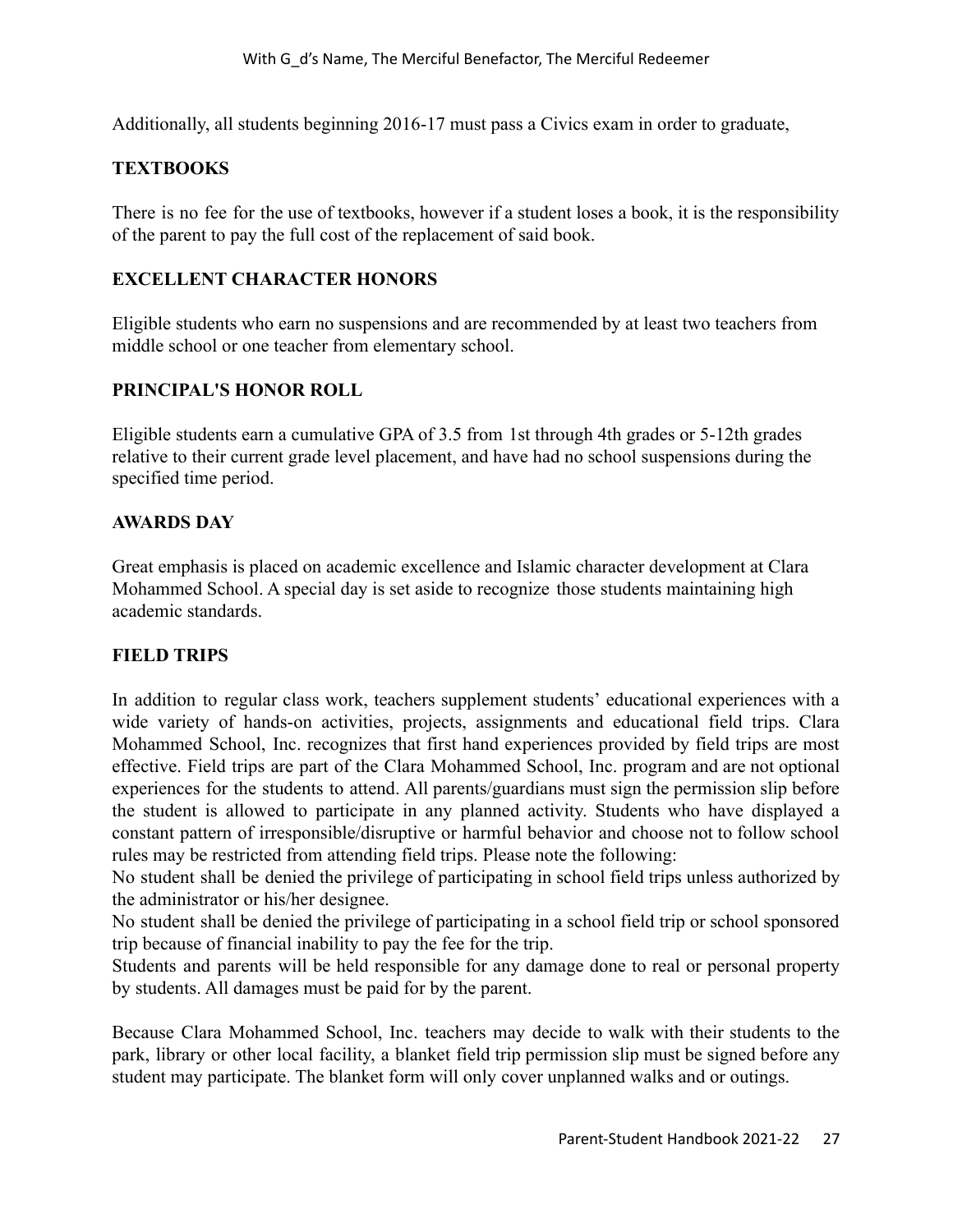#### **Enrichment**

Clara Mohammed School offers a variety of enrichment activities to supplement the mainstream academic program. These include:

Educational Field Trips Science Fair Student Council Spelling and Math Bee Model UN Camping Community Service

Our classrooms are designed to complement classroom studies and offer a variety of educational materials to students and teachers.

#### **STAFF**

Clara Mohammed School has qualified and trained teachers to ensure high academic standards. All teachers are experienced and most of them hold full academic degrees. The rest of them are in the process of acquiring degrees as it is required for the accreditation process.

#### **Ratio of Adults to Children**

Research has confirmed that one of the most significant factors in providing a quality learning environment for children in a group setting is the number of educated staff available with whom the children can interact. Not only do more staff provide better supervision and care, but also a greater variety of personalities so that the children will find a "special someone" to bond with. The high ratio of adults to children encourages the best in teacher competencies. Each and every one of our teachers brings energy, enthusiasm and dedication to the program. We do our best to maintain the class size at 1: 20 per class.

#### **Staff Meetings**

Size and training of staff are not enough to assure a quality program unless that staff has adequate opportunity to plan, coordinate and evaluate program goals and activities. To facilitate our operation, we conduct weekly staff meetings for all our teachers as units or with the Principal.

#### **Staff Growth and Development**

Staff Development is the key to a quality school. Our ongoing training program includes:

- Annual orientation week
- Workshops
- In –service Seminars
- Local and National Conferences

These training programs are designed, so that the teachers meet the needs of the students and their own professional growth. The workshops cover a variety of issues and topics the teachers' need, such as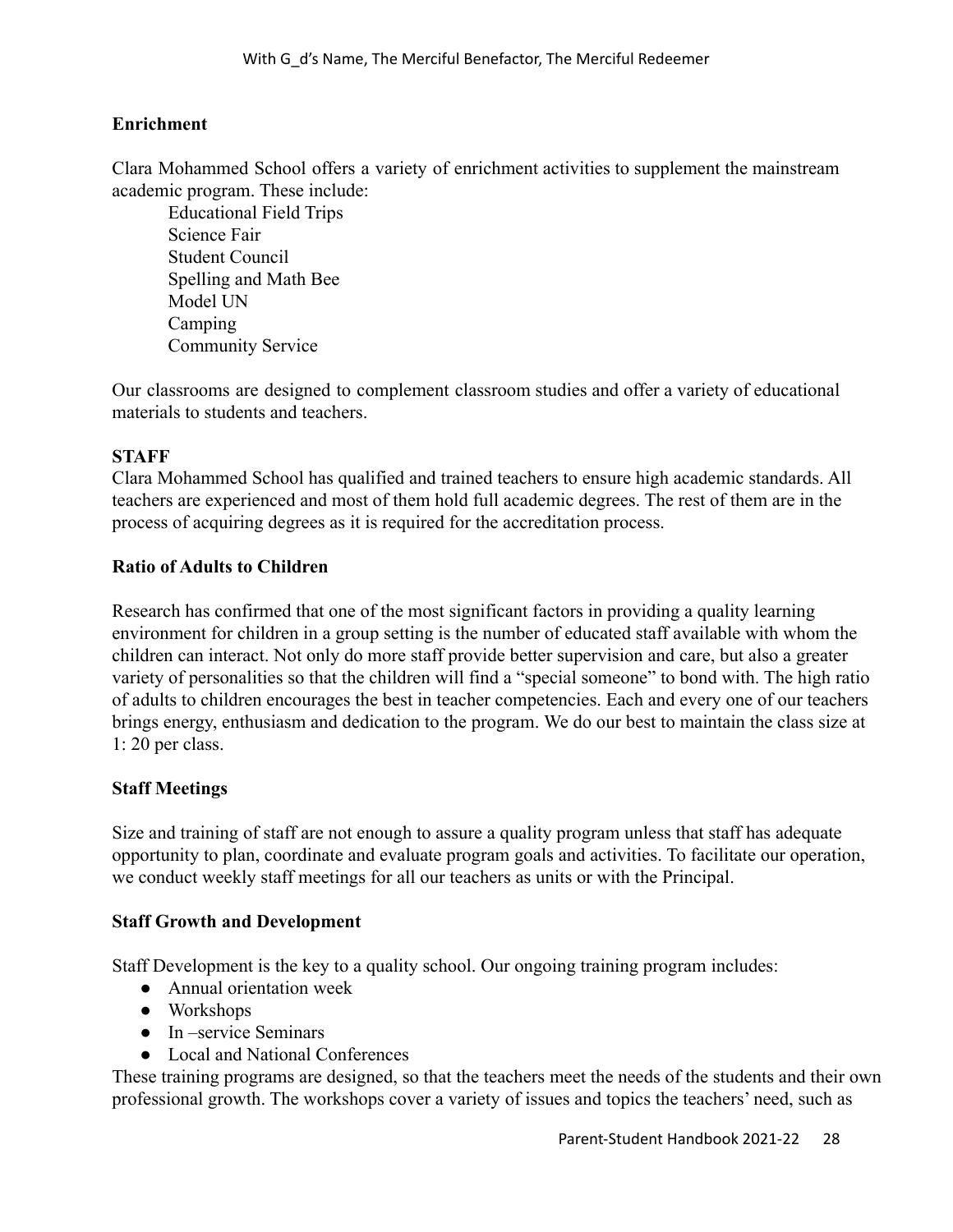instructional techniques, classroom management, improving the achievement levels of the students, discipline etc.

Clara Mohammed School encourages its teacher to enroll in higher learning pursuits to improve their proficiency.

#### **FIRE/TORNADO DRILLS**

Fire drills are held once per month. Exit information is posted in classrooms and corridor areas. Students receive instructions on how to respond in case of fire or tornado.

#### **GUEST SPEAKERS**

All guest speakers must be approved by CMS administration prior to addressing an audience of CMS students.

#### **PARENT VOLUNTEERS**

Parent volunteers are always a welcome addition to Clara Mohammed School, Inc. As a rule of safety for our children we require all prospective volunteers to follow the steps listed below in order to utilize our volunteers effectively.

- All volunteers must fill out an application prior to any activity at Clara Mohammed School, Inc.
- A background check must be performed on all volunteers before working with our student body.
- Upon acceptance of a volunteer application, the volunteer will be given orientation and a list of duties to be performed.
- Volunteers will be given a schedule of days and hours and will only be admitted to perform services on those days.
- Volunteers must stay with the assigned class they are working with or visiting.
- No one is allowed to take pictures of students or staff without their permission. For privacy reasons, the school is required to receive written permission in order to appear in photos.

#### **RIGHTS OF PARENTS AND STUDENTS**

Enrollment at CMS is a privilege, not a right, which may be forfeited at any time when a student does not adhere to the standards and regulations of CMS. We may request the withdrawal of any student at any time, which in the opinion of the administration does not fit into the spirit of the institution and community.

#### **CODE OF CONDUCT**

#### **GENERAL RULES OF CONDUCT – Clara Mohammed School Students are expected to:**

- Behave in a manner that reflects his/her respect for self and others. Respect means - showing or feeling honor or esteem for; decent; honest; concerned about how you are seen, or how you see others.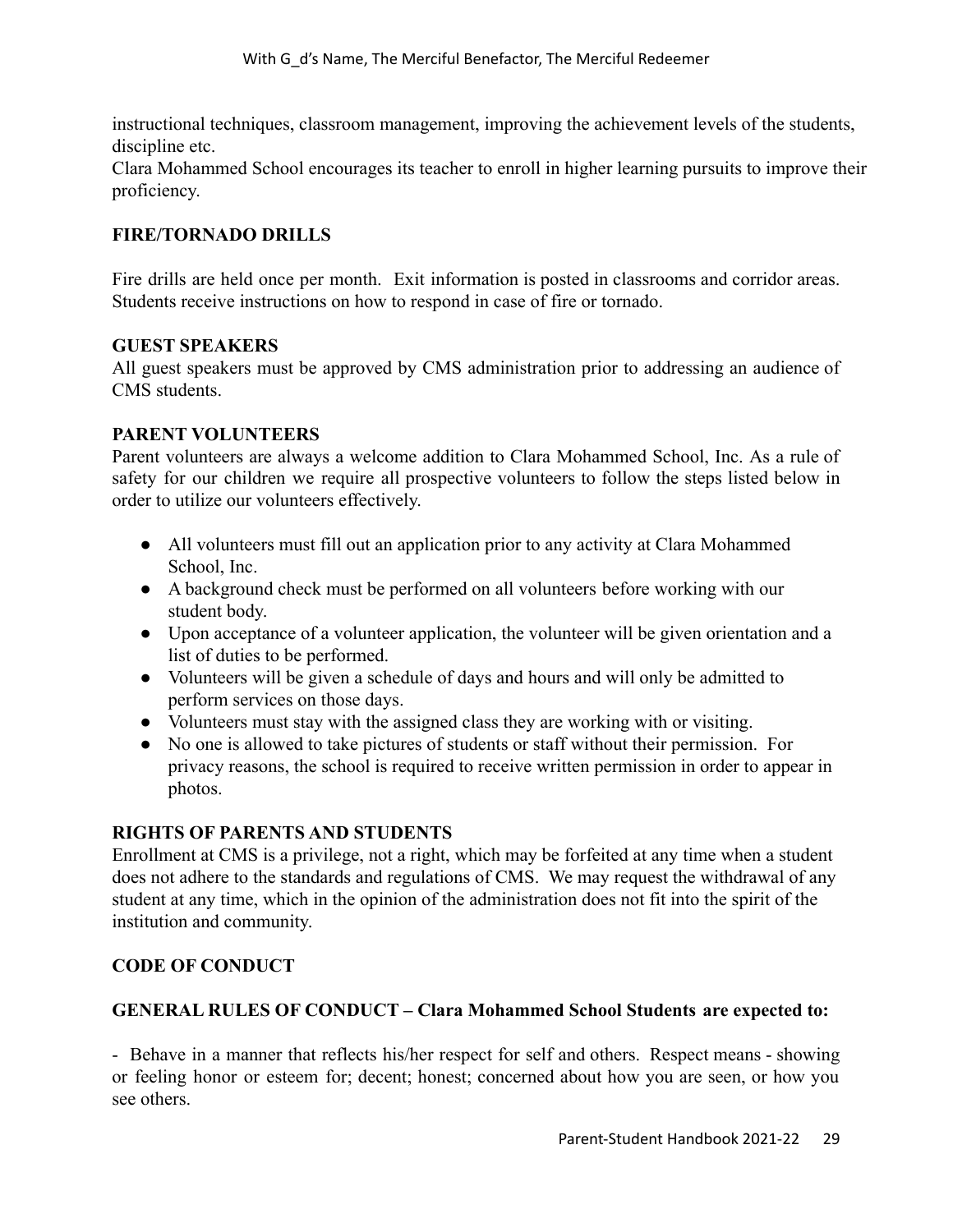- Respect the school and help keep it clean. We set an example by cleaning behind ourselves and expect students to demonstrate this same behavior.

- Refrain from defacing or damaging school property. This includes the physical building, computers, equipment, books, and other people's property.

- Refrain from bringing cell phones, radios, tape players, beepers, walk-men, matches or lighters, etc....

- Treat each other courteously. No physical aggression is permitted. Wrestling and horseplay are too dangerous to be permitted; this includes students & staff.

- Be clean, uniforms pressed, and if leather shoes are worn, they are to be polished. Students will be inspected on a daily basis. Corrections will be made before entering the classroom.

- Honestly work to fulfill the academic obligations assigned to them.

- Exhibit high moral standards of character. Name-calling, hitting, pushing, etc… will not be accepted. Students are also expected to encourage proper behavior in each other.

- Eat food at designated times and in designated places. Candy and gum are not permitted on school premises.

- Refrain from bringing pork or products containing pork onto school premises.

# **- NO WEAPONS OR DRUGS/PARAPHERNALIA OF ANY KIND ARE ALLOWED ON SCHOOL PREMISES.**

#### **BEHAVIOR**

All students are expected to conduct themselves in an appropriate manner. Although we are sympathetic towards students and their individual situations, we must consider the group as a whole.

Students are expected to follow the CMS Student Behavior Guideline below.

- 1. Follow all directions the first time they are given.
- 2. Be on time and actively participate.
- 3. Keep hands, feet and objects to yourself.
- 4. Possession of dangerous objects and substances will not be tolerated.
- 5. Fighting, verbal abuse, threats of physical violence, use of profane language or racial threats against other participants, CMS staff, including those not related directly to teaching, will not be tolerated.
- 6. Each student must abide by the dress code.

All areas off campus are "Off Limits", unless students are under the supervision of CMS staff members.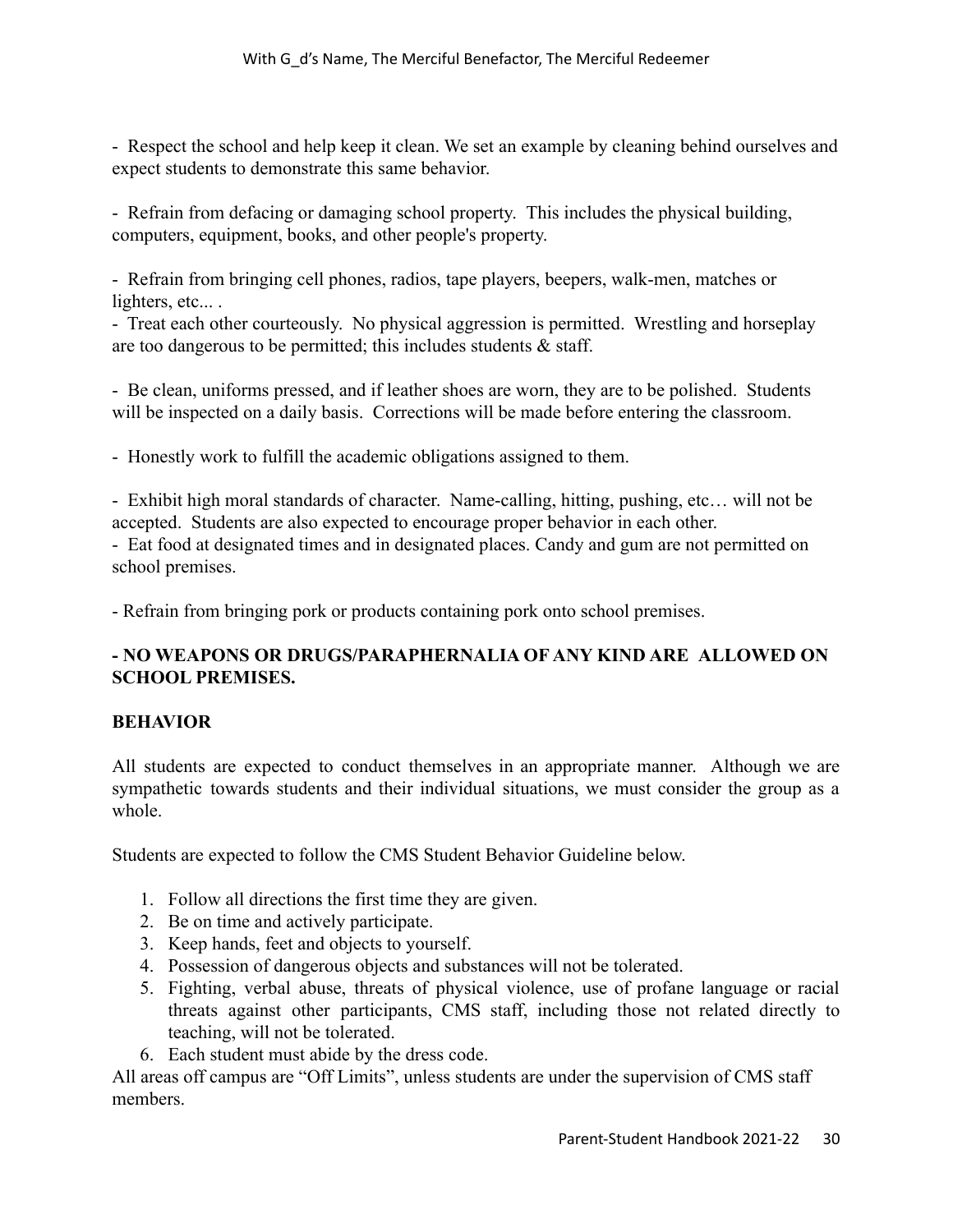## *Prohibited Items & Activities on School Campus*

Students should not bring recreational or educational toys, candy, gum or music tapes, cd's, music devices, cell phones, iPods, etc., to the campus unless it is requested in writing by the teacher, or it is announced by an administrator as part of a school activity. Weapons of any kind are not permitted. Drugs, drug paraphernalia are not permitted. [Any student who comes to school under the influence of alcohol or drugs will be sent home and a meeting with parents as to whether the student will be allowed to return to school. This also applies to a student who leaves campus for lunch and returns impaired or smelling of mind altering substances. We have a zero tolerance of this type of influence on our campus.

#### **Commitment to Learning Community and Environment**

Parents and students are expected to commit themselves to active community membership. This means to work with staff and other students to maintain a clean environment, a peaceful environment and a safe environment. We believe students learn responsibility by being responsible. The trash and disorder that comes from a large group should be cleaned by those who make it so. Students are required to clean their area around their desks, clean their classrooms, and wash their finger prints off the walls and other school property. We do not consider this a punishment; rather, we are teaching them to be aware of their interaction with their environment.

#### **\*Destroying School or Another Person's Property 2018-19 Policy Change**

CMS has spent a great deal of school funds to improve and update equipment. We have cameras in all classrooms so that property and students may be monitored. Should it be proven that your child has destroyed school property, or another person's property whether by accident or intentionally, the parent will be responsible for replacement of the item.

#### **FIGHTING AMONG CMS STUDENTS IS NOT TOLERATED!!!!**

CMS reserves the right to suspend any student for cause. Any student who is involved in fighting directly or indirectly i.e.… instigating, spreading rumors, gossiping, insulting, taunting or provoking, regardless of who is at fault, both or all students subject to be suspended or expelled from school.

This will apply even if the person(s) did not start the fight. Name-calling, aggressive behavior, or talking about individual's/parents or an individual's/family members, etc… will not be tolerated.

Coercion is no excuse for fighting.

1) Walk away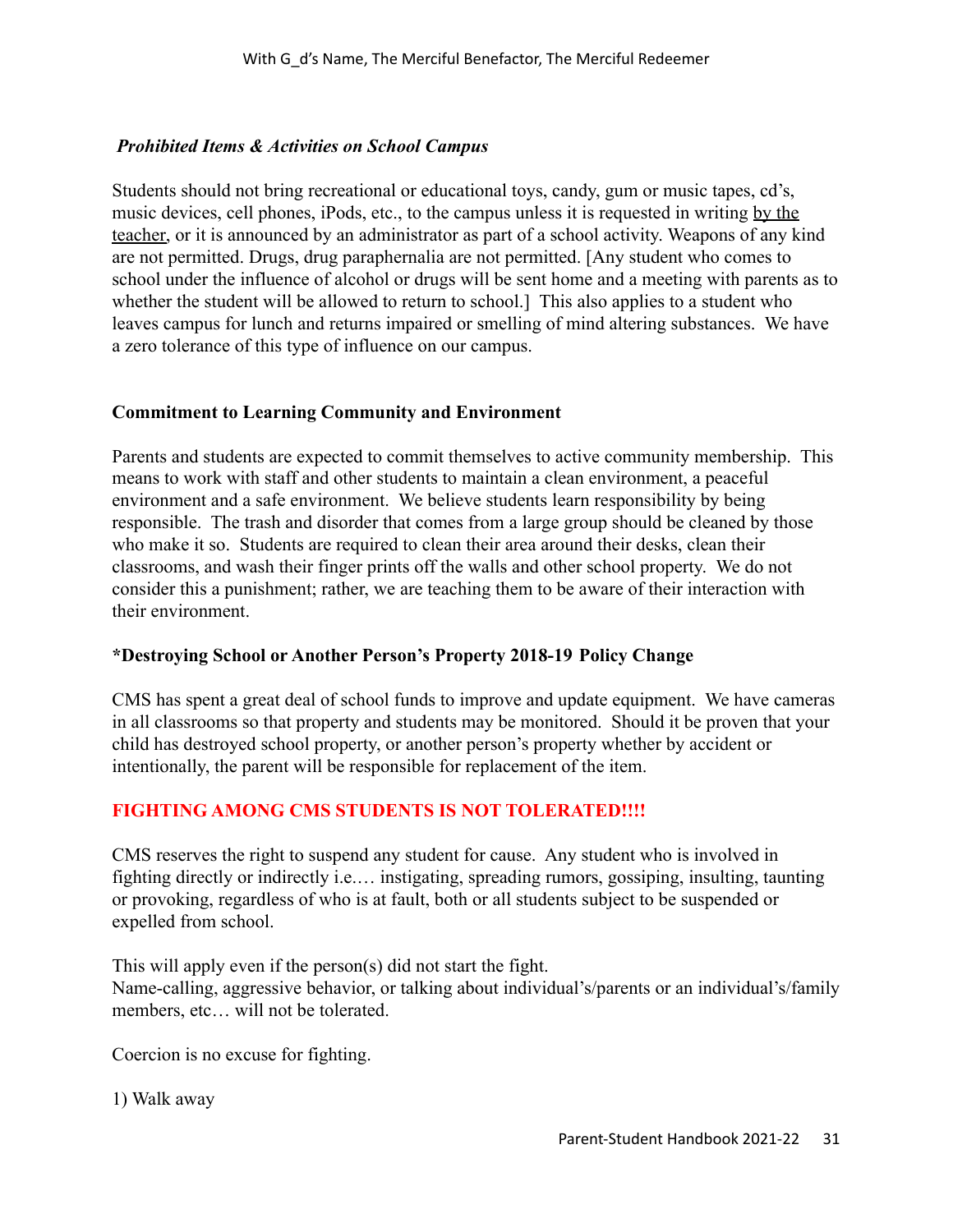2) Inform a Counselor/Staff Member/Teacher of the problem.

If students choose to fight instead, then the student also chooses to accept suspension or possible expulsion from school.

*Family members who engage in or provoke incidents or who enter school premises with the intent to cause injury, harm or intimidation will be reported to the authorities, immediately, and may not be allowed back on school property.*

We expect CMS students to reflect positively on the school. This means that students should act in a respectful manner when at school as well as engaging in extracurricular school activities on or off campus.

## **Consequences for Violation of Any CMS Rules**

**First Offense:** A verbal warning given to the CMS student to discontinue the behavior, *(This does not apply to fighting, bringing drugs or weapons to campus, or other serious infractions; see above section on fighting)* (Staff who witnesses infraction will place incident in writing and turn it into the Assistant Principal. All parties will sit and discuss the incident, and the Assistant Principal will determine consequences.

**Second Offense:** The student may be suspended for one day and a note will be sent home to parent/guardian, followed by a phone call. If the note is not returned to the school within two days, the student may be suspended for a longer period.

**Third Offense:** The student may be suspended for at least three days and shall not return to school until the parent or guardian has completed a personal consultation with the vice principal, teacher and or other CMS staff.

**Fourth Offense:** Students may be expelled or suspended for the remainder of the year.

Any behavior which results in damages toward self, classmates, or staff; destruction of property [even if it belongs to the student], swearing, bringing in non-permitted items, etc.); we will place a student on a probationary contract with restrictions. If this does not rectify the behavior, we may be forced to suspend or expel said student.

# **All suspensions and expulsions are at the discretion of the principal.**

#### **SUSPENSION POLICY**

First, we want our students and parents to understand that even though suspension may seem harsh, we are ultimately acting in the best interest of the students and staff. We are sure that you realize some children act out only when parents are not present. This is why we contact parents only after the first violation of school policy. (With the exception of fighting and other serious infractions...See regulations and repercussions for fighting above.)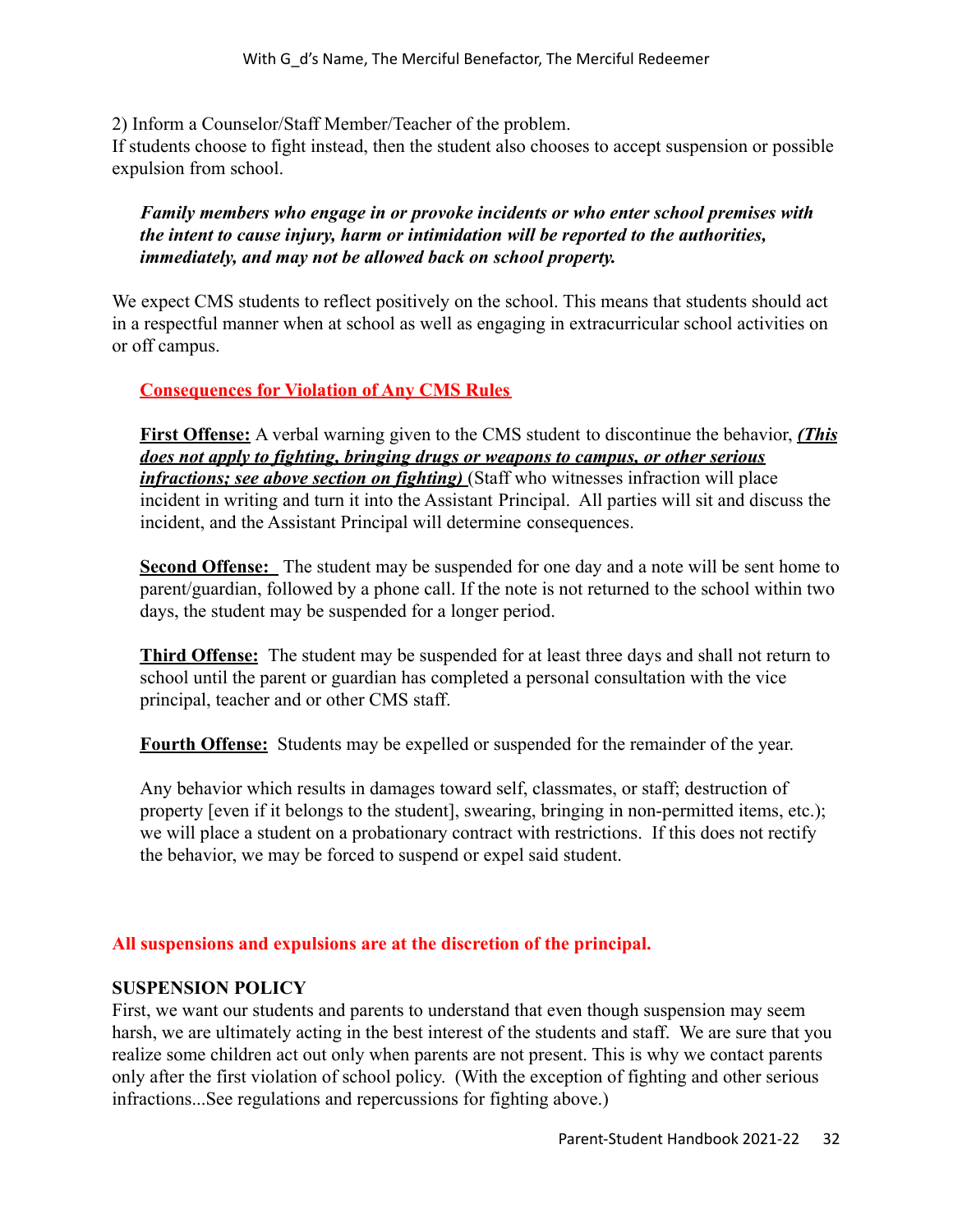Procedure followed:  $1<sup>st</sup>$  infraction written documentation and parent call. We will talk with the student to ensure behavior is not caused by circumstances that we can control.

 $2<sup>nd</sup>$  infraction students may be given detention, a one-day suspension, and a conference set up with the parent.

 $3<sup>rd</sup>$  infraction students may be suspended for three days, if it is deemed appropriate by administration.

NOTE: A record of each warning or action to the aforementioned warning will be maintained throughout the school year. If a child gets in trouble during the first week of school, that infraction along with the student's behavior will be maintained in a cumulative record.

Expulsion can occur for the following reasons:

- Excessive unexcused absences
- Fighting
- Use of Profanity
- Disorder of any type on the busses/field trips/in or on CMS campus.
- Possession of weapons, illegal substances, cigarettes, lighters, matches, contraband etc...
- Racial Threats; Threats of any kind or intimidation.
- Displays of insubordination or disrespect towards CMS staff (this includes bus drivers, cafeteria workers, maintenance, janitorial, office personnel, principal, director, teachers, teacher's aides, coordinators, volunteers, etc….

#### **Harassment and Misconduct**

Harassment is a cause for disciplinary and/or police intervention and could lead to a student being expelled from Clara Mohammed School.

Any behavior, physical, verbal or virtual that hinders the learning/teaching environment or that can be interpreted as threatening to others is harassment and will not be tolerated. In addition, Clara Mohammed is committed to maintaining a learning environment that is free from sexual harassment and sexual violence, where all employees and students can work and study comfortably and productively. CMS prohibits any form of sexual harassment or sexual violence. Examples of prohibited behavior that is unsolicited and unwelcome and/or sexual in nature include:

**Visual Contact**- suggestive looks, leering, or staring at another's body, gesturing, displaying sexually suggestive objects or pictures, cartoons, posters, magazines, Facebook, Twitter or other social network postings.

**Written Contact**- sexually suggestive or obscene letters, notes, invitations, or drawings. This also includes computer or mobile phone-generated messages, emails, or internet postings, text messaging and instant messaging.

**Verbal Threat**- sexually suggestive or obscene comments, threats, jokes including those about racial and gender specific traits, any sexual propositions, as well as comments about another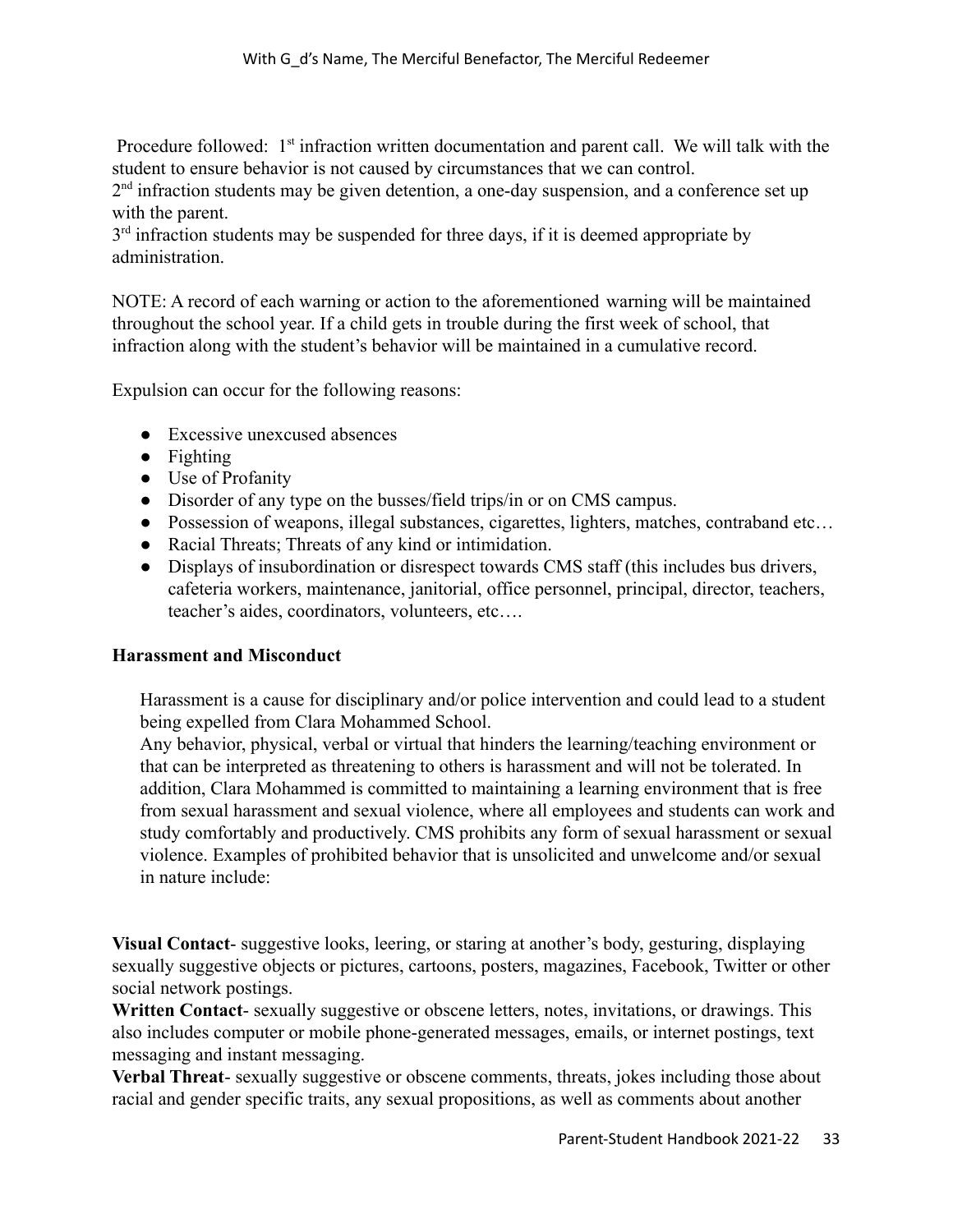student's body that are negative and embarrassing.

**Physical Contact**- any intentional pats, squeezes touching, hitting, pinching, repeatedly brushing up against another's body assault, or blocking free movement of any person. **Verbal Harassment**- ribbing or joking, including sexually suggestive language.

#### **Procedure for Reporting and Obtaining Relief from Harassment**

#### **Students should report any kind of harassment to their teacher or any administrator**

All parties will meet and discuss the incident, along with the principal/designee and other CMS staff where appropriate.

The principal/designee will determine the consequence depending upon the incident.

If it is established that the student has been harassed, the offending student may be suspended and an official letter of notification will be mailed home to parent/guardian requesting a conference followed by phone call by the principal/designee. The parent/guardian must respond by the given date. If there is no response the student may be suspended for a longer period.

The suspended student shall not return to school until the parent or guardian has completed a personal consultation with the principal or designee.

• Depending upon the severity of the incident the student may be expelled or suspended for the remainder of the school year.

Please Note:

Harassment may be cause for disciplinary and/or police intervention and could lead to a student being expelled from Clara Mohammed School.

- All parties involved are entitled to appeal to the Director of Education if not satisfied with the determination by the principal/designee.
- Within five days of receipt of written appeal, the Director of Education will hold a conference between student, parent/guardian, principal/designee and other CMS personnel to review the process to suspend or expel. The Director of Education will assure that the process was followed as defined by policy and a written result of the conference shall be provided for parent/guardian.

# *PROPER CHECK OUT PROCEDURE*

Parents/Guardians and all persons authorized to pick up children from CMS must adhere to the following procedures for picking up students:

- **1.** The designated person must be authorized in writing and a copy must be provided to the office before picking up any student.
- **2.** Identification will be asked for and must be shown in order to pick up students.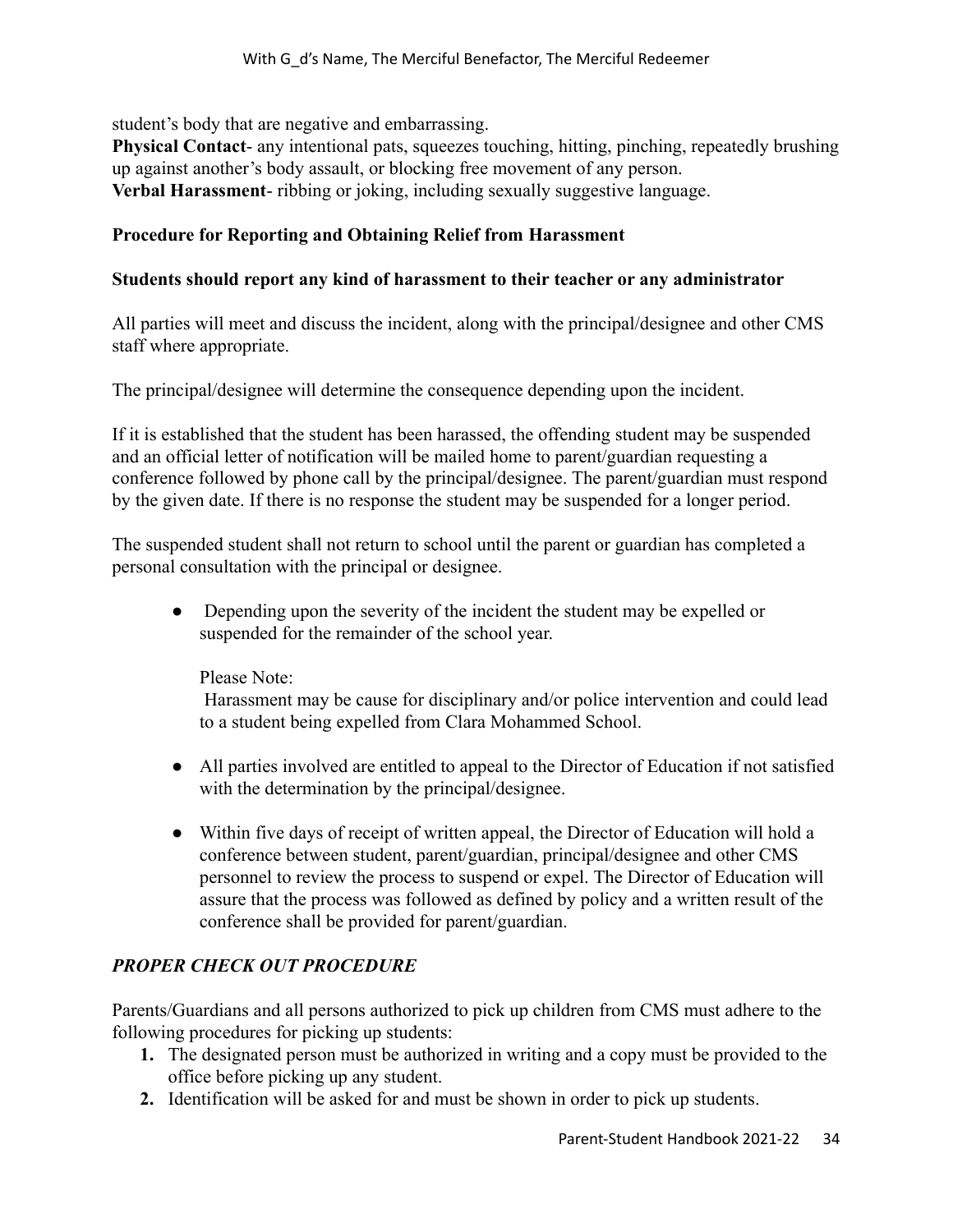**3.** The student must exit through the front of the building and must be signed out by **office personnel only.**

## **LATE PICK UPS**

We understand that incidents occur, and once in a while parents may be running late. However, we do not provide after school care, yet. Should this change, we will notify you by mail.

## **EARLY PICK UP PROCEDURES**

Students are not to leave school premises at any time after arrival on campus unless they have written authorization from the appropriate administrator. Students who leave CMS without being properly checked out are considered in violation of school policy and will be brought in with the parent for a conference. Further action will be determined by CMS administration.

#### **Transportation**

CMS has a limited transportation system. Students are accepted on a first come first served basis. We are not required to offer transportation and reserve the right to remove any student who is a danger to self or others. Parents who sign up for and receive transportation will receive notice of the expectations of receiving service. High school students are not provided an allowance for transportation. However, parents may pay the \$30.00 per month fee should they request and space is available.

#### **MEDICATIONS**

Medications will not be dispensed without authorization. Students who require medication during the school day must have prior parental or physician release in order to have medications dispensed. This includes aspirin, Tylenol, ibuprofen, etc….. Clara Mohammed School, Inc. will not dispense these medications. If your child has a need for these medications it is the parent's responsibility to bring such items to school and leave them in the office along with a release form. All medication that is given will be logged every time it is administered. Medications must be in the prescription bottle stating clearly the dosage and the time.

#### **ACCIDENTS**

In case of accident, the following procedures should be followed:

- **1.** Report all accidents to the teacher or CMS staff member, immediately.
- **2.** If medical attention is required, the teacher or CMS staff member will report to the office and parents are to be notified immediately.
- **3.** Accident reports are to be filled out in the office on the day of the accident, a copy is to be sent home.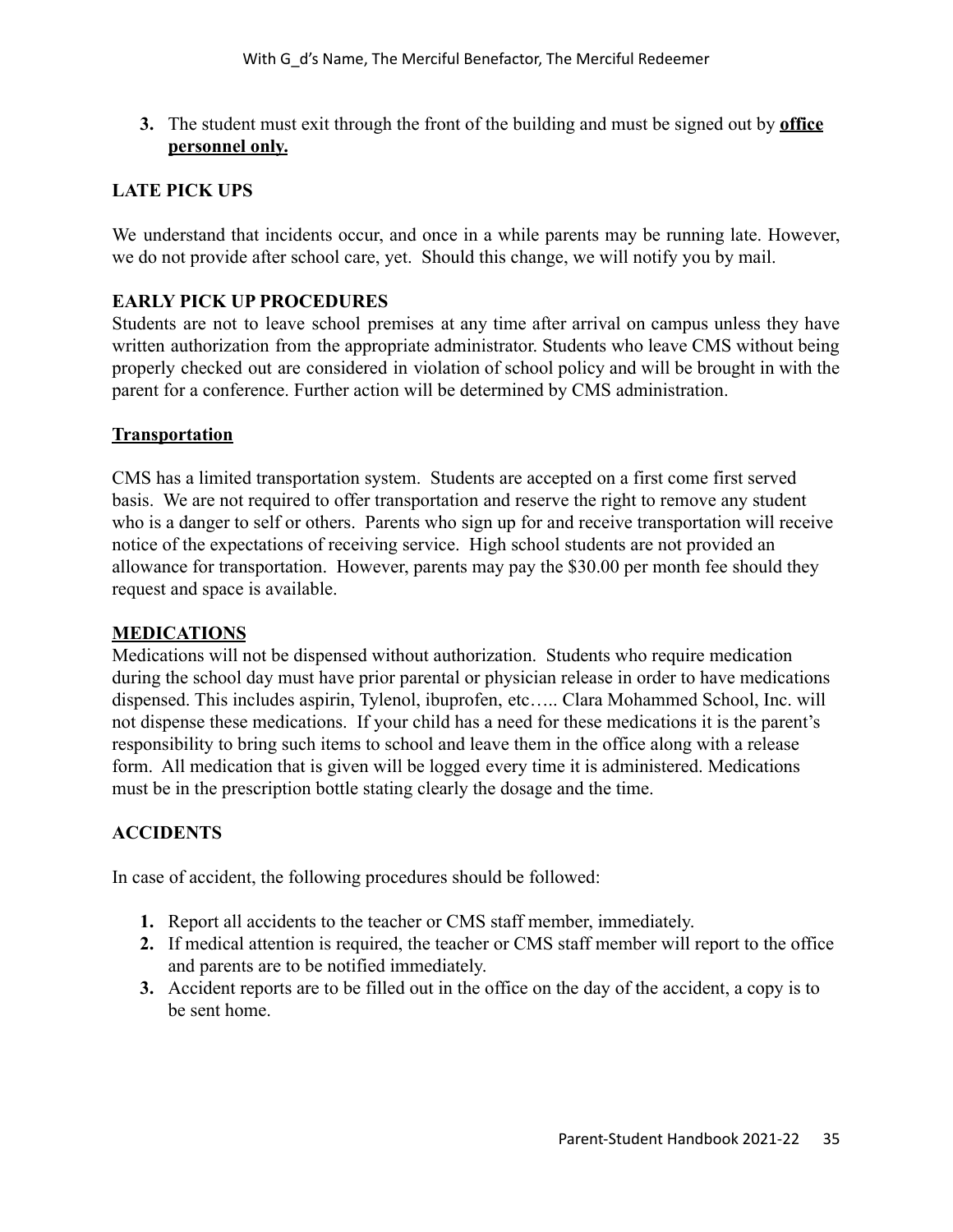## **SAFE SCHOOLS**

In order to ensure a safe, non-threatening environment for faculty, students and persons having business at CMS, all administrators must take certain precautions:

- **1.** Searching law to search students' backpacks, lockers, and desks, etc. permits School administrators, if there is reasonable suspicion that the safety and/or well-being of persons at CMS may be in jeopardy.
- **2.** Identification of persons admitted on campus- All persons entering CMS premises during regular school hours are required to report directly to the office. They must sign in and receive a visitor's pass.
- **3.** C.M.S/CMHS employees are state mandated reporters. This means that in the event a student is deemed as being harmed or neglected in any way, we are required by the State of Wisconsin 48.981 (2) (a). to report any incident which we feel may be of concern. Per Wis. Stat, sec. 48.02 (1) Reportable Child Abuse is defined as the following:

**Physical Abuse- inflicted on a child by non-accidental means**, serious physical harm inflicted on an unborn child, and the risk of serious physical harm to a child when born, caused by the habitual lack of self-control of the expectant mother in the use of alcoholic beverages, controlled substances, or controlled substance analogs exhibited to a severe degree.

**Sexual Abuse-sexual intercourse or sexual contact under** s. 940.225,948.02, or 948.02 or 948.025 (sexual assault, sexual assault of a child, and repeated acts of sexual assault of the same child). Sexual exploitation of a child, causing a child to view or listen to sexual activity, permitting or allowing/encouraging a child to engage in sexual activity or prostitution, exposing genitals or pubic area.

*In case of a serious accident, paramedics will be called. By signing the last page of this handbook stating that you understand all regulations, you also give permission to transport your child during an emergency.*

In the event of a tornado or other natural disaster or otherwise children will be transported to a safe place; the closest to us is

**Northcott Neighborhood House. Main office number**: (414) 372-3770 **Office fax number:** (414) 372-3619

**Address:** Northcott Neighborhood House: 2460 N. 6th Street

**Public Library Martin Luther King Jr. Branch**

**Address: 310 W. Locust Street**

**Phone number** [\(414\) 286-3000](https://www.google.com/search?q=library&rlz=1C1SXXQ_enUS709US710&oq=library&aqs=chrome..69i57j0l2j69i61j69i65l2.2159j0j7&sourceid=chrome&ie=UTF-8&newwindow=1&safe=active&npsic=0&rflfq=1&rlha=0&rllag=43071494,-87923068,2106&tbm=lcl&rldimm=13880391744152118999&ved=2ahUKEwii5oLmm8vjAhUDvKwKHckBDm0QvS4wAHoECAoQFg&rldoc=1&tbs=lrf:!2m1!1e3!3sIAE,lf:1,lf_ui:3#)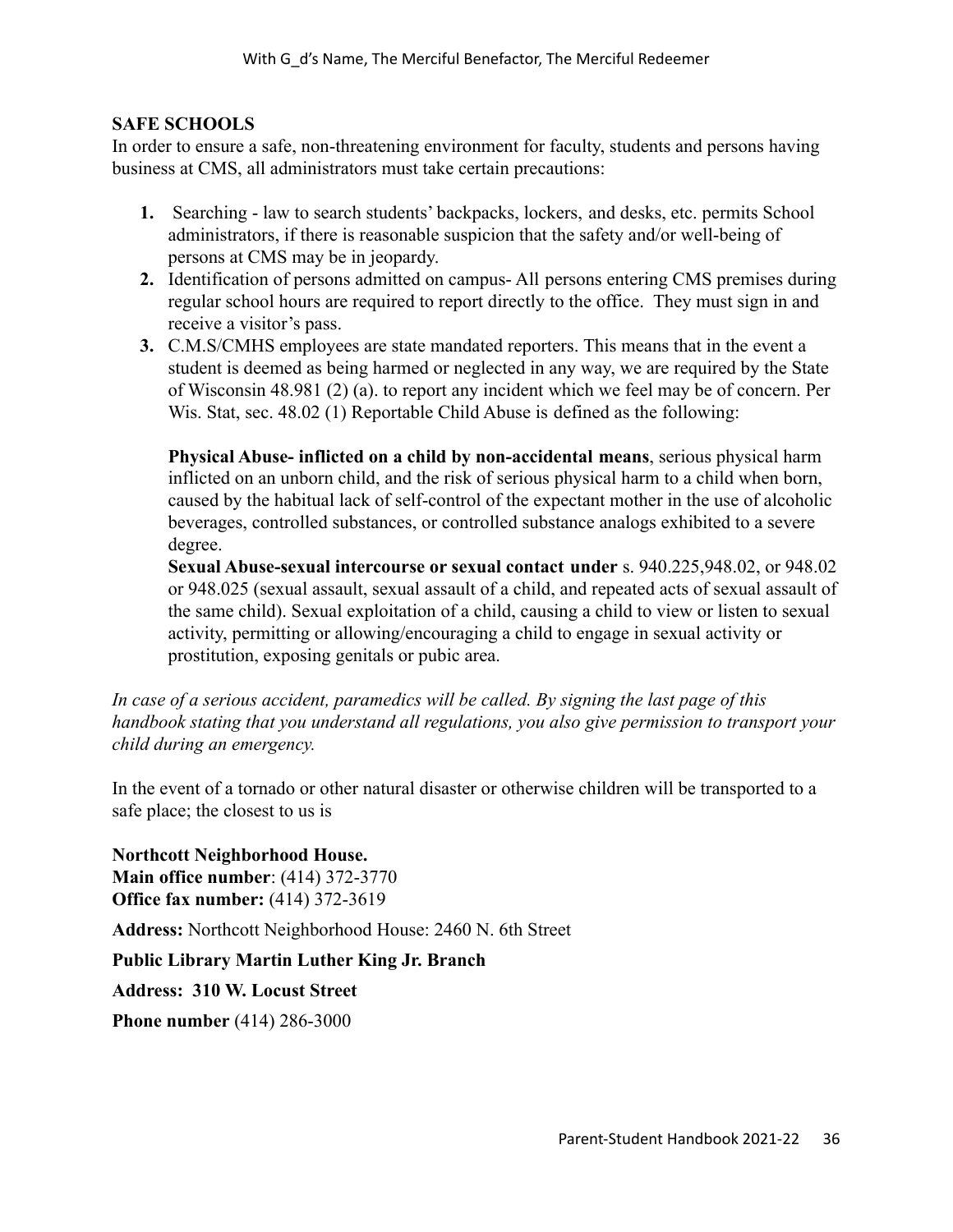## **SUSPENSIONS AND EXPULSIONS**

#### **Students may be suspended or expelled for engaging in any of the following:**

- 1. Falsification of application or other records
- 2. Failure to maintain a minimum grade point average (GPA) of 2.0 for the academic year.
- 3. Failure to attend classes
- 4. Failure to accept correction or discipline

5. Neglecting school service/work assignments (Part of learning is how to live and learn within a community. Students share in maintaining their workspace, lunch space, and common school areas. Students may be requested to pick up items they personally did not drop. This is to make us all aware of how littering affects the whole community.)

- 6. Fighting
- 7. Sexual misconduct, i.e.… lewd and licentious behavior, etc.
- 8. Stealing, vandalism, or malicious destruction of property
- 9. Disrespecting or disrupting worship service
- 10. Failure to follow dress code
- 11. Unauthorized entry to restricted areas
- 12. The sale, use, possession or distribution of alcohol, tobacco, drugs, paraphernalia, or contraband.
- 13. Leaving school without official permission (written)
- 14. Gambling
- 15. Disrespecting authority (Excessive confrontations with personnel or school volunteers
- 16. Possession of weapons
- 17. Using profane language or making obscene gestures
- 18. Intimidation- verbal, physical, emotional or otherwise
- 19. Possession of pornographic material
- 20. Repeated offences of any kind.

21.**\* SPECIAL NOTICE\*** cell phones or any other communication devices will be confiscated and will not be returned to students. Parents may retrieve devices after a conference has taken place. We realize some parents provide cell phones to their children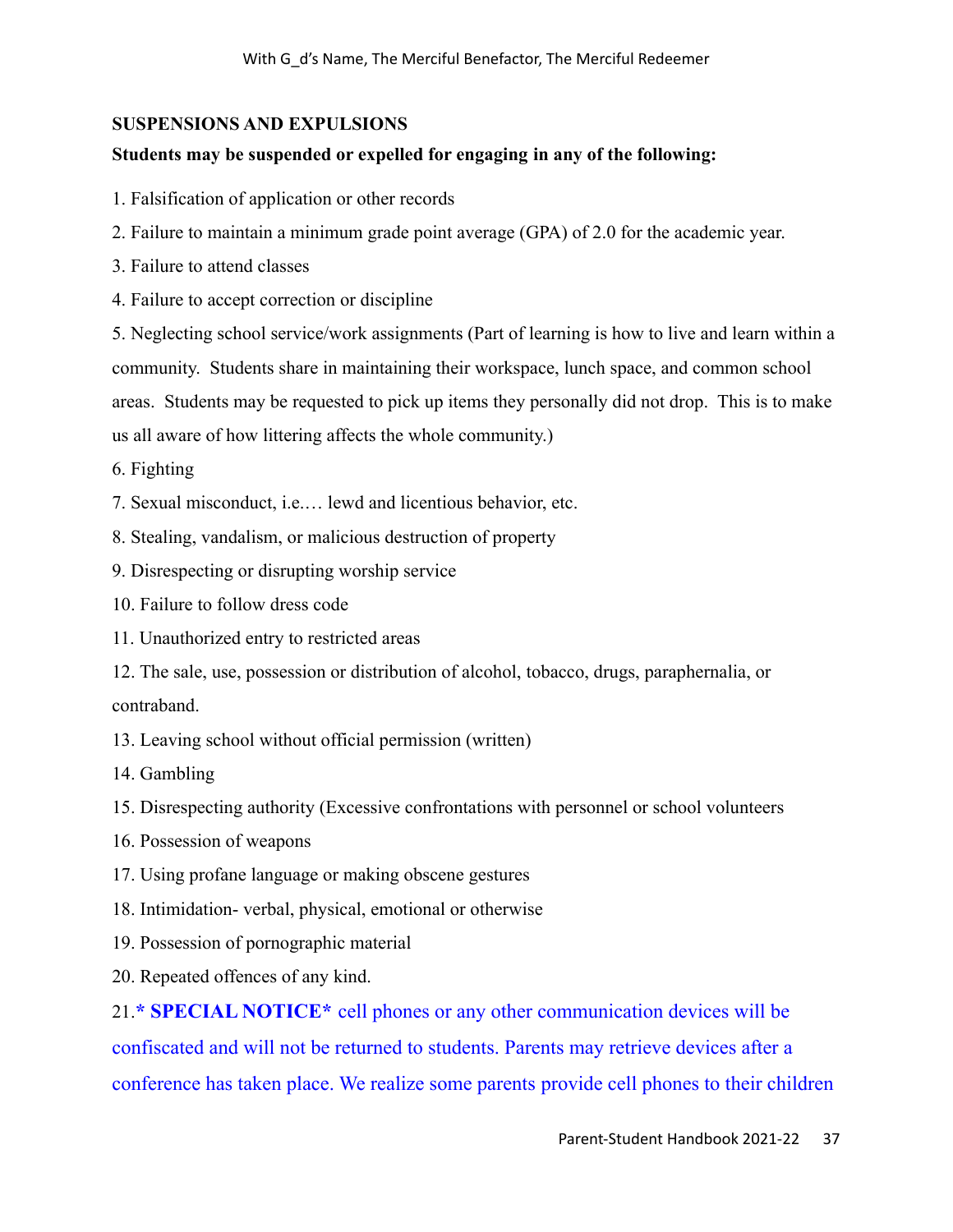for safety concerns. However, this does not mean students are permitted to use them

during school hours. Cell phones will be taken if a student uses them during school hours.

If your child cannot be trusted, he/she must turn in their phone to their teacher until the

# end of the day.

**Students who participate in "Last Day" school fights, be it a physical fight, or intent to fight, cause harm or otherwise, will not only be expelled, but will have this placed in his/her permanent record. This includes students who plan to fight or actually fight at the end of the year and attend another school the following year.**

Suspension and Expulsion Policy Appeal Procedures:

- A suspension/expulsion hearing will be held to inform the parent or legal guardian of the pending cause for suspension/expulsion. Cause for suspension/expulsion will be placed in writing and put in a student's record.
- When the decision is made for suspension/expulsion, the parent/guardian has the right to appeal to appeal.
- The student, or his parents/guardians, may within five school days following the commencement of the suspension/expulsion, request in writing an appeal to the Director of Education.
- Within five days of receipt of written appeal, the Director of Education will hold a conference between the student, parent/guardian, principal/designee and other CMS personnel to review the process to suspend or expel. The Director of Education will assure that the process was followed as defined by policy and a written result of conference shall be provided for parent/guardian.

# **GENERAL POLICIES AND PROCEDURES**

# **Conferences**

- Conferences are arranged through the CMS office by request of the parent or teacher. Parents are encouraged to request conferences regarding their children's progress.
- In addition to individual conferences at requested times; all teachers will be available for evening conferences prior to PTA meetings. (A schedule of PTA meetings will be mailed out.)

#### **Guest Speakers**

• Guest speakers must be approved by CMS administration prior to addressing an audience of CMS students. Forms for request of guest speakers are available in the office.

#### **Assembly**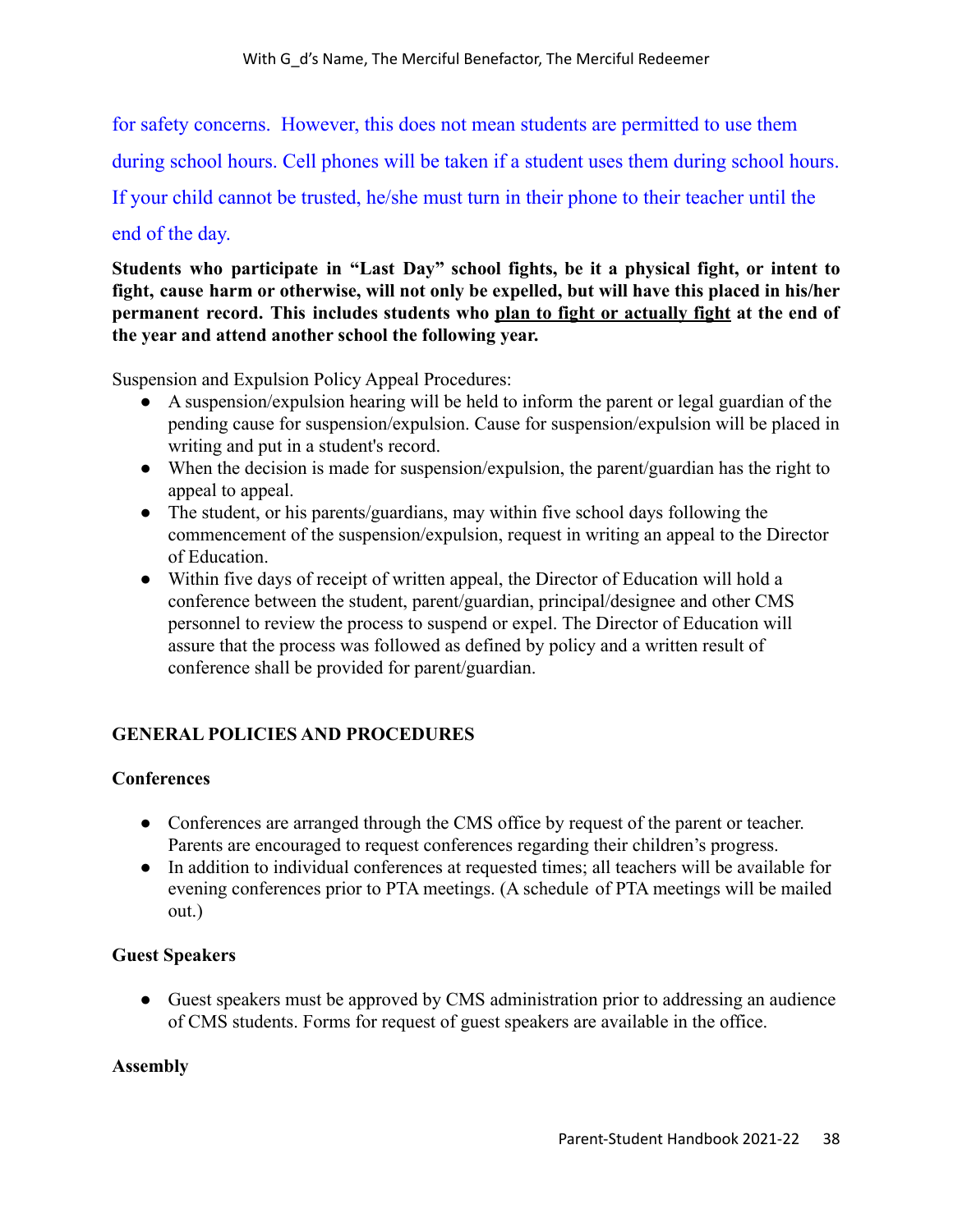A short period, or assembly, each morning is devoted to the remembrance of Allah (G\_D) and the duties we, as human beings, owe to the One Creator. This sets the tone for the day.

All students should be present and on time for morning assembly no later than 8:00 a.m.

#### **WITHDRAWAL FROM SCHOOL**

If a student is to be withdrawn from school, the parent or guardian must officially, IN PERSON, make the request in the office. The principal's signature is also required.

#### **\*NOTE\* School records will not be released or sent to another school system until all outstanding accounts are paid in full.**

#### **PARENTAL CUSTODY ARRANGEMENTS**

Should there be a court ordered custody arrangement between parents/guardians, it must be made known to the office staff and administrators at Clara Mohammed School, Inc. It is imperative that we communicate on this issue for the safety of your child and to avoid any miscommunication which may arise. Clara Mohammed School, Inc. will not be held responsible for any arrangement violation which we were not made aware of. Please follow these procedures:

> Provide the school with a copy of the court ordered document which states the custody arrangement.

Provide the school with a list of persons who may and who may not pick up students. Always keep your phone number updated, and make sure that we are aware of any changes in your pick up persons.

#### **MISCELLANEOUS INFORMATION**

#### **Birthday Parties**

Birthday Parties are permitted. Classroom parties related to units of work or special class projects, etc…, are also permissible.

Students bringing food items are not to bring pork products, i.e... Gelatin etc… If you are not sure, contact the office before bringing in the item.

#### **Clubs and Organizations**

The student council is the mechanism through which the students become active participants in the governing of the school. The student government helps to promote student concerns and sponsors various student and community projects.

#### **Off Limits Areas**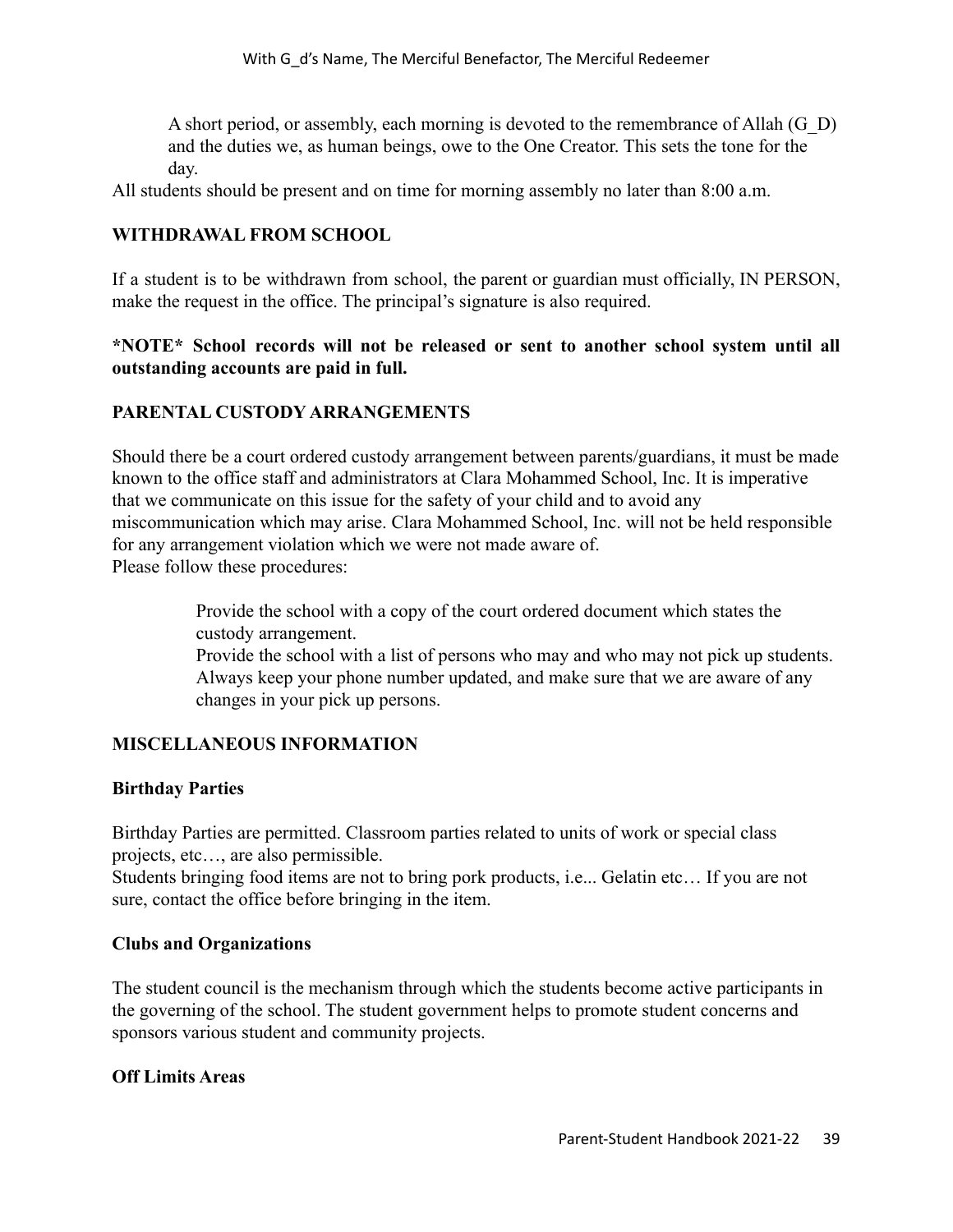Students are prohibited from entering the school's office area. The office has a window for service, which is to be used by all students and visitors. Students are not to enter any office, i.e.… principal, director, accounting, vice principal, without authorization.

Students are not to enter the kitchen area unless on work duty.

Students who enter classrooms other than the one he/she should be in will be subject to punishment.

The school campus is off limits after 4:00 pm. No student shall be on grounds or in building after this time.

# **STUDENT GRIEVANCE PROCEDURE**

When misunderstandings arise between students and teachers or staff, the following grievance process is available to all students, in order to resolve the problem:

- 1. When feasible, the student should meet with the teacher to discuss the issue.
- 2. If the initial meeting does not resolve the situation, the parent or guardian may ask for a conference with the teacher/staff person involved.
- 3. If the matter remains unresolved, it should be referred to the Principal.
- 4. In extreme situations, unresolved issues may be referred to the Director of Education and ultimately the Board of Directors.
- 5. Students may file a grievance or submit a request for remedy by completing a formal grievance form available in the school office, by informal written statement, or by verbal statement to any staff member. A parent or guardian may also file a grievance on behalf of the student.
- 6. For complaints regarding discrimination in the USDA Child Nutrition Programs, please contact the Nutrition Director, either verbally or in writing. Any and all complaints will be forwarded to the State Agency within 5 days of receipt.

In accordance with Federal civil rights law and U.S. Department of Agriculture (USDA) civil rights regulations and policies, the USDA, its Agencies, offices, and employees, and institutions participating in or administering USDA programs are prohibited from discriminating based on race, color, national origin, sex, disability, age, or reprisal or retaliation for prior civil rights activity conducted or funded by USDA.

Persons with disabilities who require alternative means of communication for program information (e.g. Braille, large print, audiotape, American Sign Language, etc.), should contact the Agency (State or local) where they applied for benefits. Individuals who are deaf, hard of hearing or have speech disabilities may contact USDA through the Federal Relay Service at (800) 877-8339. Additionally, program information may be made available in languages other than English.

To file a program complaint of discrimination, complete the USDA Program Discrimination Complaint Form, (AD-3027) found online at:

http://www.ascr.usda.gov/complaint\_filing\_cust.html, and at any USDA office, or write a letter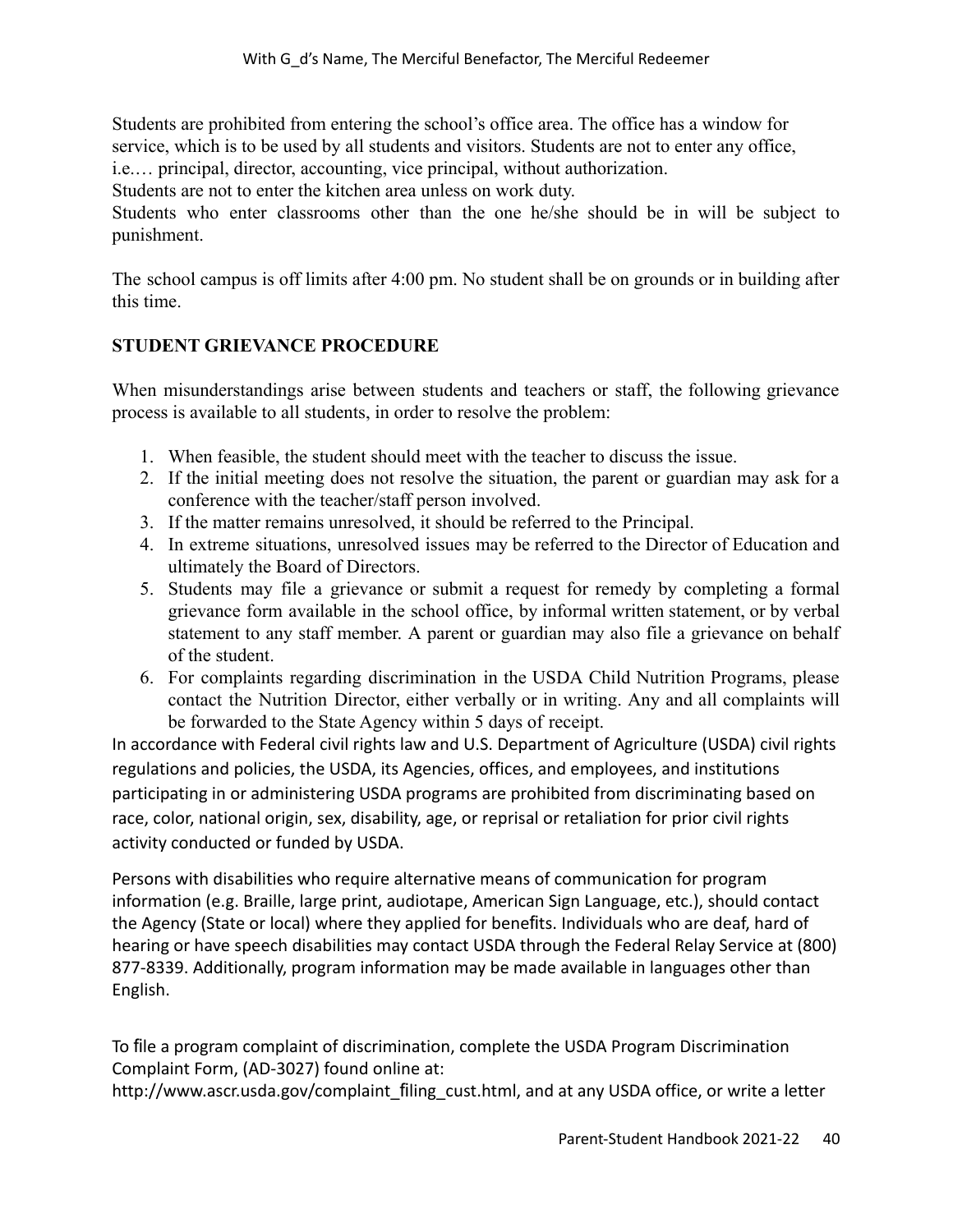addressed to USDA and provide in the letter all of the information requested in the form. To request a copy of the complaint form, call (866) 632-9992. Submit your completed form or letter to USDA by:

(1) Mail: U.S. Department of Agriculture Office of the Assistant Secretary for Civil Rights 1400 Independence Avenue, SW

Washington D.C., 20250-9410;

(2) Fax: (202) 690-7442; or

(3) email: program.intake@usda.gov.

This institution is an equal opportunity provider.

#### **NUTRITION PROGRAM**

CMS offers a breakfast and a hot lunch program for students who desire the service. *Students can also bring a cold lunch if no pork or pork products are part of any foods brought into the building.*

Prices are as follows:

#### **Breakfast**

Adult \$2.00 Staff \$2.00 Senior Citizens \$2.00 Milk \$.50 Juice \$.50

#### **Lunch**

Adult \$5.00 Staff \$5.00 Senior Citizens \$2.00 Milk  $$.50$  Juice  $$.50$ 

In the interest of modeling good nutritional habits, no soda is allowed on campus except for special occasions.

#### **CAFETERIA**

Students are expected to maintain appropriate behavior during meal period, as well as assume individual responsibility for leaving the cafeteria area clean for the next group of students. Part of our mission is to remind students to show gratitude for their blessings. Silent prayer is made for all meal times.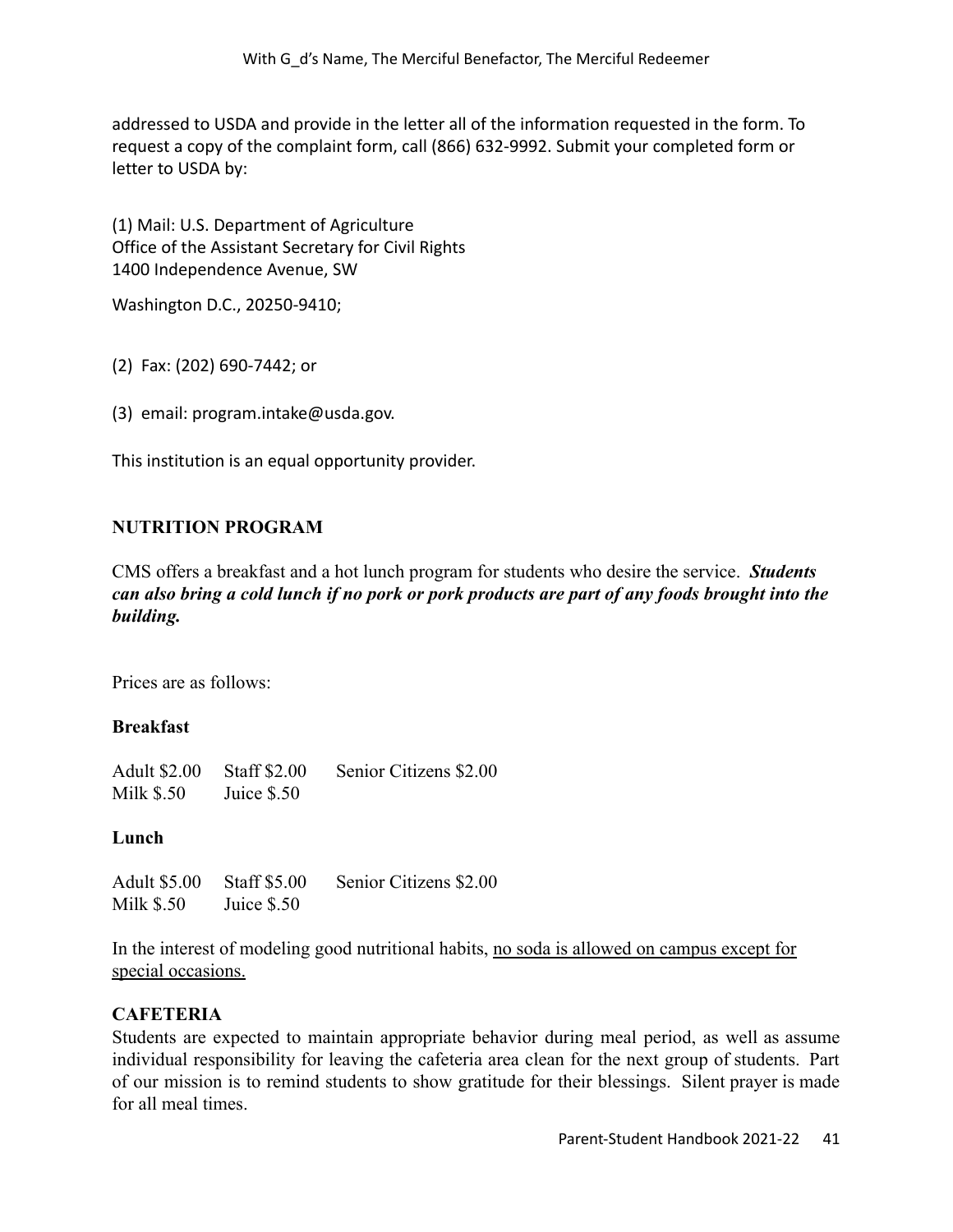#### **The following are not permitted on campus:**

- 1. Pork or any pork by-products (items containing lard, gelatin, etc.
- 2. Candy (sugary snacks) (sometime
- 3. Soda\* (Milk, Juice or Water is acceptable)
- 4. Flaming Hot type snacks
- 5. Please do not send glass containers

# *Clara Mohammed School Inc.*

We are proud to announce that we are a **Community Eligibility Provision (CEP)** school. In a nutshell this means that breakfast and lunch is served free of charge for **all students** in our school(s). **(Added, 2018-19 school year)**

By Clara Mohammed School Inc. being in the **CEP** program parents do not have to fill out free or reduced meal applications for their child(ren). Once they are enrolled they are automatically enrolled into the free meal program.

Students benefit from a balanced meal twice a day to promote good health and better focus in the classroom.

#### **Join Clara Mohammed School and help us nourish the future, together.**

In accordance with Federal civil rights law and U.S. Department of Agriculture (USDA) civil rights regulations and policies, the USDA, its Agencies, offices, and employees, and institutions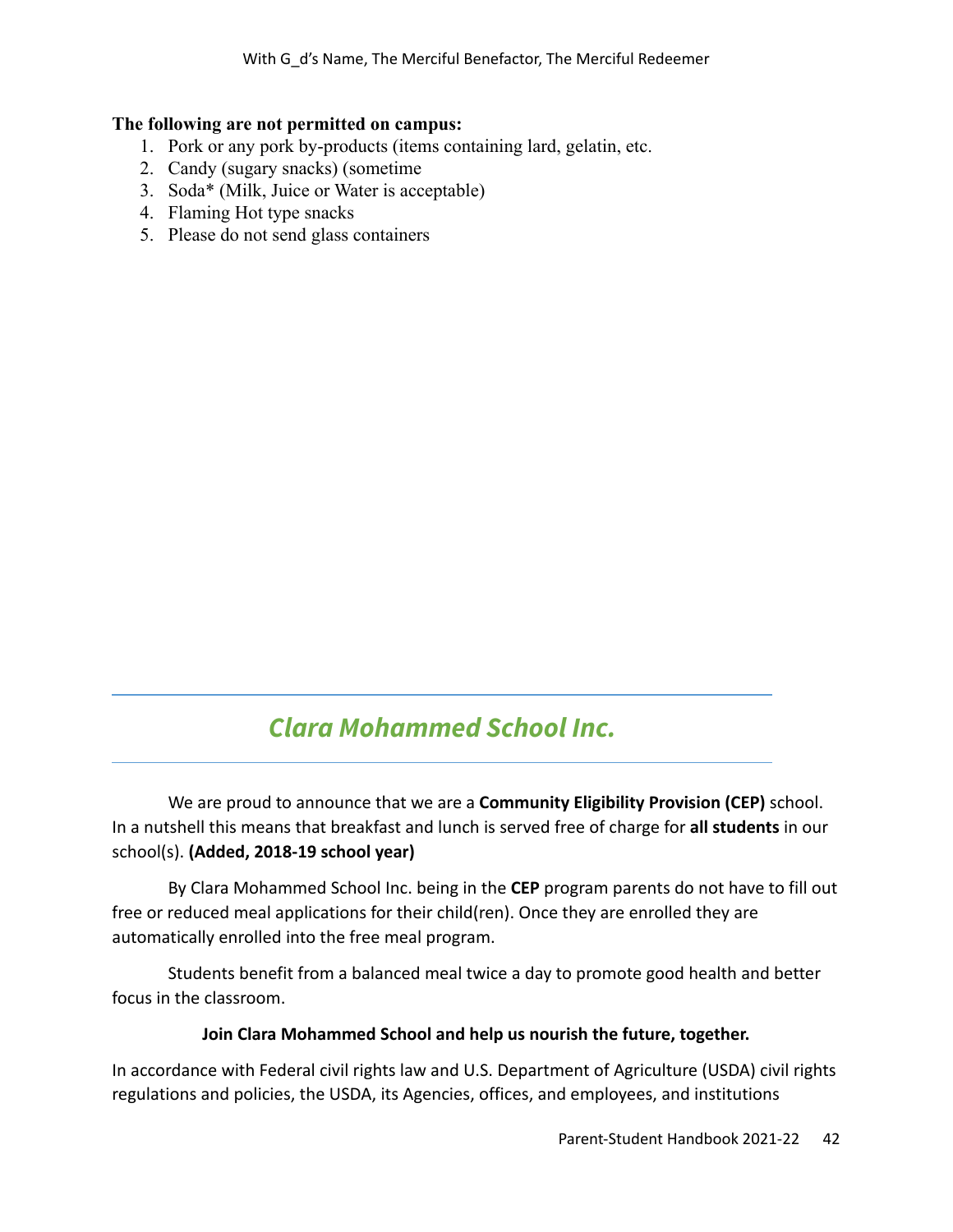participating in or administering USDA programs are prohibited from discriminating based on race, color, national origin, sex, disability, age, or reprisal or retaliation for prior civil rights activity conducted or funded by USDA.

Persons with disabilities who require alternative means of communication for program information (e.g. Braille, large print, audiotape, American Sign Language, etc.), should contact the Agency (State or local) where they applied for benefits. Individuals who are deaf, hard of hearing or have speech disabilities may contact USDA through the Federal Relay Service at (800) 877-8339. Additionally, program information may be made available in languages other than English.

To file a program complaint of discrimination, complete the USDA Program Discrimination Complaint Form, (AD-3027) found online at:

http://www.ascr.usda.gov/complaint\_filing\_cust.html, and at any USDA office, or write a letter addressed to USDA and provide in the letter all of the information requested in the form. To request a copy of the complaint form, call (866) 632-9992. Submit your completed form or letter to USDA by:

(1) Mail: U.S. Department of Agriculture Office of the Assistant Secretary for Civil Rights 1400 Independence Avenue, SW

Washington D.C., 20250-9410;

(2) Fax: (202) 690-7442; or

(3) email: program.intake@usda.gov.

**This institution is an equal opportunity provider.**

**\* \* \* \* \* \* \* \* \* \* \* \* \* \* \* \* \* \***

# **SALAT (PRAYER) PROCEDURES**

Prayer is the cornerstone of our faith. No one can see into another's heart, but actions we can all witness. Prayer aids us in our ascension. We strive daily to be better human beings than we were the day before. Prayer consists of reciting the words of The Creator from His Book, for the Muslim, it is the Qur'an. Throughout the day and night we set aside the thinking of this world and seek the Words of G\_d in an effort to ensure our thinking remains in line with Scriptural reasoning.

As many of you may know, Muslims are obligated to perform five daily prayers. During the day, Dhuhr or the midday prayer and 'Asr will enter during school hours(during certain parts of the year). We will perform these prayers as part of our daily activities. Below is the English translation of the words of the prayer service.

All prayers begin with a Call to Prayer by a Muath-than, pronounced mu-ath-than, announcing the prayer: All of this is said in Arabic; but this is

G\_D IS GREATER, G\_D IS GREATER G\_D IS GREATER, G\_D IS GREATER THERE IS NO G\_D EXCEPT G\_D (ALLAH)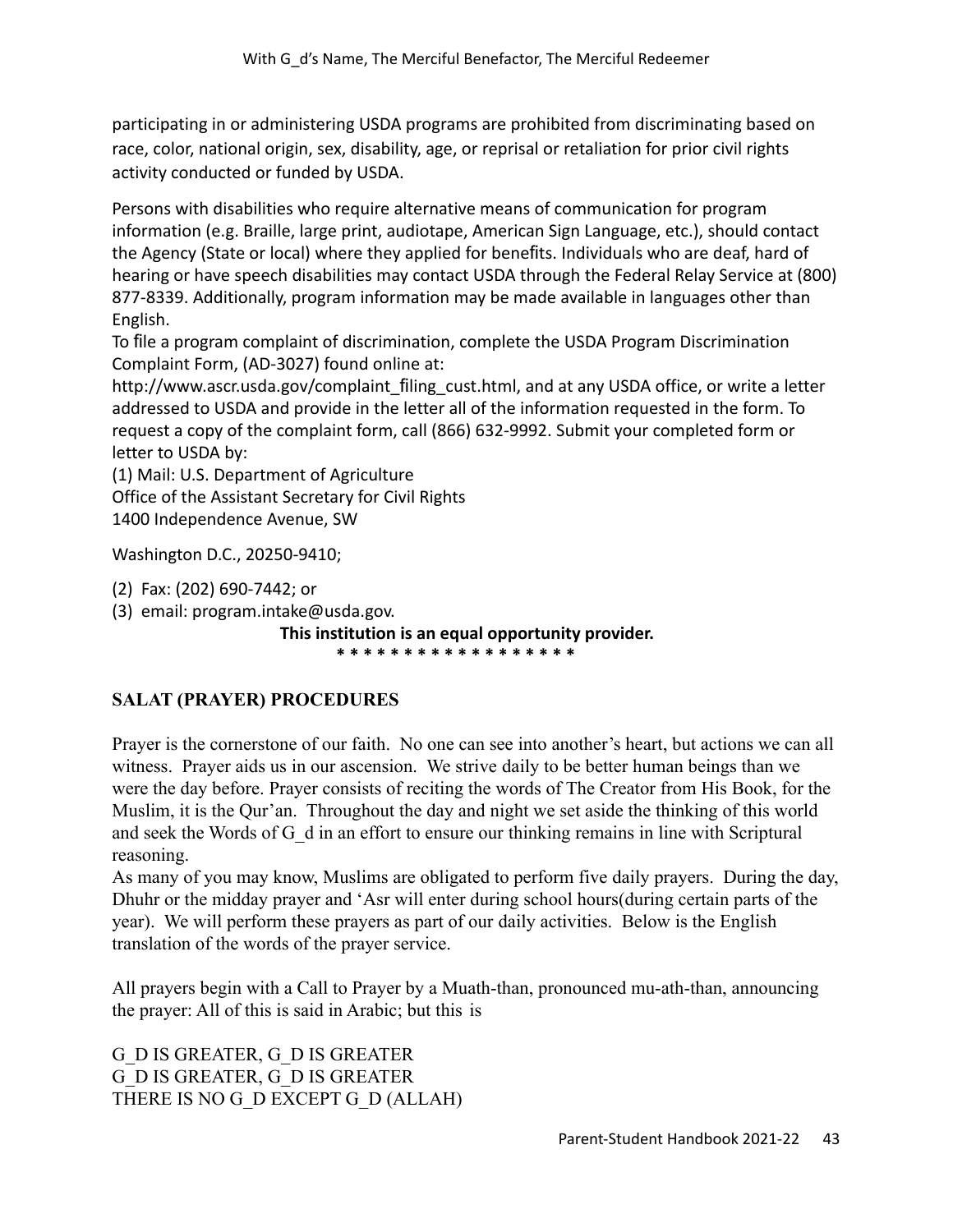THERE IS NO G\_D EXCEPT G\_D (ALLAH) MOHAMMED IS HIS MESSENGER MOHAMMED IS HIS MESSENGER COME TO PRAYER, COME TO PRAYER COME TO CULTIVATION, COME TO CULTIVATION G\_D IS GREATER, G\_D IS GREATER, THERE IS NO G\_D BUT G\_D."

Students then wash for prayer and the group prayer commences:

"G\_D IS GREATER" WITH ALLAH'S NAME, THE MERCIFUL BENEFACTOR, THE MERCIFUL REDEEMER, PRAISE BE TO G\_D THE CHERISHER, AND SUSTAINER OF ALL SYSTEMS OF **KNOWLEDGE** THE MERCIFUL BENEFACTOR, THE MERCIFUL REDEEMER MASTER OF THE DAY OF JUDGEMENT YOU DO WE WORSHIP AND ON YOU DO WE CALL FOR HELP SHOW US THE STRAIGHT PATH, THE PATH OF THOSE ON WHOM YOU HAVE BESTOWED YOUR FAVOR THOSE WHOSE PORTION IS NOT WRATH NOR THOSE WHO GO ASTRAY. AMEN"

#### **The prayer leader (Imam), then recites another chapter from the Qur'an such as:**

"BY THE ACCOUNTING OF TIME (THROUGH THE AGES) SURELY MANKIND IS A LOSER; EXCEPT THOSE WHO HAVE FAITH, DO RIGHTEOUS WORKS AND JOIN WITH OTHERS IN MUTUALLY PROMOTING TRUTH, PATIENCE AND CONSTANCY."

-11-

Or he may recite: "SAY, HE IS G\_D THE ONE AND ONLY; G\_D, THE ETERNAL, THE ABSOLUTE; HE BEGETS NOT, NOR IS HE BEGOTTEN AND THERE IS NONE LIKE UNTO HIM."

The Imam then states: "Allahu Akbar  $(G_d$  is Greater)" - everyone moves to the next position bending with hands on the knees. Then we recite (silently)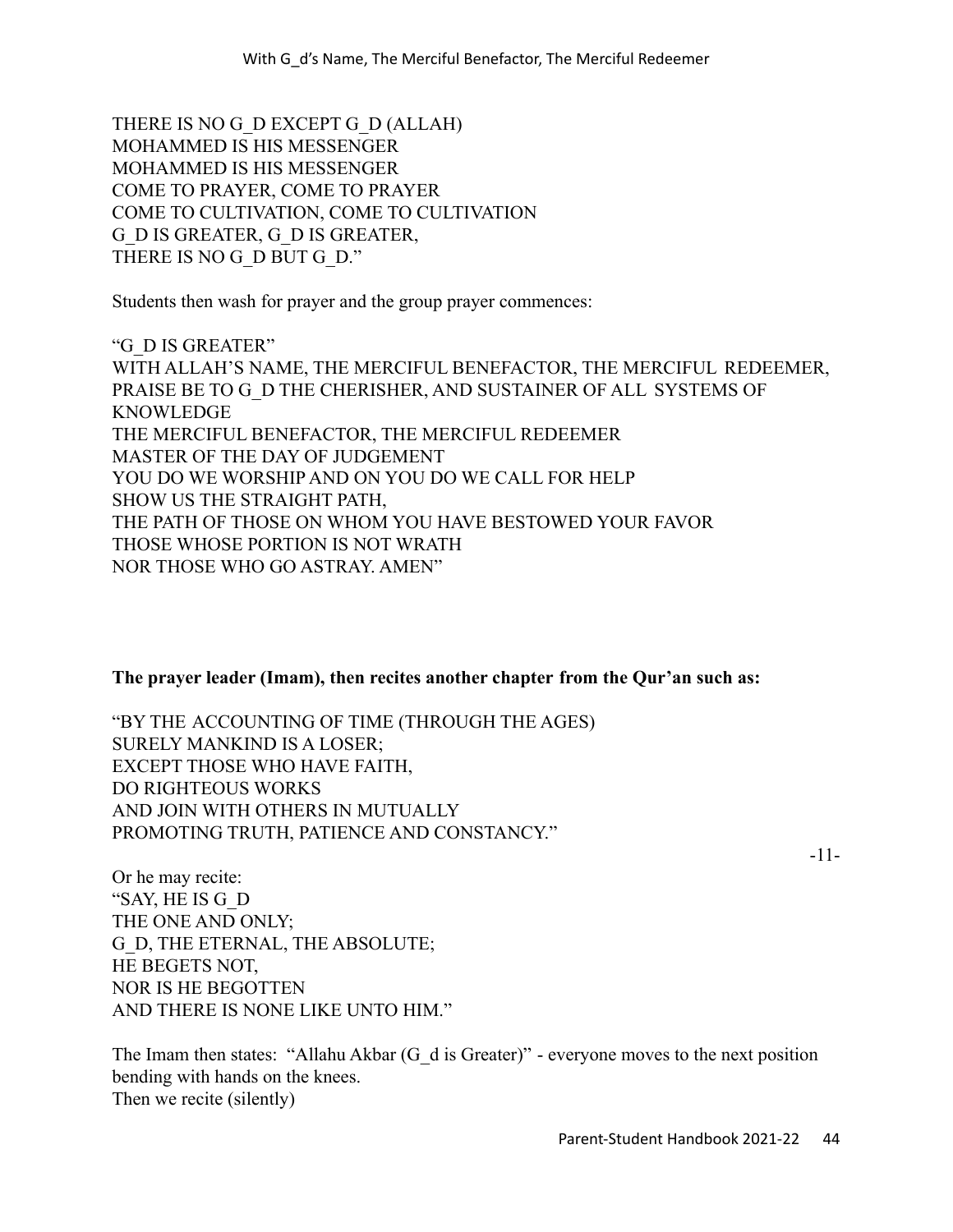## "GLORY TO MY LORD, THE EXALTED" (3 TIMES)

The Imam then states: (while those in the congregation) rise from their bended position; "ALLAH LISTENS TO HE WHO CALLS ON HIM".

(the congregation responses) "OUR LORD TO YOU ALL PRAISE IS DUE" The Imam then says:

"ALLAHU AKBAR" and moves to a position of prostration on the floor. The congregation follows and repeats silently the following words; "GLORY TO MY LORD THE MOST HIGH (3 TIMES) ALLAHU AKBAR MY LORD FORGIVE ME AND HAVE MERCY ON ME ALLAHU AKBAR GLORY TO MY LORD THE MOST HIGH (3 TIMES)"

This completes what is called one rakah. Each prayer service consists of a certain number of rakahs. For example, the midday prayer requires four rakahs. Lining up and completing the prayer takes about 15 minutes, once students have gotten the hang of the schedule, which normally happens within the few two weeks of school. We set up the school's schedule of classes to accommodate this practice. If there are any questions or concerns regarding our prayer service, please feel free to contact us at anytime. All questions are important. We want you and your child/ren to feel comfortable.

#### **JUMU'AH PRAYER (Friday Congregational Service)**

Jum'ah Prayer is an Islamic congregational prayer service.

- It is held on Fridays, replacing the midday prayer.
- We do not have a Sabbath Day as such. In Islamic tradition, Muslims congregate on Fridays, coinciding with the Noon Prayer, or Thur Prayer.
- The Jum'ah Prayer consists of a two part lecture and then congregational prayer.
- In the first part of the lecture, the imam (religious leader) shares words of praise for G\_d and recites verses from the Muslim holy book, the Qur'an, that support his topic for the day; and in the second part he uses his understanding of those verses to address concerns affecting the people of the Muslim community.
- After the imam completes his lecture, he leads two rakahs (completed steps) of prayer.
- Jum'ah Prayer is an obligation on all believers who are able to attend.
- For the Clara Mohammed School, Jum'ah Prayer is the final activity of our weekly schedule. **All students and staff are required to attend Jumu'ah Prayer service**.
- Although no one is forced to participate in the prayer, everyone is required to attend the lecture.
- After the lecture, those who are not participating in the prayer, quietly move to the side or rear so that prayer may be completed.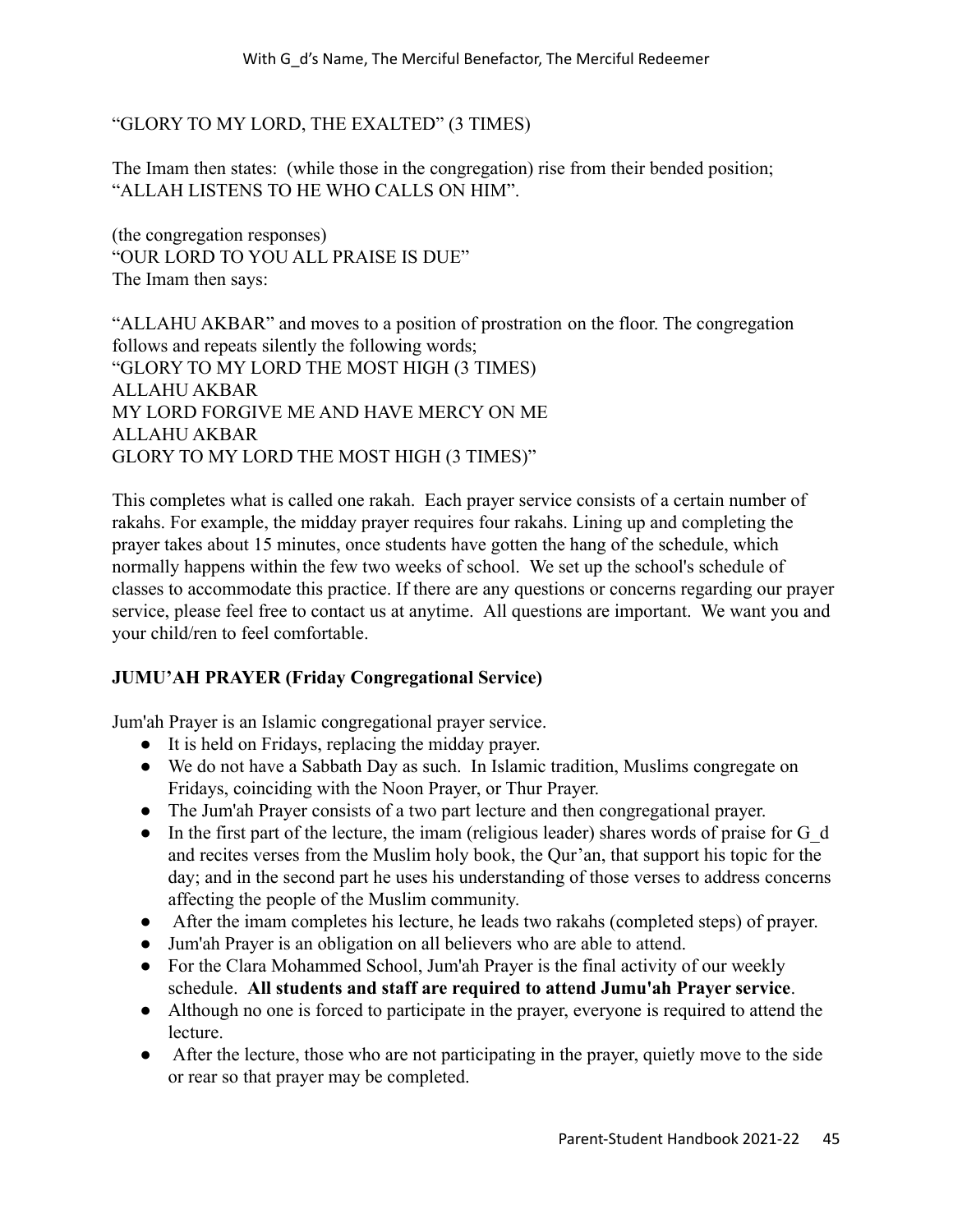Once prayer is completed students are dismissed in an orderly fashion by the school instructors. **Students must stay with their class before, during, and after prayer. They must remain with their class.**

#### **NOTE:**

- We are an Islamic school. This means that on Friday at 1:10 pm Jum'ah Prayer begins and continues until 2:00 pm. We ask that all students attend the lecture session (parents are welcome to attend).
- At CMS, we work to prepare our students to enter a diverse global community. Students who are not Muslim are not required to pray. However, it is important for students to learn to respect others and their beliefs.

#### **SISTER CLARA MOHAMMED WIFE, MOTHER AND EDUCATOR**

Sister Clara Mohammed was born on November 2, 1899, in Macon, Georgia. She married the Honorable Elijah Mohammed and their marriage produced eight children: two daughters and six sons. During the early years of her children's lives, Sister Clara was compelled to find an alternative to her children attending Detroit's public schools. The schools were unsuitable for her children's initial developmental needs, so at great personal sacrifice, she taught them at home and had a tutor assist with their Islamic education. This was done upon her husband's instruction until an Islamic school could be built for them and other Muslim children. This action was the seed for the establishment of the Clara Mohammed Schools across America.

Allah rewarded her for this initiative early in her children's lives by blessing her to produce a family of dedicated Muslims. One of her children was the world renowned Muslim American leader, Imam W. Deen Mohammed. Another son, Dr. Akbar Mohammed, is a college professor. One daughter, Mrs. Rayya Mohammed, dedicated over 23 years towards teaching in the Clara Mohammed School system. Herbert Mohammed, who is a successful businessperson and the ex-manager of Muhammad Ali, world champion boxer, is another example.

Sister Clara Mohammed worked to instill within her children the lasting qualities of family love, strong moral values, commitment, independence; as well the Islamic concepts of respect, love and warmth between parents and their children. She faced opposition with determination and strength. She was totally committed to equitable education for all students**.**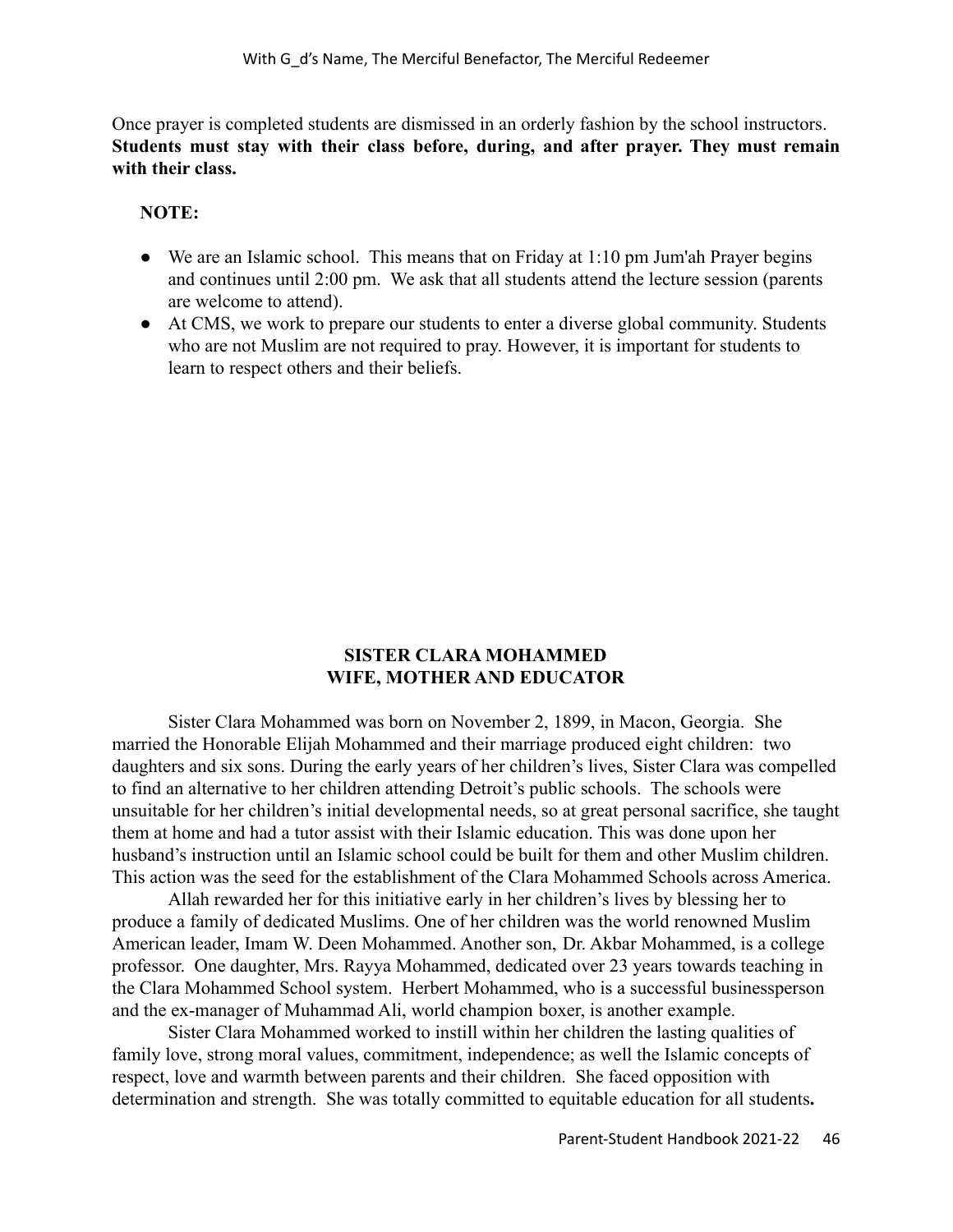**These are just some of the qualities that she possessed that encouraged Imam W. Deen Mohammed to name our school system in her honor.** Sister Clara Mohammed passed on August 12, 1972. May Allah forgive her shortcomings and accept her soul into his Paradise. In our growing understanding of the depth of the qualities she possessed, we pray that Allah places in our hearts and minds the patience and perseverance to instill these essential values in our students and our own children.

# **WHAT WE BELIEVE:**

Islam teaches that all faiths have, in essence, one common message: the existence of a Supreme Being, the one and only Creator, whose Sovereignty is to be acknowledged in worship and in the pledge to obey His teachings and commandments, conveyed through His messengers and prophets.

**Islam, is an Arabic word, rich in meaning. One of those meanings ...is the "commitment to submit and surrender to G\_d so that one can live in peace". Peace (salaam) is achieved through active obedience to the revealed commandments of G\_d....Commitment to Islam entails striving for peace through a struggle for justice, equality of opportunity, mutual caring and consideration for the rights of others, and continuous research and acquisition of knowledge for the better growth and protection of all human beings.**

# **Muslims ascribe to five main pillars of practice:**

1. Declaration of belief in one G\_d (shahada): this is the initial act of faith, expressed in a simple statement that testifies to one's commitment to following the straight path of G\_d's guidance upon which Muslims seek to live their lives.

The declaration of shahada is: "I bear witness that there is no god but The One G\_d; I also bear witness that Muhammed is His servant and His messenger."

2. Prayer (salat) is offered five times a day at established times and has the effect of reminding the faithful that "remembrance of G\_d is indeed the greatest power", and helps them adhere to the path of righteousness and to restrain themselves from indecency.

3. Fasting (saum) is observed through the daylight hours of the  $29/30$  days of the 9<sup>th</sup> month of the Islamic month, or Ramadan. The fast of Ramadan involves abstaining from eating, drinking, and marital intercourse during daylight hours, etc. This reminds the believers of their dependence upon G\_d, as well as their kinship with, and responsibility for the millions of human beings in the world who experience involuntary fasting because of lack of food, or its unjust distribution.

4. Charity (zakat) requires the annual giving of a fixed amount of excess personal assets for the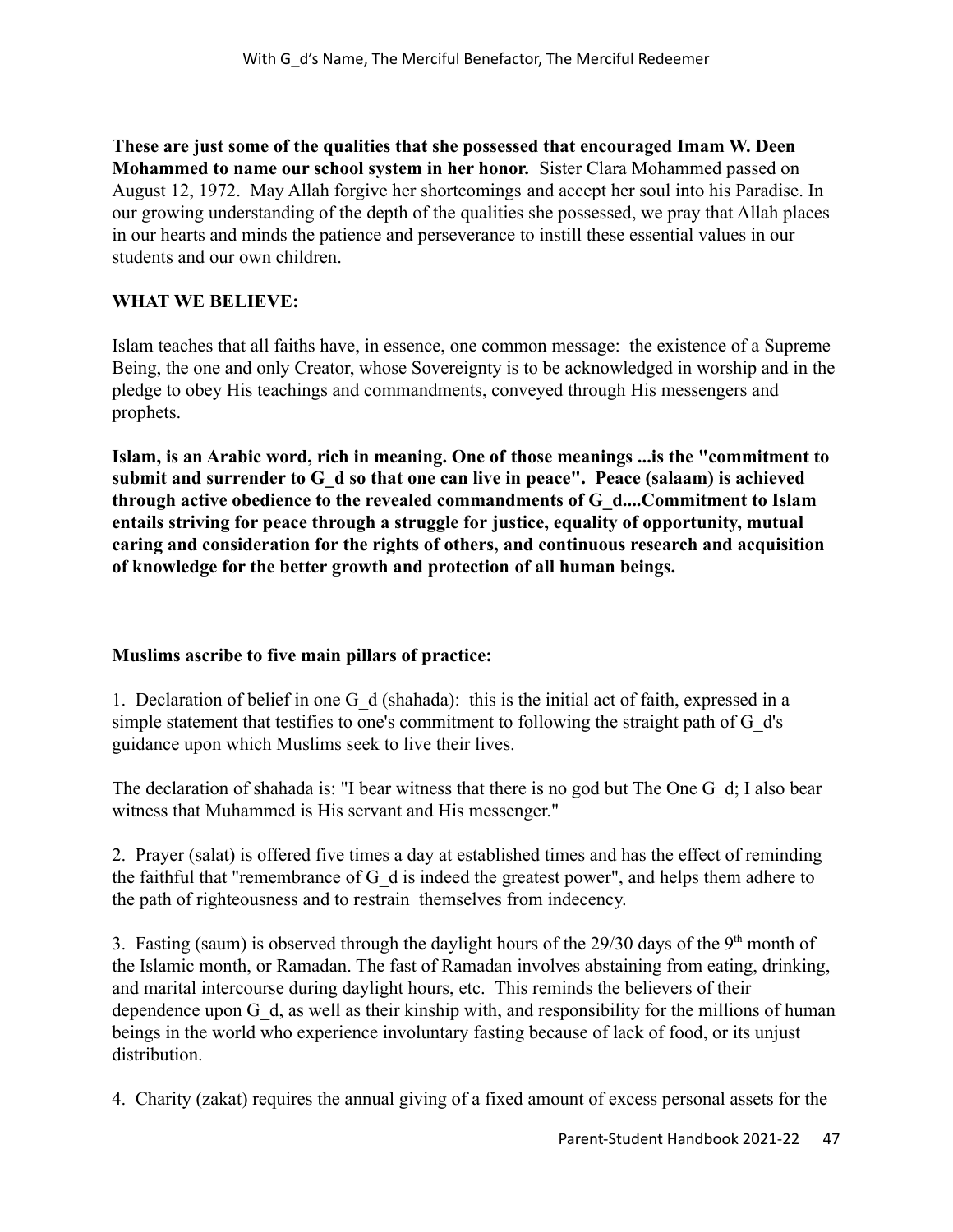benefit of the poor, the incapacitated, the deprived, and for the welfare of the community. It serves to remind believers that all beneficence comes from the bounty of G\_d, and is enjoyed only through His mercy. Sharing becomes an act of purification both of the wealth itself, and the giver whose soul is disciplined against greed by the practice of selflessness. Even those who are poor are obligated to give something in charity. Prophet Muhammed said a smile can be charity.

5. Pilgrimage (hajj) should be completed by every Muslim, at least once in a lifetime, if personal circumstances permit. It gathers the believers who make pilgrimage into a picture of a single human family. Pilgrims perform prescribed acts of worship in the environs of Mecca and at the Holy House, the Ka'bah, the direction that Muslims turn in five times a day for prayer. This house, Ka'bah, according to the Qu'ran, was originally built by the Prophet Ibraheem (Abraham) and his son, Isma'il (Ishmael).

For more information, please feel free to contact the Clara Mohammed School, Inc. office:

#### **Contact Information:**

**317 W. Wright Street, Milwaukee, WI 53212; Office Phone # 414-263-6772; Office Fax # 414-263-6852**

## **Clara Mohammed School, Inc. Uniform List for students K-12 Female Students**

| Grade              | <b>Item</b>                   | <b>Description</b>                                                                        | <b>Color</b>           |
|--------------------|-------------------------------|-------------------------------------------------------------------------------------------|------------------------|
| $K5-5^{\text{th}}$ | Jumper/Tunic<br>or Dress long | If girls wear pants, their tunic must cover to the<br>hips, Dresses are on sale on campus | Navy Blue, black, Rust |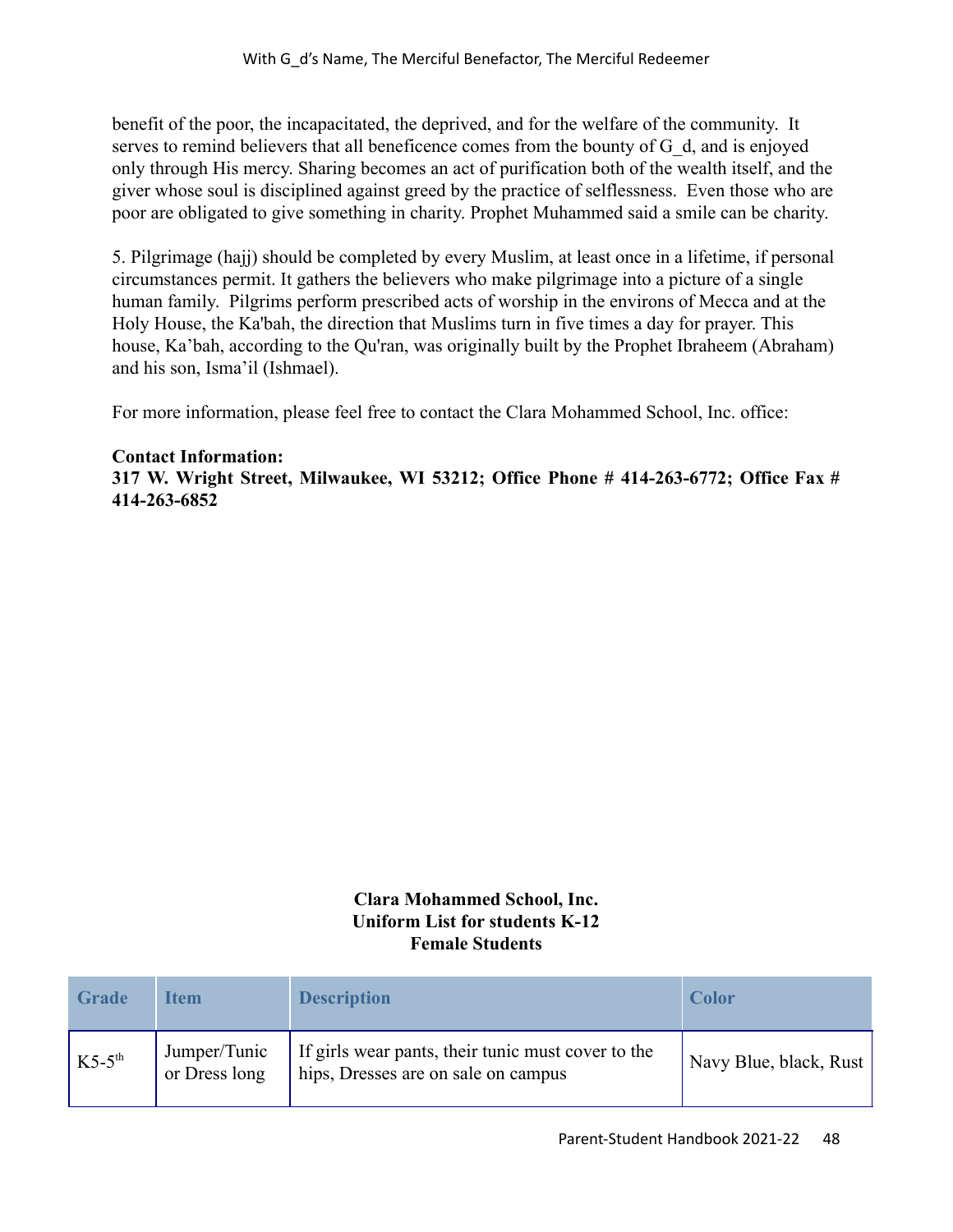| $K5-5th$            | Pants/Slacks                 | Uniform, no jeans, leggings corduroys are<br>acceptable in the colder months.                                                                              | Navy Blue                         |
|---------------------|------------------------------|------------------------------------------------------------------------------------------------------------------------------------------------------------|-----------------------------------|
| $K5-5th$            | Shirt/Blouse                 | Short sleeve polo-long sleeve in colder months.                                                                                                            | Navy Blue or White                |
| $K5-5th$            | <b>Shoes</b>                 | No open toe, No high heels, backs of shoes must<br>be closed.                                                                                              | Navy, Black, Brown                |
| $K5-5th$            | <b>Athletic Shoes</b>        | Rubber sole,                                                                                                                                               |                                   |
| $K5-5th$            | <b>Head Scarf</b><br>(Hijab) | All female students must cover hair completely.                                                                                                            | Any colors that match             |
| $6-9$ <sup>th</sup> | <b>Tops</b><br><b>Dress</b>  | Long jacket over uniform shirt, covering the hips.                                                                                                         | Black, Navy & Rust                |
|                     | Pants/Slacks                 | No tight pants, No Jeans, No Leggings, No holes<br>or rips, No patches.                                                                                    | Navy, black Khaki,<br>Rustuniform |
|                     | Shirts/Blouse                | No tight fitting, No low cut, No see through, No<br>rips or tears. No sleeveless.                                                                          | Uniform colors                    |
|                     | Shoes                        | No open toe, No high heels, backs of shoes must<br>be closed. (slides may be worn in class, but<br>outdoor shoes worn during gym and outside<br>activities | Navy, Black,                      |
| $6-12th$            | <b>Athletic Shoes</b>        | Rubber sole, no loud colors                                                                                                                                |                                   |
| $6-12th$            | Jewelry                      | No large earrings they should be less than $1\frac{1}{2}$ "<br>inch long. No pierced body or face jewelry. No<br>jewelry during gym class                  |                                   |
| $6-12th$            | Skirt or Dress,              | must be below calves, no slits, or tight fitting<br>No see through clothing at all.                                                                        |                                   |
|                     | Hijab / Scarf                | Is to be worn at all times, completely covering the<br>whole head.                                                                                         | Any uniform matching<br>color     |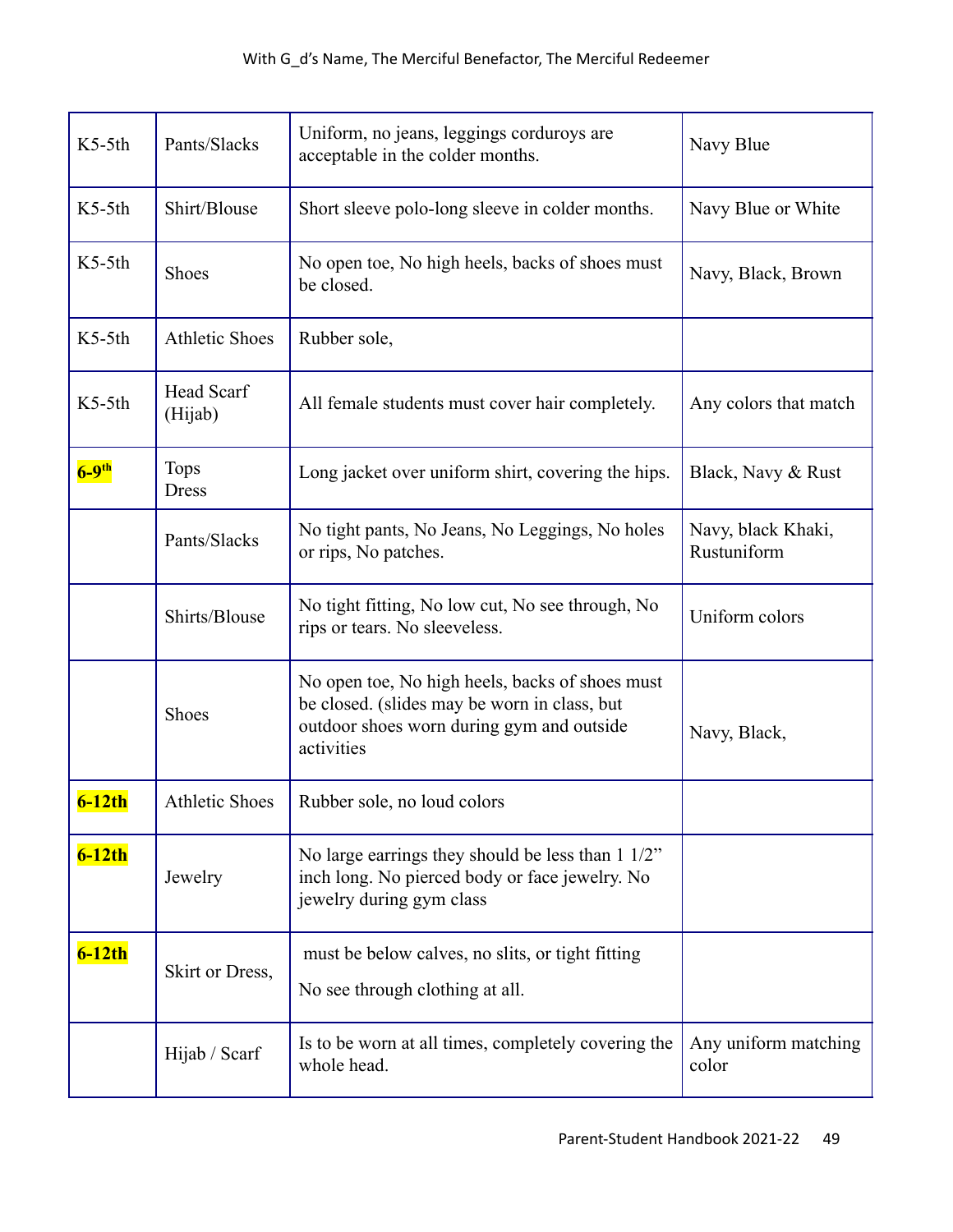|                                     | Long Uniform<br><b>Tops</b> | Long jacket over uniform shirt, covering the hips.<br>Uniform dress, smocks must be worn if students<br>clothing is too tight. | Black, Navy, Khaki &<br>Rust |
|-------------------------------------|-----------------------------|--------------------------------------------------------------------------------------------------------------------------------|------------------------------|
|                                     | Pants/Slacks                | No tight pants, No Jeans, No Leggings, No holes<br>or rips, No patches.                                                        | Khaki/Tan, Black             |
|                                     | Shirts/Blouse               | No tight fitting, No low cut, No see through, No<br>rips or tears. No sleeveless.                                              | White, Black                 |
|                                     | <b>Shoes</b>                | No open toe, No high heels, backs of shoes must<br>be closed.                                                                  | Navy, Black,                 |
|                                     | <b>Athletic Shoes</b>       | Rubber sole, no loud colors                                                                                                    | White, Black or Navy         |
|                                     | Jewelry                     | No large earrings they should be less than<br>2"inches long. No pierced body or face jewelry.                                  |                              |
|                                     | Make-Up                     | Modest makeup allowed only if it is not<br>disruptive to learning.                                                             |                              |
|                                     | Hijab / Scarf               | Is to be worn at all times, completely covering the<br>hair.                                                                   | Black, Navy or White.        |
| $K-5th$<br>Males                    | Pants/Slacks                | No loose fitting pants, No Jeans, No Patches, No<br>rips, No tears corduroys may be worn in cooler<br>weather                  |                              |
| $K5-5th$                            | Shirt                       | Short sleeve polo-long sleeve in colder months.                                                                                |                              |
| $K5-5th$                            | Shoes                       | No open toe                                                                                                                    |                              |
| $K5-5th$                            | <b>Athletic Shoes</b>       | Rubber sole, no loud colors                                                                                                    |                              |
| $6-9$ <sup>th</sup><br><b>Males</b> |                             |                                                                                                                                |                              |